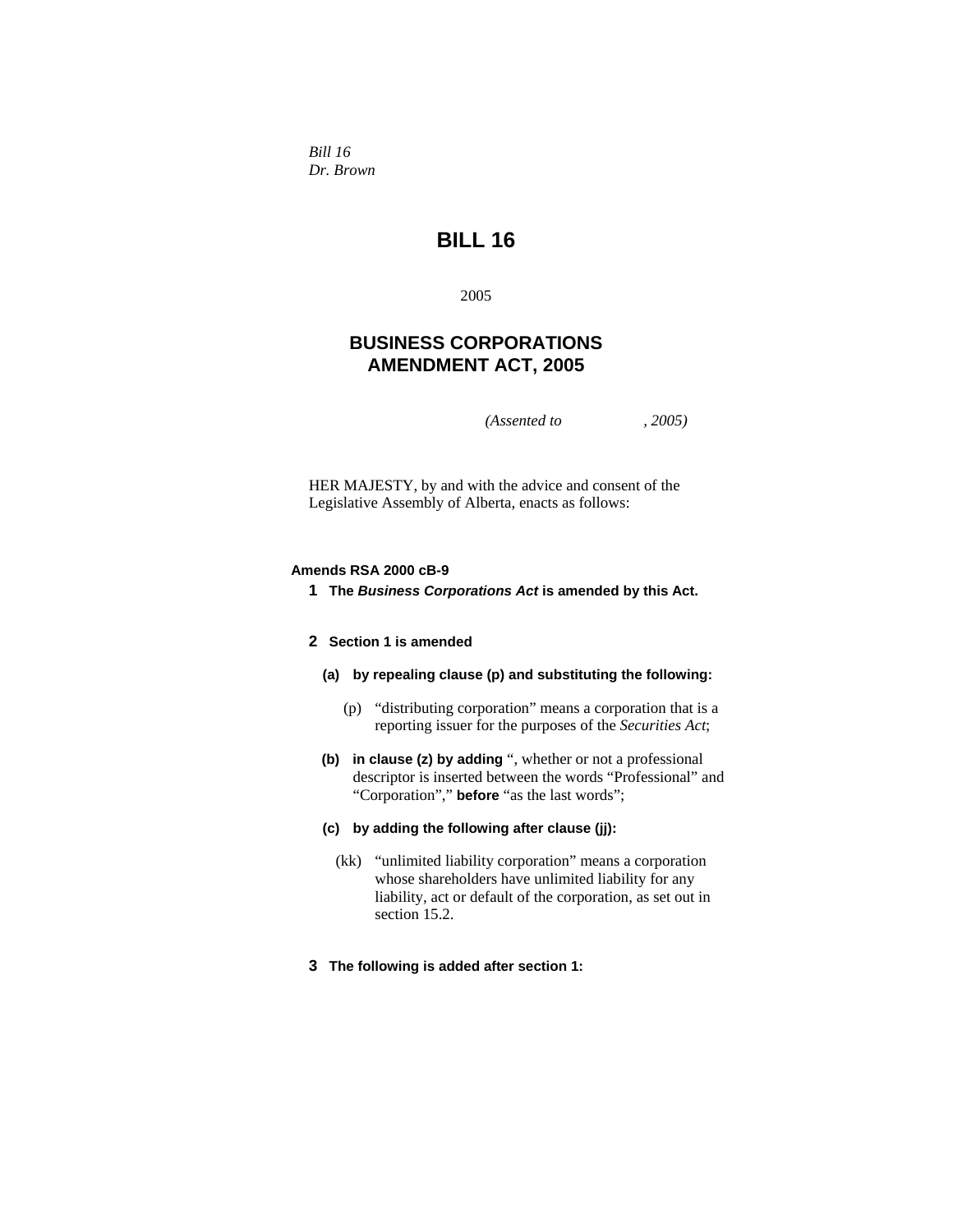#### **Application**

**1.1** Subject to Part 2.1, this Act applies to unlimited liability corporations.

**4 Section 6(1) is amended by striking out** "Articles" **and substituting** "Subject to section 15.3, articles".

## **5 Section 10 is amended**

- **(a) in subsection (1)**
	- **(i) by striking out** "The word" **and substituting** "Subject to section  $15.4(1)$ , the word";
	- **(ii) by striking out** "but" **and substituting** ", and";
- **(b) in subsection (2) by adding** ", but a professional corporation may add a professional descriptor to its name, and the professional descriptor may be inserted between the words "Professional" and "Corporation" **after** "section  $7(2)$ ";
- **(c) by adding the following after subsection (2):**

**(2.1)** For the purposes of subsection (2), a professional descriptor is a term that describes the profession or occupation of the professional corporation, including the terms "Legal", "Law", "Medical", "Dental" or others descriptive of the profession or occupation.

- **(d) in subsection (3) by striking out** "No person" **and**  substituting "Subject to section 15.4(2), no person";
- **(e) in subsections (4) and (10) by adding** "or section 15.4(2)" **after** "subsection (3)".

**6 Section 12(1)(b)(i) is amended by striking out** "whether in existence or not" **and substituting** "unless the body corporate has been dissolved for a period of 6 years or more".

**7 Section 13(4) is amended by striking out** "other word referred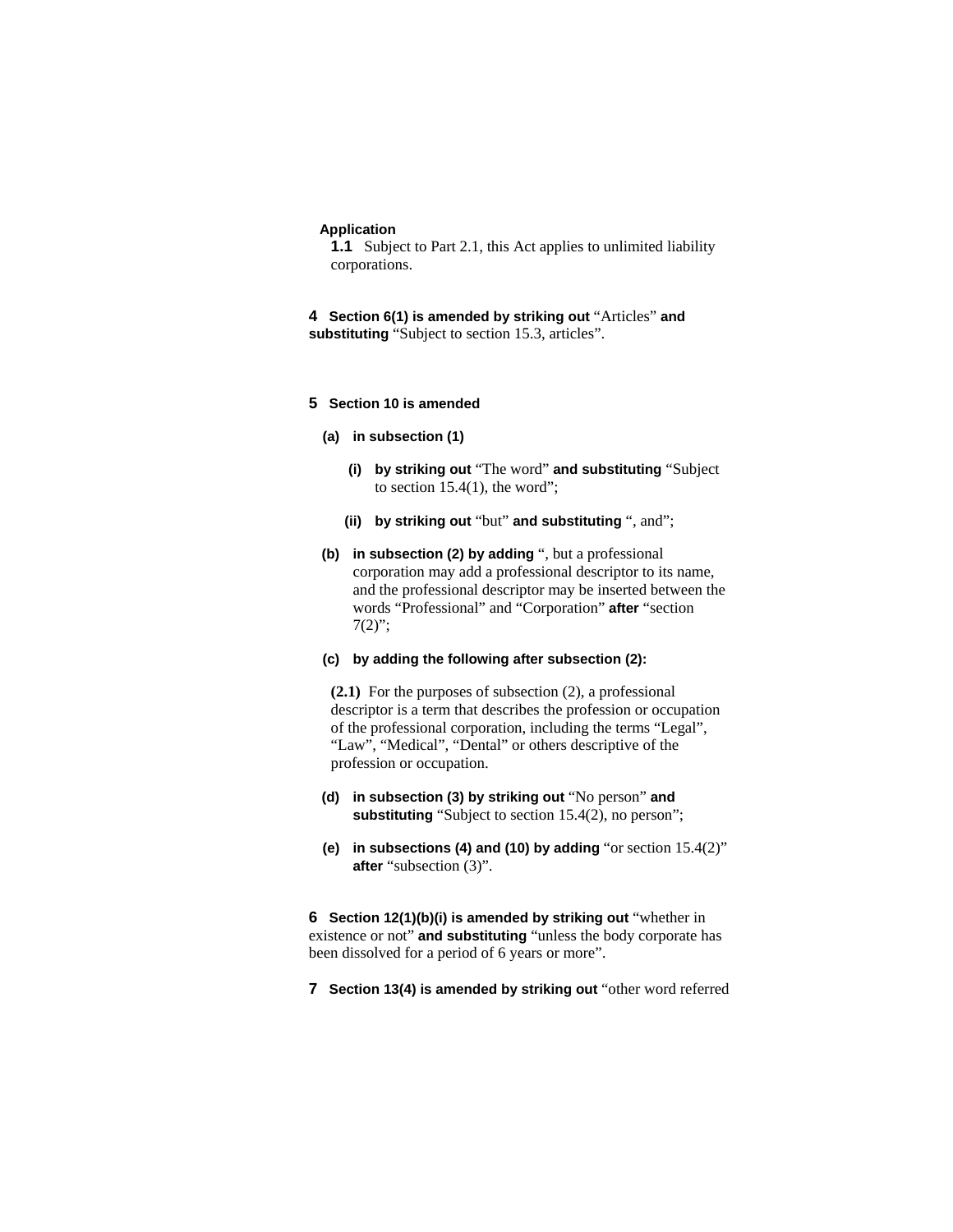to in section 10(3)" **and substituting** "word or abbreviation referred to in section 10(1)".

**8 Section 15(2), (4) and (6) are amended by adding** "or purports to enter" **after** "enters".

**9 The following is added after section 15:**

# **Part 2.1 Special Rules Respecting Unlimited Liability Corporations**

#### **Definition**

**15.1** For the purposes of this Part, "limited corporation" means a corporation whose shareholders are not, as shareholders, liable for any liability, act or default of the corporation except under section 38(4), 146(7) or 227(4).

## **Liability**

**15.2** The liability of each of the shareholders of a corporation incorporated under this Act as an unlimited liability corporation for any liability, act or default of the unlimited liability corporation is unlimited in extent and joint and several in nature.

## **Articles of incorporation, etc.**

**15.3** In addition to meeting the requirements of section 6, the articles of incorporation, amalgamation, amendment, continuance or conversion of an unlimited liability corporation shall contain an express statement that the liability of each of the shareholders of the unlimited liability corporation for any liability, act or default of the unlimited liability corporation is unlimited in extent and joint and several in nature.

## **Corporate name**

**15.4(1)** The name of every unlimited liability corporation shall end with the words "Unlimited Liability Corporation" or the abbreviation "ULC", and an unlimited liability corporation may use and may be legally designated by either the full or the abbreviated form.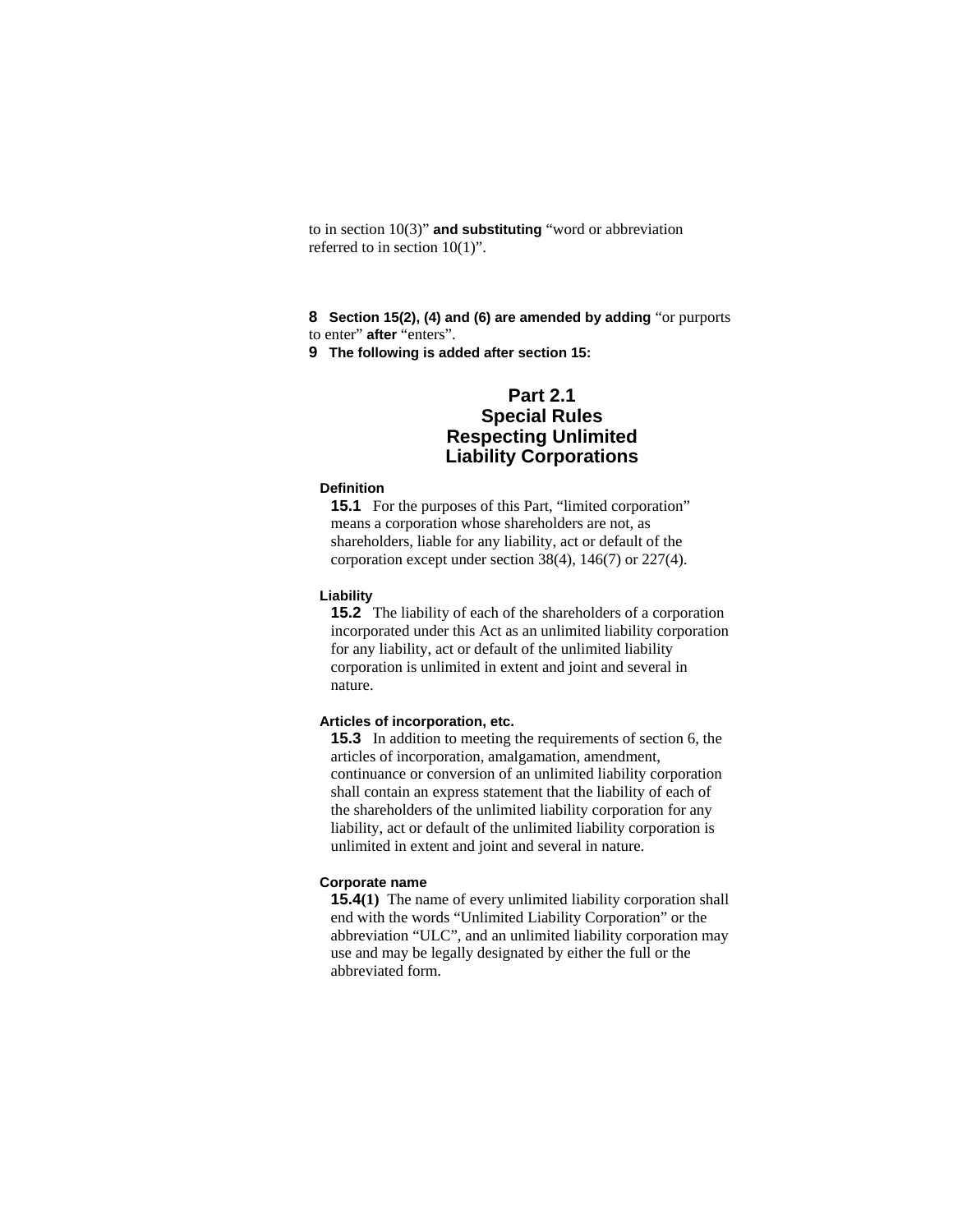**(2)** No person other than a body corporate that is an unlimited liability corporation shall carry on business within Alberta under any name or title that contains the words "Unlimited Liability Corporation" or "ULC".

## **Continuance of extra-provincial corporation**

**15.5(1)** Section 188 applies to an extra-provincial corporation continued as an unlimited liability corporation under this Act, and in addition,

- (a) the property of the extra-provincial corporation continues to be the property of the unlimited liability corporation,
- (b) if the extra-provincial corporation was incorporated as an unlimited liability corporation as of the date shown on the certificate of continuance, the unlimited liability corporation and the shareholders of the unlimited liability corporation continue to be liable without limit for any liability, act or default of the extra-provincial corporation,
- (c) if the extra-provincial corporation was incorporated as a limited corporation as of the date shown on the certificate of continuance,
	- (i) the unlimited liability corporation continues to be liable for the obligations of the extra-provincial corporation, and
	- (ii) the shareholders of the unlimited liability corporation become liable without limit for any liability, act or default of the extra-provincial corporation that existed as of the date shown on the certificate of continuance and are liable without limit for any liability, act or default of the unlimited liability corporation on and from the date shown on the certificate of continuance,
- (d) an existing cause of action, claim or liability to prosecution of the extra-provincial corporation includes the unlimited liability corporation and the shareholders of the unlimited liability corporation,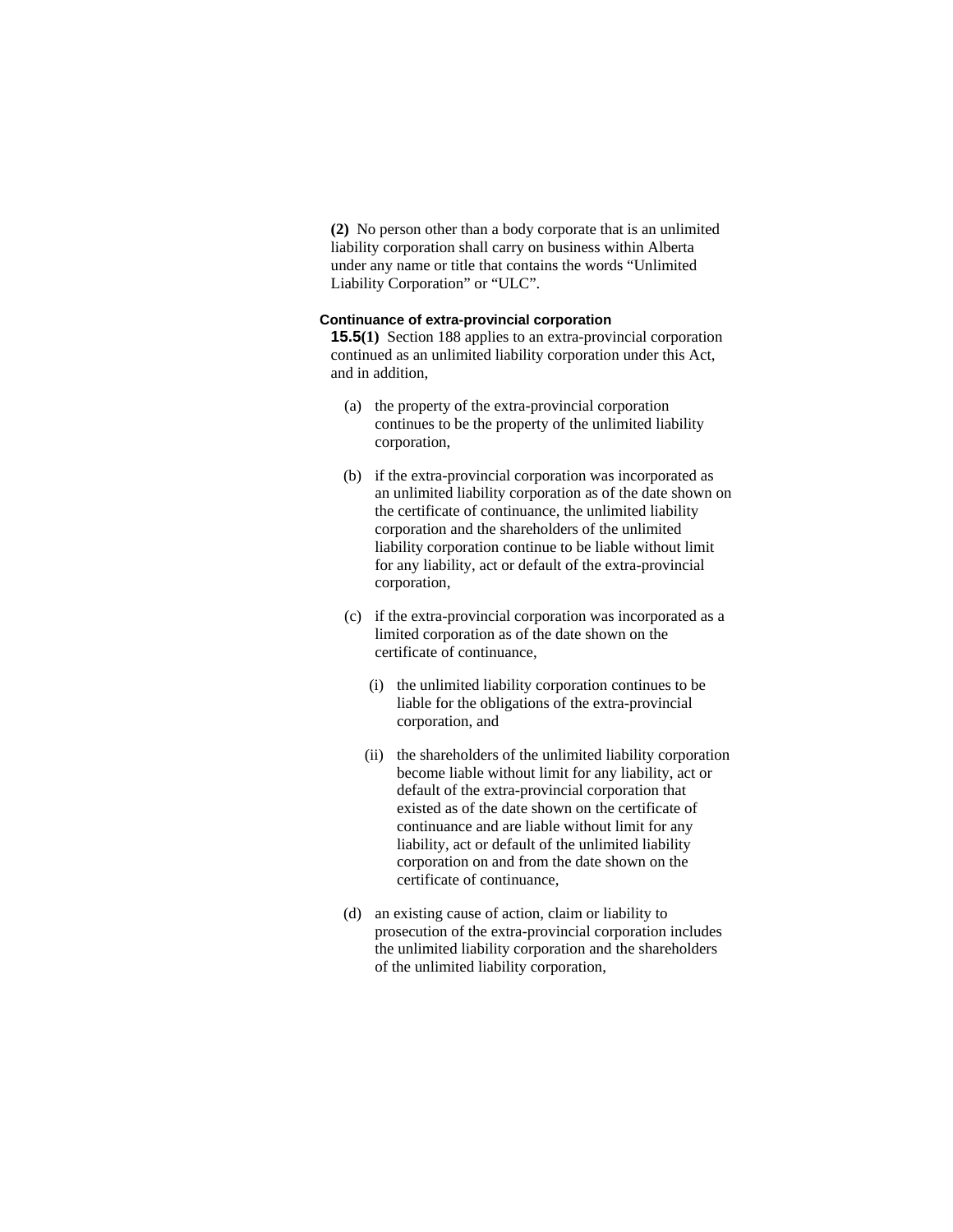(e) a civil, criminal or administrative action or proceeding pending by or against the extra-provincial corporation may continue to be prosecuted by or against the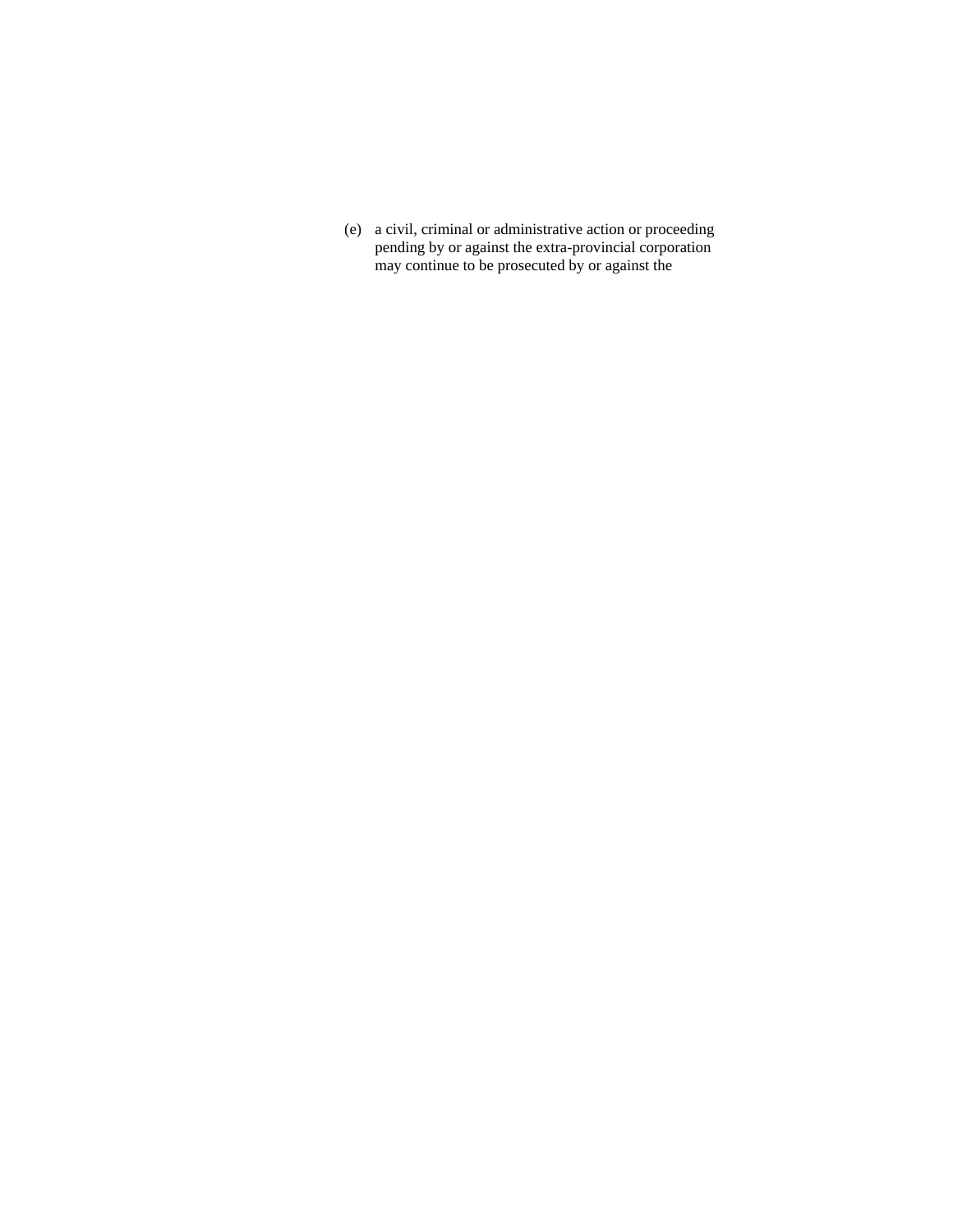unlimited liability corporation or the shareholders of the unlimited liability corporation,

 (f) a conviction against, or ruling, order or judgment in favour of or against, the extra-provincial corporation may be enforced against or by the unlimited liability corporation or the shareholders of the unlimited liability corporation.

**(2)** When an extra-provincial corporation that was incorporated as an unlimited liability corporation is continued as a limited corporation,

- (a) the shareholders of the extra-provincial corporation as it existed prior to the date shown on the certificate of continuance continue to be liable without limit for any liability, act or default of the extra-provincial corporation that existed as of the date shown on the certificate of continuance,
- (b) an existing cause of action, claim or liability to prosecution is unaffected,
- (c) a civil, criminal or administrative action pending by or against the extra-provincial corporation may continue to be prosecuted by or against the shareholders of the extra-provincial corporation as it existed prior to the date shown on the certificate of continuance or by or against the limited corporation, and
- (d) a conviction against, or ruling, order or judgment in favour of or against, the unlimited liability corporation may be enforced against or by the shareholders of the extra-provincial corporation as it existed prior to the date shown on the certificate of continuance or against or by the limited corporation.

**(3)** Section 188(2) to (6) and (8) to (12) apply to an application under this section.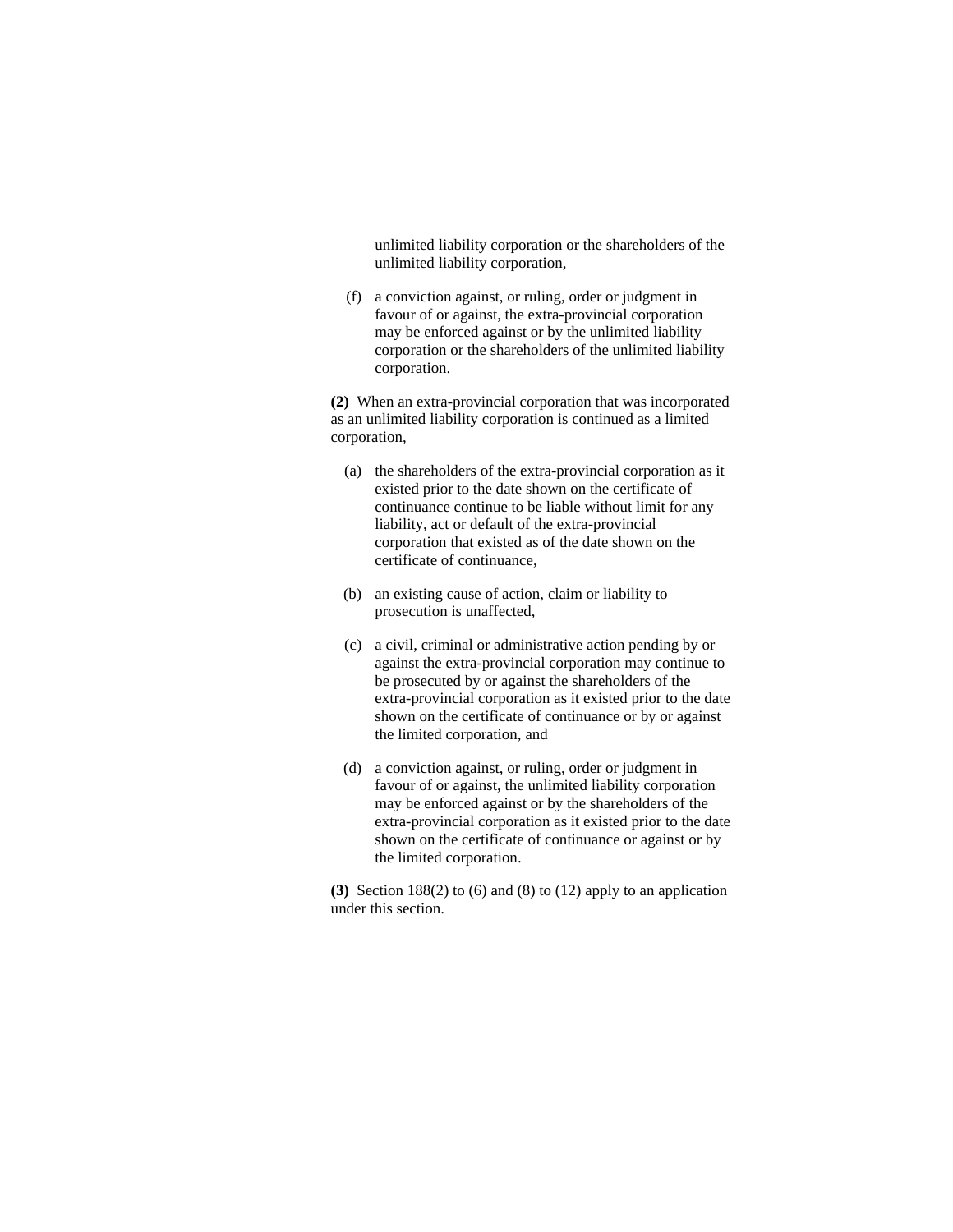## **Conversion from unlimited liability corporation to limited corporation**

**15.6(1)** Sections 173 and 186(c) to (f) apply to an unlimited liability corporation that is converted to a limited corporation by amendment of its articles or by amalgamation, and in addition

- (a) the shareholders of the unlimited liability corporation as it existed prior to the amendment or amalgamation continue to be liable without limit for any liability, act or default of the unlimited liability corporation that existed as of the date shown on the certificate of amendment or amalgamation,
- (b) an existing cause of action, claim or liability to prosecution in unaffected,
- (c) a civil, criminal or administrative action or proceeding pending by or against the unlimited liability corporation may continue to be prosecuted by or against the shareholders of the unlimited liability corporation as it existed prior to the amendment or amalgamation by or against the limited corporation, and
- (d) a conviction against, or ruling, order or judgment in favour of or against, the unlimited liability corporation may be enforced by or against the shareholders of the unlimited liability corporation as it existed prior to the amendment, amalgamation or continuance or by or against the limited corporation.

**(2)** Section 186(a) to (c) and (g) apply to an amalgamation under this Part, and in addition, if a limited corporation amalgamates with an unlimited liability corporation and the resulting corporation is an unlimited liability corporation,

- (a) the shareholders of the amalgamated unlimited liability corporation are liable for any liability, act or default of the amalgamated unlimited liability corporation, whether it arises before or after the date shown on the certificate of amalgamation,
- (b) an existing cause of action, claim or liability to prosecution pertaining to the amalgamating unlimited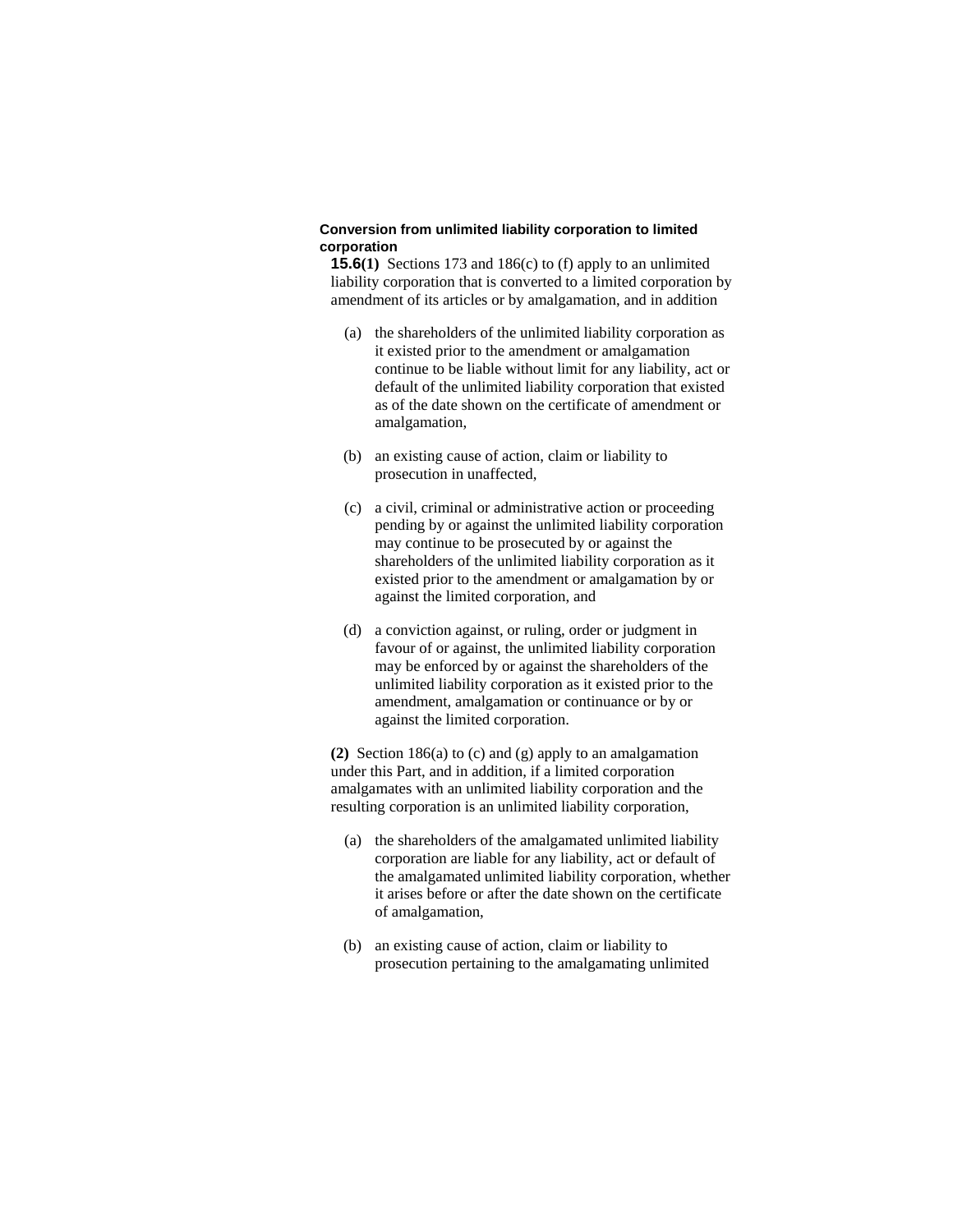liability corporation or the amalgamating limited corporation as it existed prior to amalgamation includes the shareholders of the amalgamated unlimited liability corporation,

- (c) a civil, criminal or administrative action or proceeding pending by or against the amalgamating unlimited liability corporation or the amalgamating limited corporation as it existed prior to amalgamation may continue to be prosecuted by or against the amalgamated unlimited liability corporation or by or against the shareholders of the amalgamated unlimited liability corporation, and
- (d) a conviction against, or ruling, order or judgment in favour of or against, the amalgamating unlimited liability corporation or the amalgamating limited corporation as it existed prior to amalgamation may be enforced by or against the amalgamated unlimited liability corporation or by or against the shareholders of the amalgamated unlimited liability corporation.

**(3)** If the articles of a limited corporation are amended to convert it to an unlimited liability corporation,

- (a) the shareholders of the limited corporation as it existed prior to the date shown on the certificate of amendment
	- (i) become liable for any liability, act or default of the limited corporation that existed as of the date shown on the certificate of amendment, and
	- (ii) are liable for any liability, act or default of the unlimited liability corporation on and from the date shown on the certificate of amendment,
- (b) an existing cause of action, claim or liability to prosecution includes the shareholders of the unlimited liability corporation,
- (c) a civil, criminal or administrative action or proceeding pending by or against the limited corporation as of the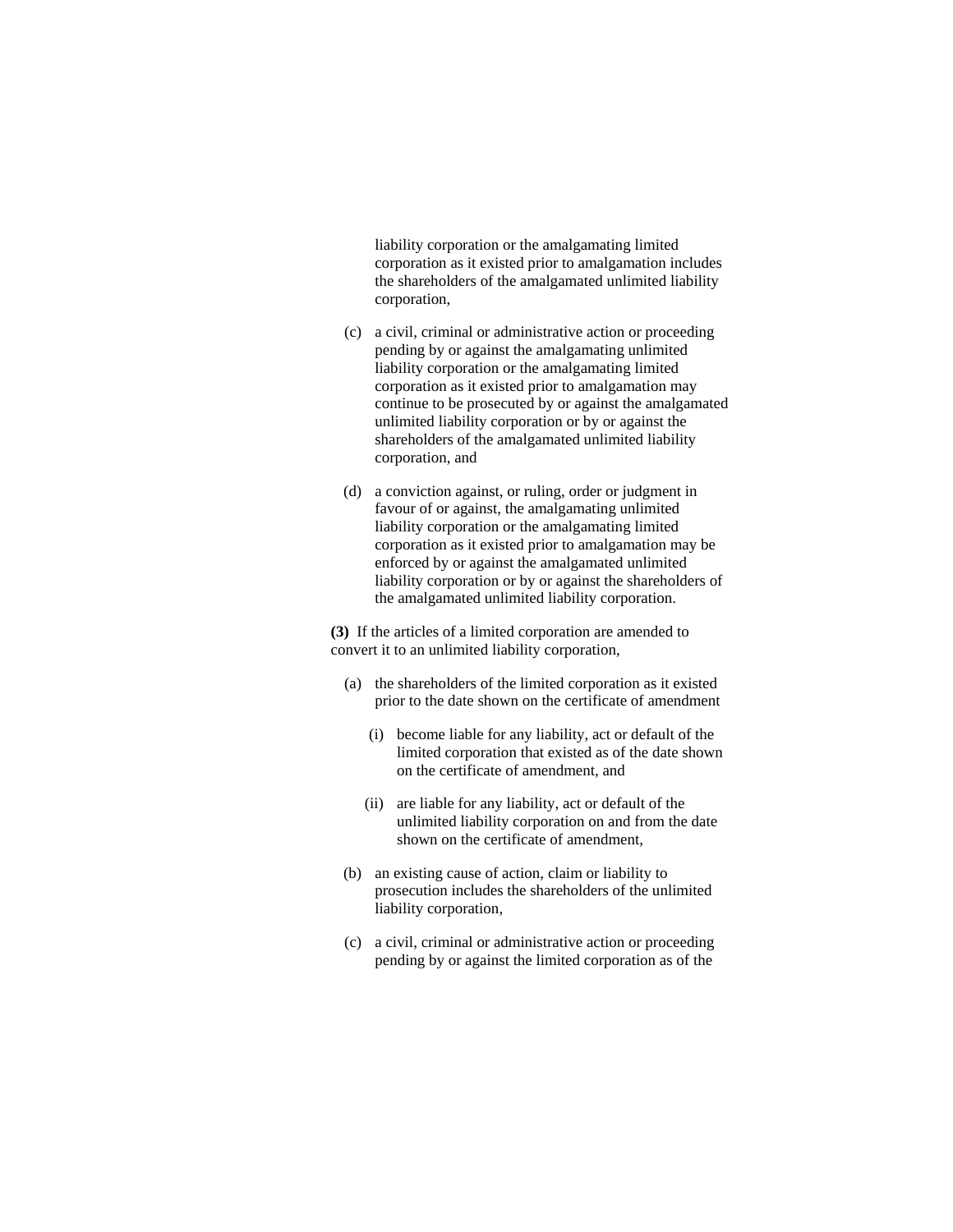date shown on the certificate of amendment may continue to be prosecuted by or against the unlimited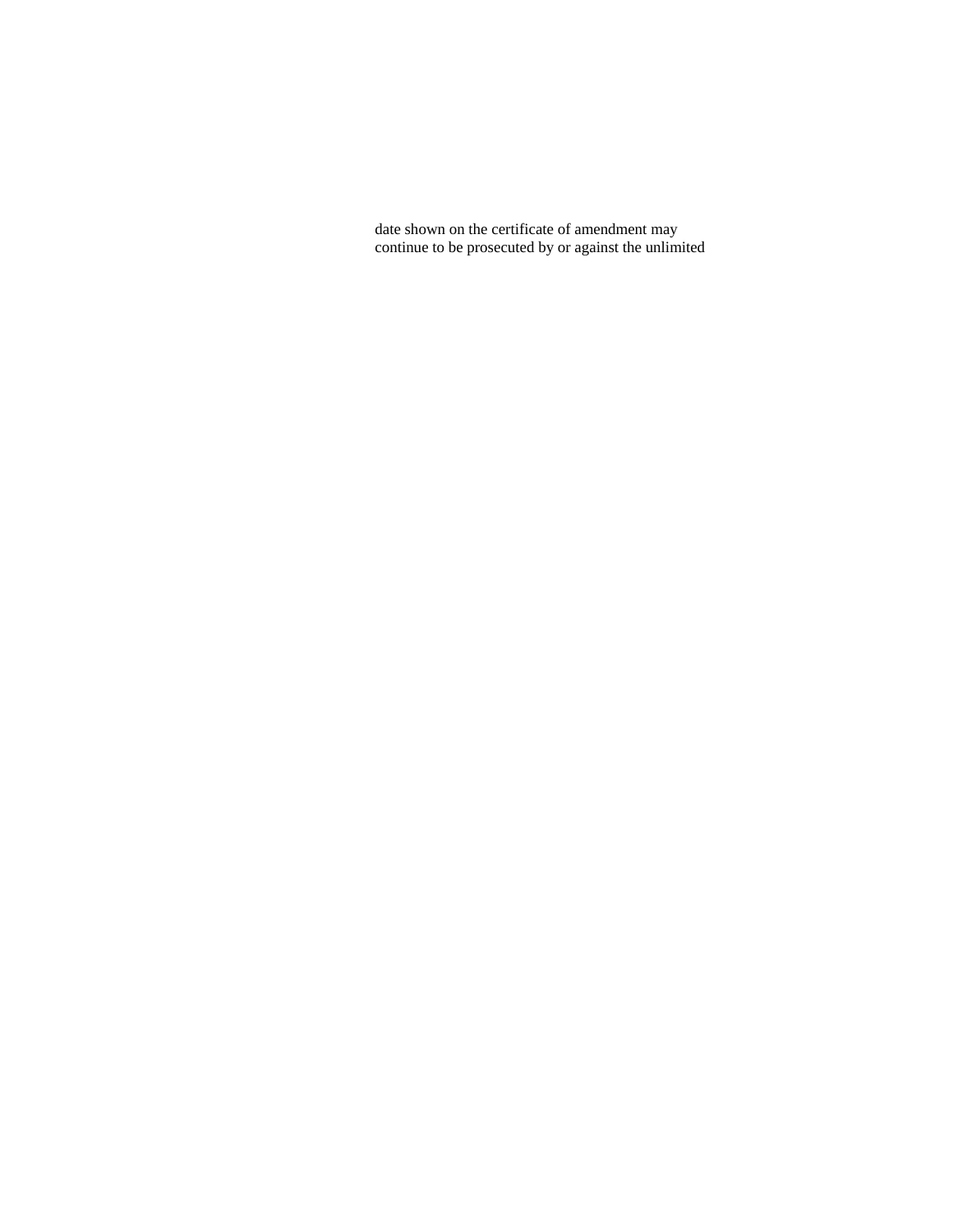liability corporation or by or against the shareholders of the unlimited liability corporation, and

 (d) a conviction against, or ruling, order or judgment in favour of or against, the limited corporation as of the date shown on the certificate of amendment, may be enforced by or against the unlimited liability corporation or by or against the shareholders of the unlimited liability corporation.

## **Continuation of actions after dissolution**

**15.7** Section 227 applies to a body corporate that before its dissolution was an unlimited liability corporation, and in addition

- (a) the liability of the shareholders for obligations of the unlimited liability corporation arising from actions and proceedings commenced by or against it before its dissolution or within 2 years after its dissolution is unlimited, and
- (b) any shareholder, including a past shareholder, may be held responsible for the full amount of any claim against the unlimited liability corporation that originated before dissolution, regardless of the amount, if any, received by the shareholder on the distribution of the corporation's property at dissolution.

#### **Names of unlisted shareholders**

**15.8** The listed shareholders of an unlimited liability corporation shall provide to the Registrar on request the names and addresses of all unlisted shareholders of the unlimited liability corporation.

# **Warning on certificate**

**15.9(1)** An unlimited liability corporation must ensure that each share certificate issued by it displays in a prominent position on the face of the certificate the information that the liability of an owner of the share or shares represented by the certificate for any liability, act or default of the unlimited liability corporation is unlimited in extent and joint and several in nature.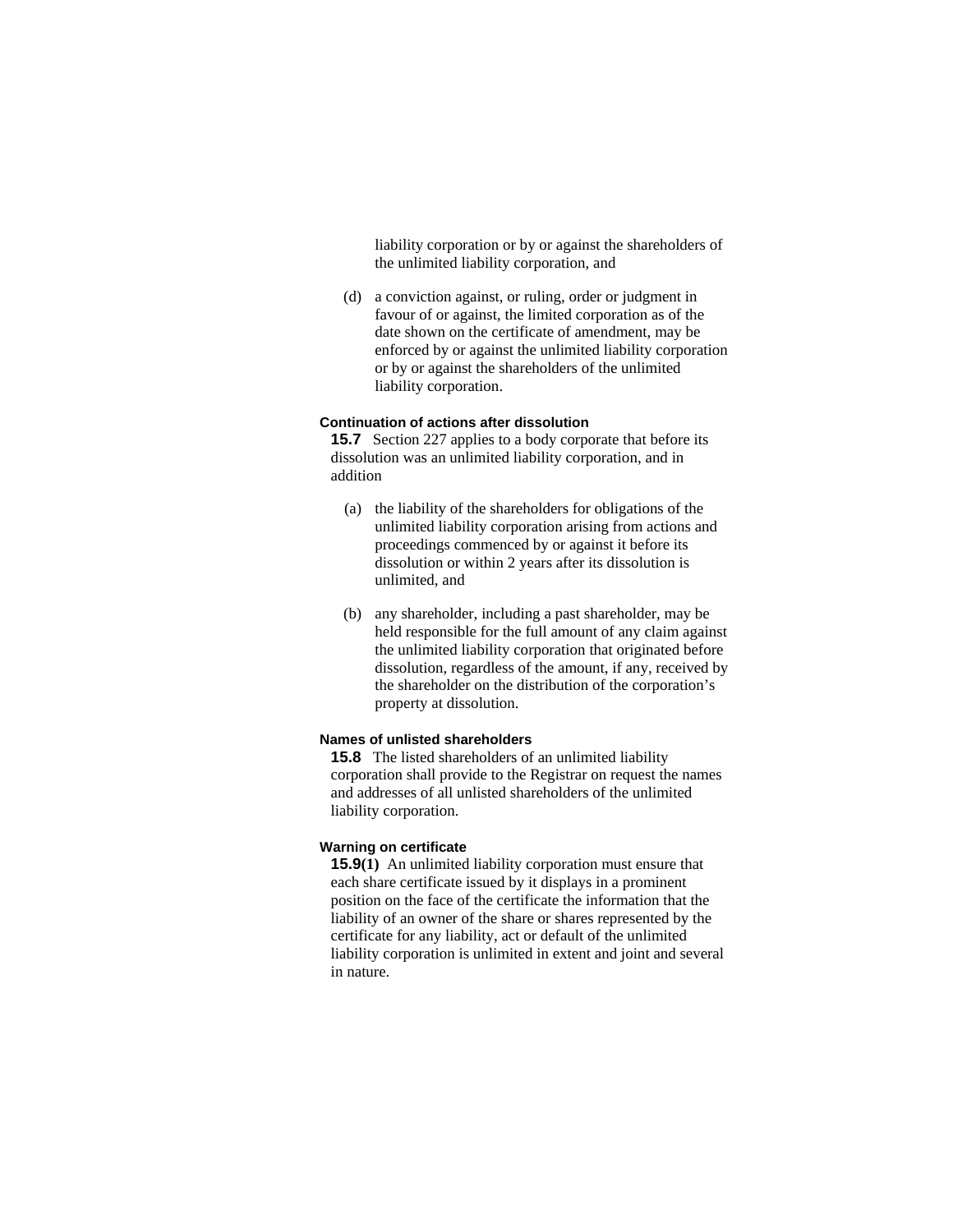**(2)** The liability of a shareholder of an unlimited liability corporation is unaffected by any failure of the unlimited liability corporation to comply with subsection (1).

# **10 Section 21 is amended by adding the following after subsection (8):**

**(8.1)** Notwithstanding subsections (1) and (8), a corporation may keep all or any of its corporate records and accounting records referred to in subsection (1) or (2) at a place outside Alberta only if

- (a) the records are available for examination, by means of a computer terminal or other technology, during regular office hours at the registered office or any other place in Alberta designated by the directors, and
- (b) the corporation provides the technical assistance to facilitate an examination referred to in clause (a).

#### **11 Section 27(5) is repealed and the following is substituted:**

**(5)** For the purposes of this section, "property" does not include a promissory note or promise to pay given by a person buying a share or a person who deals not at arm's length, within the meaning of that expression in the *Income Tax Act* (Canada), with a person buying a share.

#### **12 The following is added after section 27:**

#### **Splitting of shares**

**27.1(1)** Where the only issued shares of a corporation are of one class, the directors may authorize the splitting of the shares by resolution.

**(2)** Where a corporation has issued more than one class of shares, each class of shareholder shall vote separately on a special resolution to approve the proposed splitting of the shares of any class.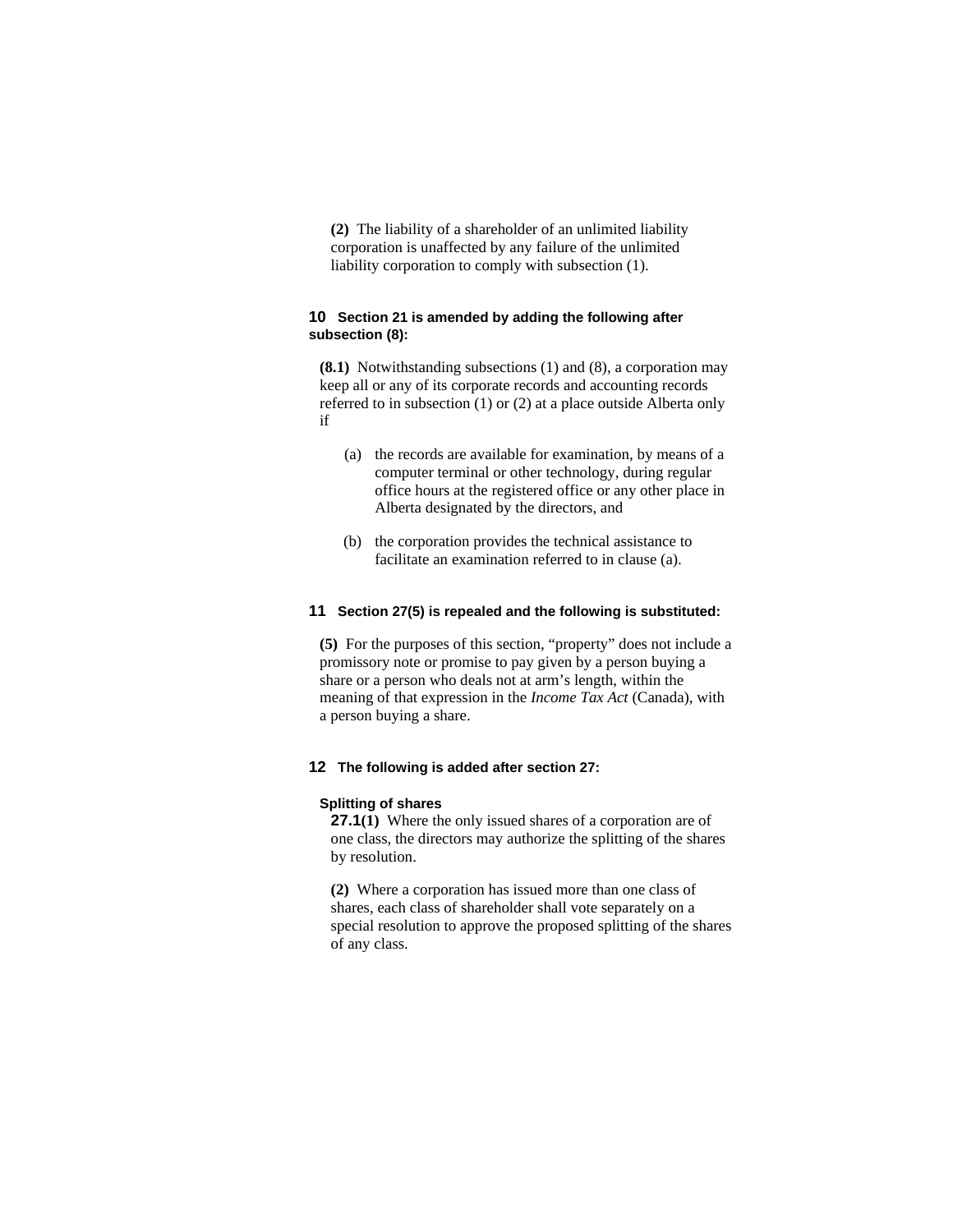**(3)** Where the directors have authorized the splitting of shares under subsection (1), they must notify the shareholders within

60 days in accordance with section 255 of the manner in which the issued shares have been split.

## **13 Section 29 is amended**

# **(a) by repealing subsection (1) and substituting the following:**

## **Shares in series**

**29(1)** The articles may authorize, subject to any limitations set out in them, the issue of any class of shares in one or more series and may do either or both of the following:

- (a) fix the number of shares in each series and determine the designation, rights, privileges, restrictions and conditions attaching to the shares of each series;
- (b) authorize the directors to fix the number of shares in each series and to determine the designation, rights, privileges and conditions attaching to the shares of each series at the time the shares are issued.

# **(b) by repealing subsection (5) and substituting the following:**

**(5)** If the directors exercise their authority under subsection (1)(b), they shall, before the issue of shares of the series, send to the Registrar articles of amendment in the prescribed form to designate a series of shares.

## **14 Section 32 is amended**

**(a) in subsection (1) by striking out** "subsection (2)" **and substituting** "subsections (2) and (2.1)";

## **(b) by adding the following after subsection (2):**

**(2.1)** A corporation may from time to time hold shares in itself, or a subsidiary of the corporation may from time to time hold shares in the corporation, for a maximum of 30 days.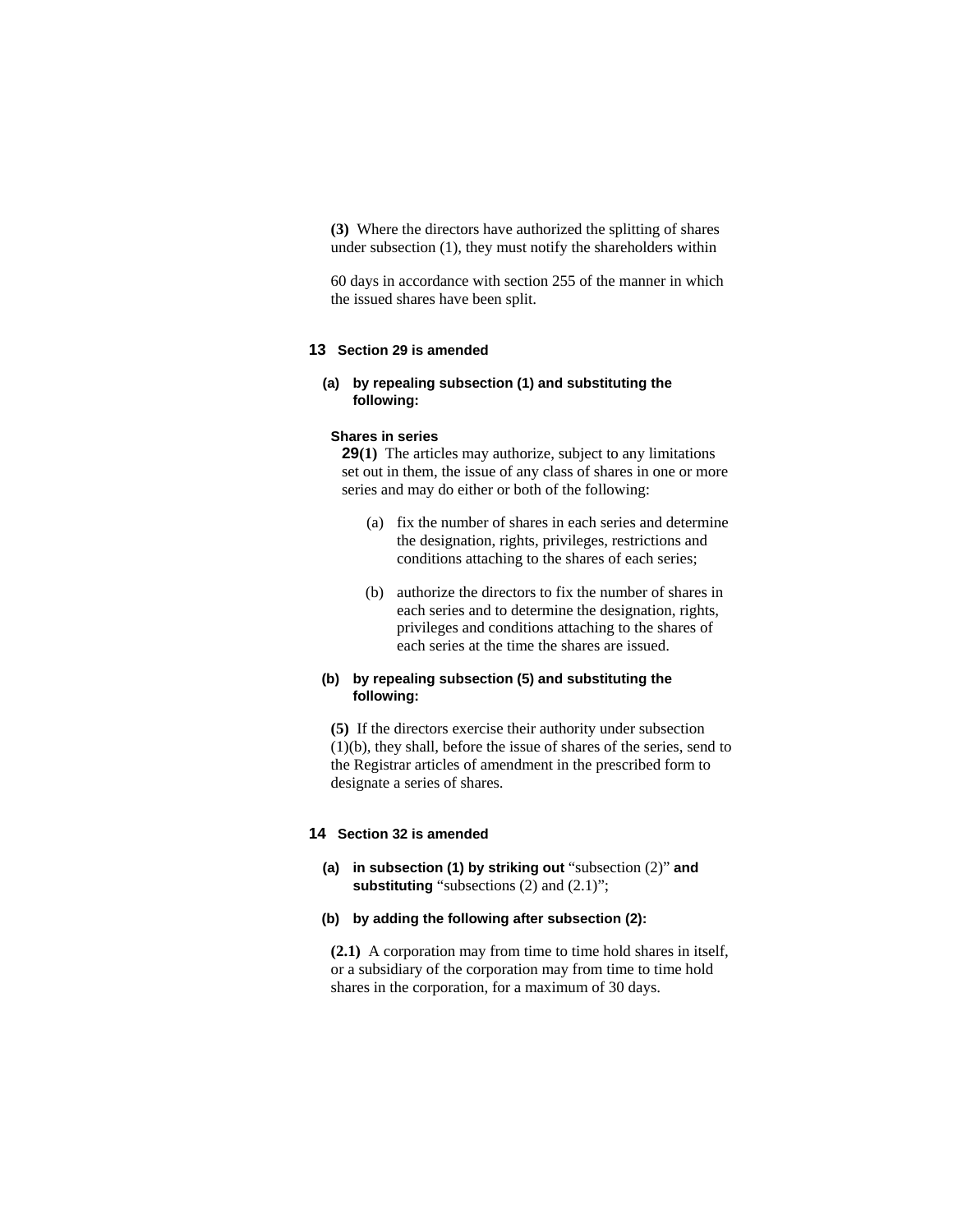**(2.2)** At the expiry of the 30-day period set out in subsection

- (2.1), the corporation or the subsidiary of the corporation shall
	- (a) cancel the shares, on the condition that if the articles of the corporation limit the number of authorized shares, the cancelled shares may be restored to the status of authorized but unissued shares,
	- (b) return the consideration received by the corporation or the subsidiary of the corporation to the person or persons who paid it, and
	- (c) cancel the entry for the consideration in the stated capital account of the corporation or the subsidiary of the corporation.
- **(2.3)** Subsection (2) does not apply to shares held by a corporation or a subsidiary of a corporation under subsection  $(2.1)$ .

# **15 Section 33 is amended by adding the following after subsection (3):**

**(4)** A corporation shall not permit any of its subsidiary bodies corporate holding shares in the corporation to vote those shares or permit those shares to be voted unless the subsidiary body corporate satisfies the requirements of subsection (3).

# **16 Section 35 is amended by adding the following after subsection (3):**

**(4)** For the purposes of this section and sections 36(2), 38(3), 43, 185(2)(a) and 191(20), "liabilities" does not include the stated capital amount attributed to, or the amount payable on redemption or in liquidation in respect of, any shares of the corporation.

# **17 Section 44(2) is repealed and the following is substituted:**

**(2)** If shares of a corporation are issued in payment of a dividend, the directors may add all or part of the value of those shares to the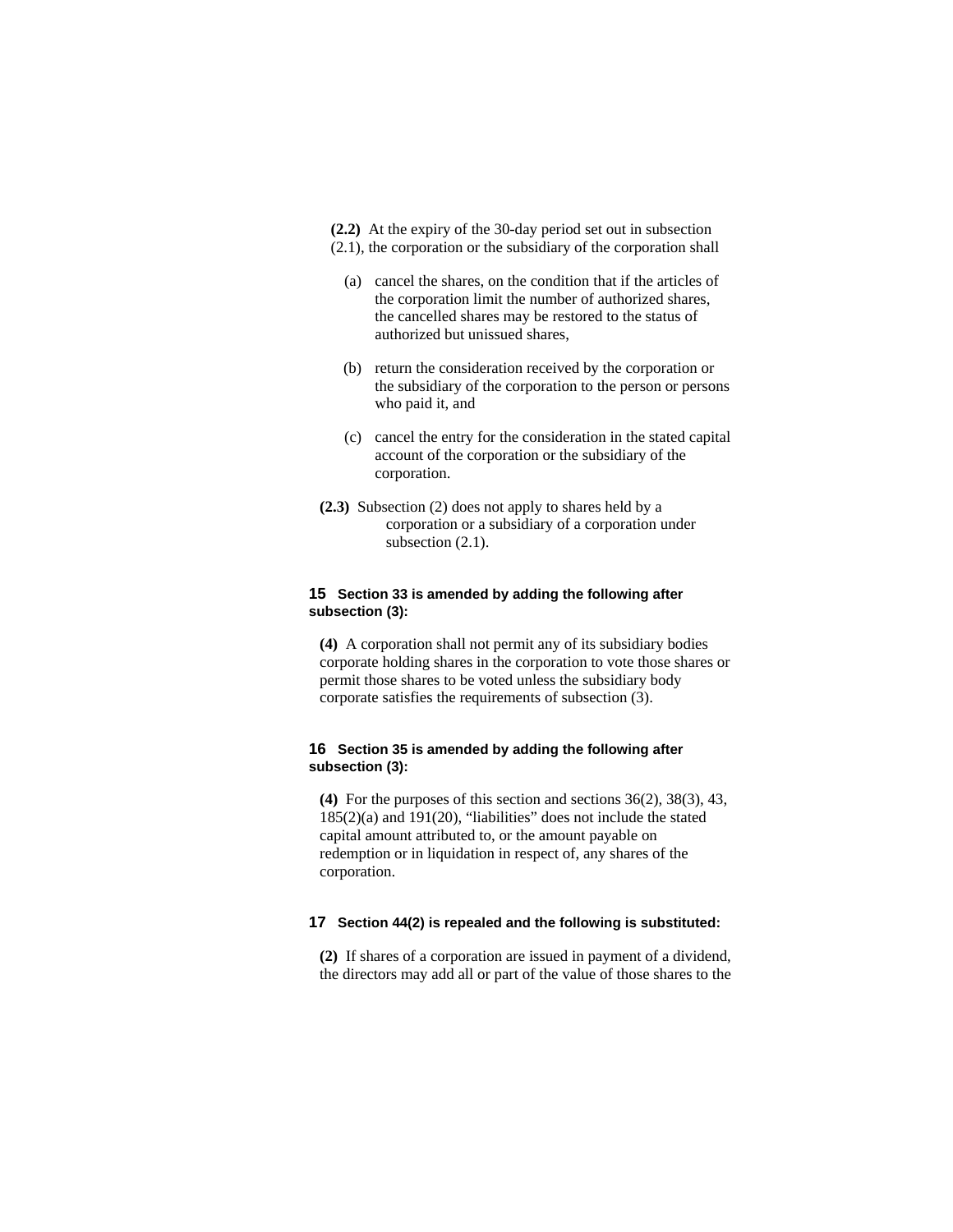stated capital account maintained or to be maintained for the shares of the class or series issued in payment of the dividend.

**18 Section 46(1) is amended by adding** "or Part 2.1" **after** "or  $227(4)$ ".

## **19 Section 48 is amended**

- **(a) in subsection (8) by striking out** "to a lien in favour of the corporation or a restriction on its transfer other than a constraint under section 174, the lien or restriction" **and substituting** "to a lien in favour of the corporation, a restriction on its transfer other than a constraint under section 174, or a charge, agreement or endorsement, the lien, restriction, charge, agreement or endorsement";
- **(b) in subsection (9) by adding** "whose shares are held by more than one person" **after** "A distributing corporation".

## **20 Section 101 is amended**

- **(a) in subsection (1) by adding** "or supervise the management of" **after** "shall manage";
- **(b) in subsection (2) by adding** "whose shares are held by more than one person" **after** "a distributing corporation".

#### **21 Section 105 is amended**

- **(a) in subsection (3) by striking out** "half" **and substituting**  "1/4";
- **(b) by repealing subsection (4).**
- **22 Section 113 is amended**
	- **(a) by adding the following after subsection (1):**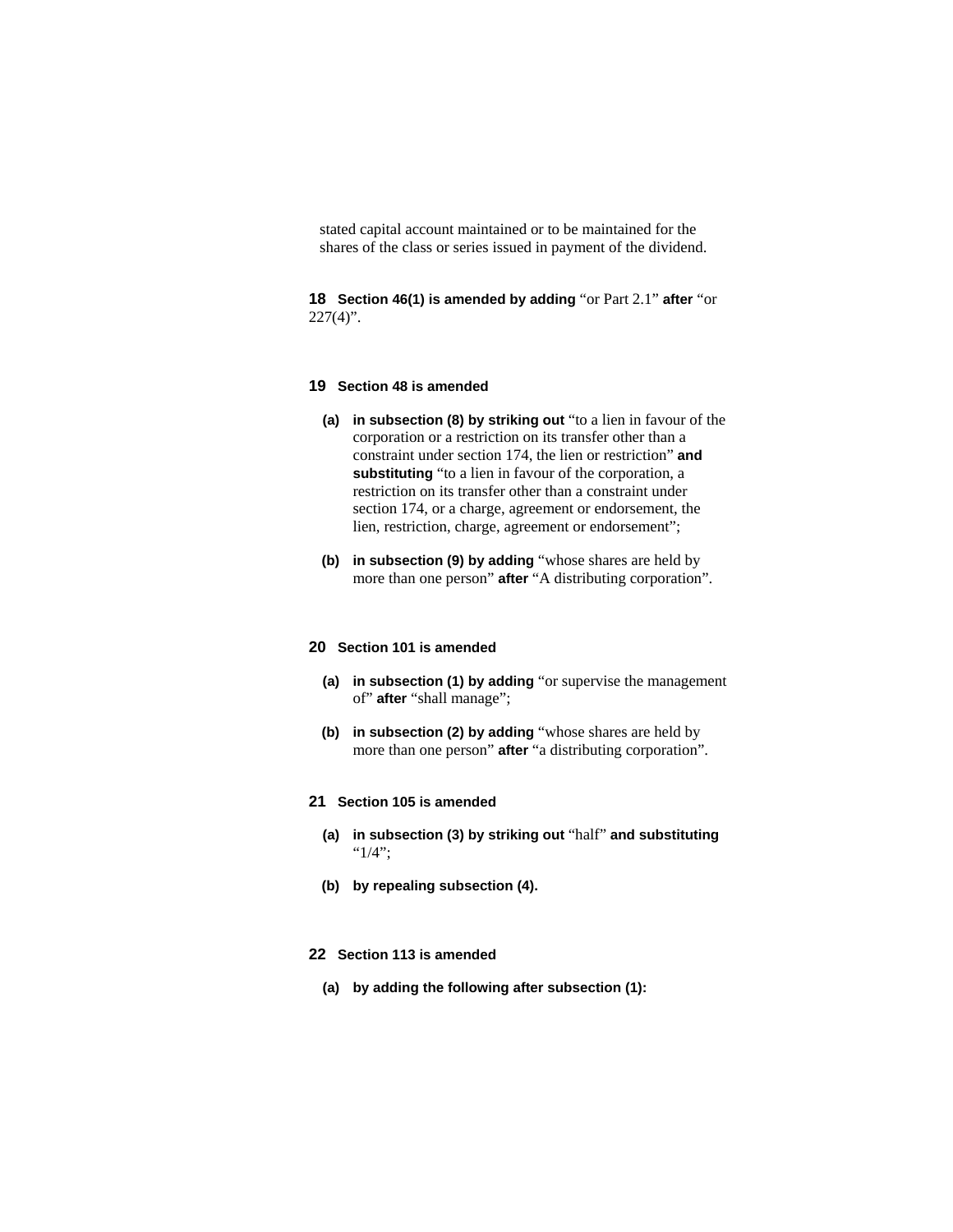**(1.1)** Within 15 days after a director changes his or her address, the director or the corporation shall send to the Registrar a notice in the prescribed form setting out the change, and the Registrar shall file the notice.

**(b) in subsection (2) by striking out** "to comply with subsection (1)" **and substituting** "or a director, as the case may be, to comply with this section".

# **23 Section 114 is amended**

- **(a) by striking out** "1/2" **wherever it occurs and substituting**  "1/4";
- **(b) in subsection (4)(a) by striking out** "or by telephone" **and**  substituting "or by electronic means, telephone";
- **(c) in subsection (9) by striking out** "means of telephone" **and substituting** "electronic means, telephone".

## **24 Section 115 is amended**

- **(a) in subsection (2) by striking out** "1/2" **and substituting**  "1/4";
- **(b) in subsection (3) by adding the following after clause (b):**
	- (b.1) appoint additional directors,

## **25 Section 120 is amended**

- **(a) in subsection (1) by striking out** "material contract or proposed material contract" **wherever it occurs and substituting** "material contract or material transaction or proposed material contract or proposed material transaction";
- **(b) in subsection (2)**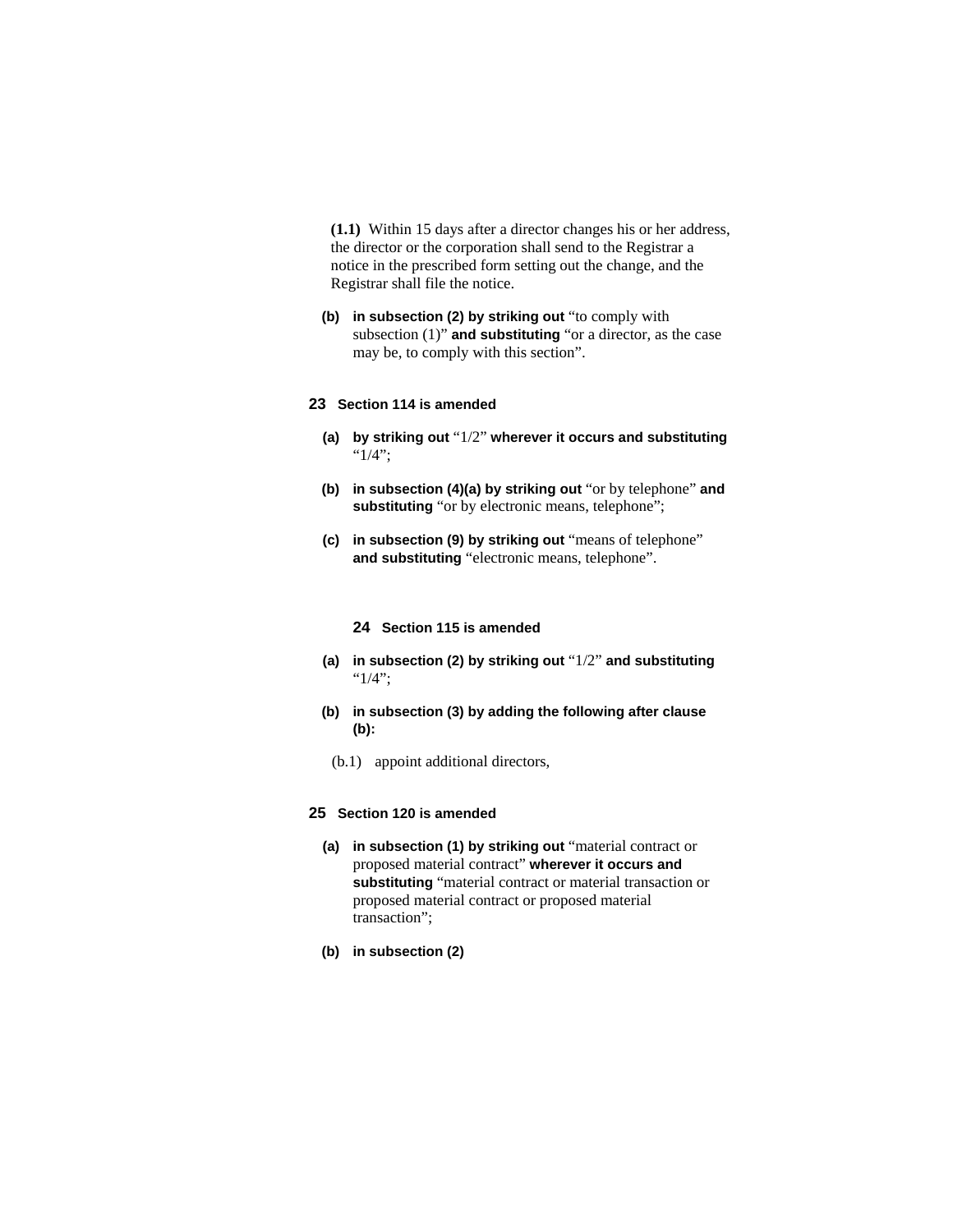- **(i) by striking out** "proposed contract" **wherever it occurs and substituting** "proposed contract or transaction";
- **(ii) by striking out** "a contract" **wherever it occurs and substituting** "a contract or transaction";
- **(c) in subsection (3) by striking out** "proposed contract" **wherever it occurs and substituting** "proposed contract or transaction";
- **(d) in subsection (4) by striking out** "contract" **wherever it occurs and substituting** "contract or transaction";
- **(e) in subsection (5)**
	- **(i) by striking out** "material contract or proposed material contract" **and substituting** "material contract or material transaction or proposed material contract or proposed material transaction";
	- **(ii) by striking out** "contract or proposed contract" **and substituting** "contract or transaction or proposed contract or transaction";
- **(f) in subsections (6) and (7) by striking out** "contract" **wherever it occurs and substituting** "contract or transaction";
- **(g) in subsection (8)**
	- **(i) by striking out** "material contract" **and substituting**  "material contract or material transaction";
	- **(ii) by striking out** "the contract" **wherever it occurs and substituting** "the contract or transaction";
- **(h) by adding the following after subsection (8):**

**(8.1)** Even if the conditions of subsection (8) are not met, a director or officer acting honestly and in good faith is not accountable to the corporation or to its shareholders for any profit realized from a material contract or material transaction for which disclosure is required under subsection (1), and the material contract or material transaction is not void or voidable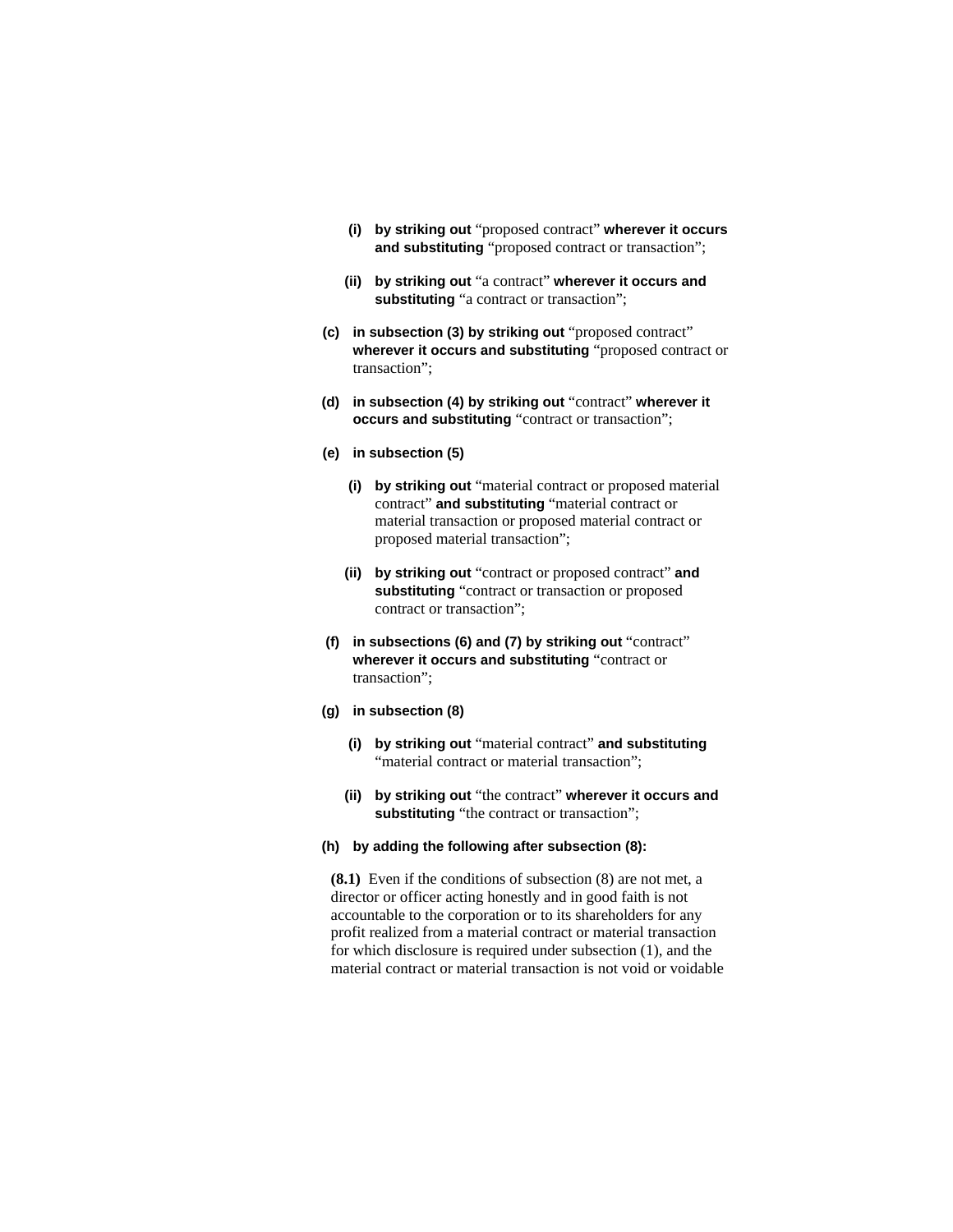by reason only of the interest of the director or officer in the material contract or material transaction, if

- (a) the material contract or material transaction was approved or confirmed by special resolution at a meeting of the shareholders,
- (b) disclosure of the interest was made to the shareholders in a manner sufficient to indicate its nature before the material contract or material transaction was approved or confirmed, and
- (c) the material contract or material transaction was reasonable and fair to the corporation when it was approved or confirmed.

# **(i) by repealing subsection (9) and substituting the following:**

**(9)** If a director or an officer of a corporation fails to comply with this section, a Court may, on application of the corporation or any of its shareholders, set aside the material contract or material transaction on any terms that it thinks fit, or require the director or officer to account to the corporation for any profit or gain realized on it, or both.

**26 Section 123(3) is amended by striking out** "or 122 if the director relies" **and substituting** ", and has complied with the director's duties under section 122, if the director exercises the care, diligence and skill that a reasonably prudent person would exercise in comparable circumstances, including reliance".

# **27 Section 124 is amended by adding the following after subsection (3):**

**(3.1)** A corporation may advance funds to a person in order to defray the costs, charges and expenses of a proceeding referred to in subsection (1) or (2), but if the person does not meet the conditions of subsection (3) he or she shall repay the funds advanced.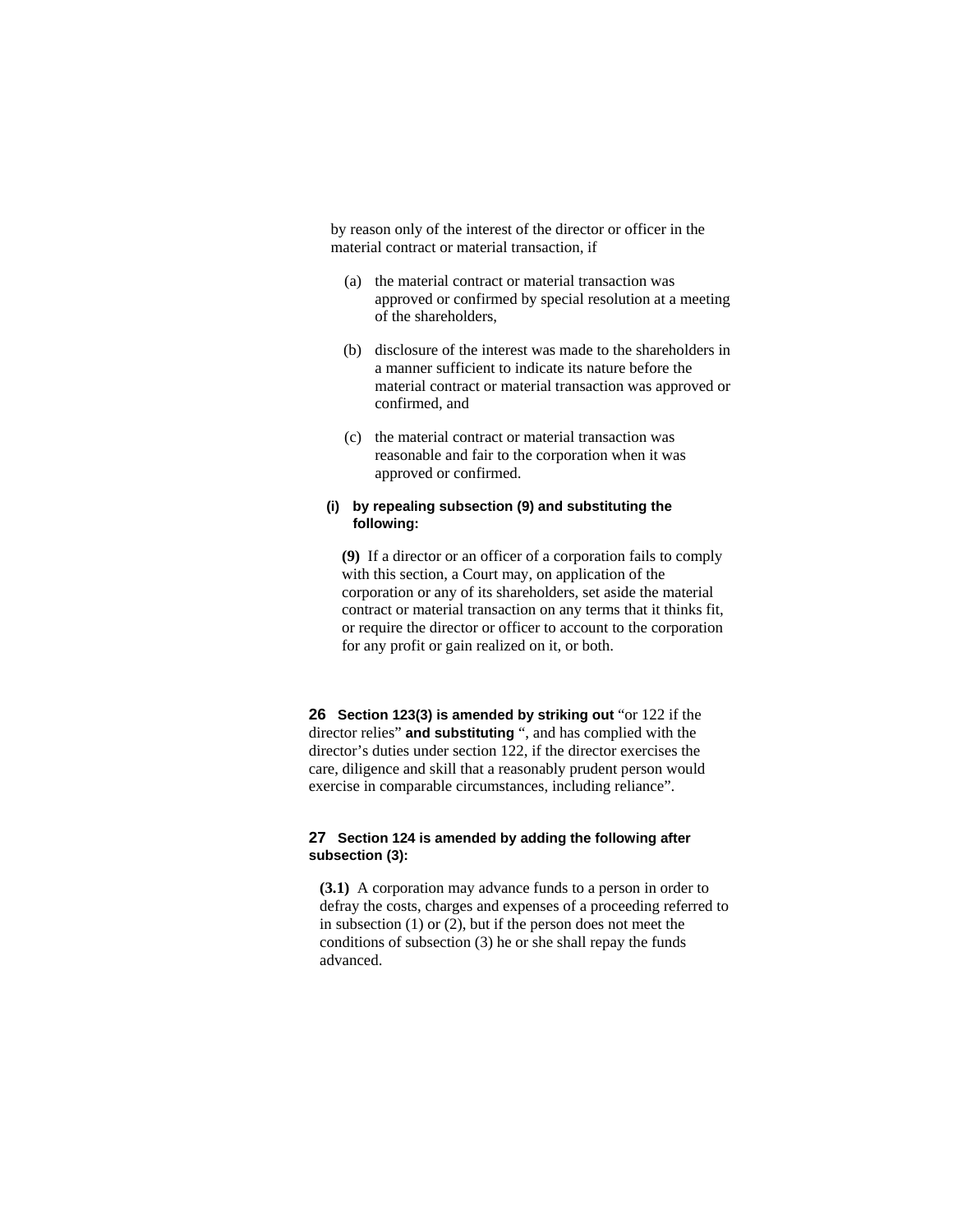# **28 Section 131 is amended**

# **(a) in subsection (3)**

- **(i) by striking out** "A shareholder" **and substituting**  "Subject to any limitations or requirements set out in the regulations, if any, a shareholder";
- **(ii) by striking out** "means of" **and substituting** "electronic means,";
- **(iii) by adding** "or otherwise communicate with" **after**  "hear";

#### **(b) by adding the following after subsection (3):**

**(3.1)** If the directors or the shareholders of a corporation call a meeting of shareholders, the directors or the shareholders, as the case may be, may determine that the meeting shall be held, in accordance with the regulation, if any, entirely by electronic means, telephone or other communication facility that permits all participants to communicate adequately with each other during the meeting, if the bylaws so provide.

**(c) in subsection (4) by striking out** "at one or more places specified in the articles".

**29 Section 133(2) is amended by adding** "or to vote at" **after**  "notice of".

# **30 Section 136 is amended**

- **(a) in subsection (1)**
	- **(i) by striking out** "shareholder" **wherever it occurs and substituting** "registered shareholder or beneficial owner of shares";
	- **(ii) in clause (a) by adding** "related to the business or affairs of the corporation" **after** "any matter";
- **(b) by adding the following after subsection (1):**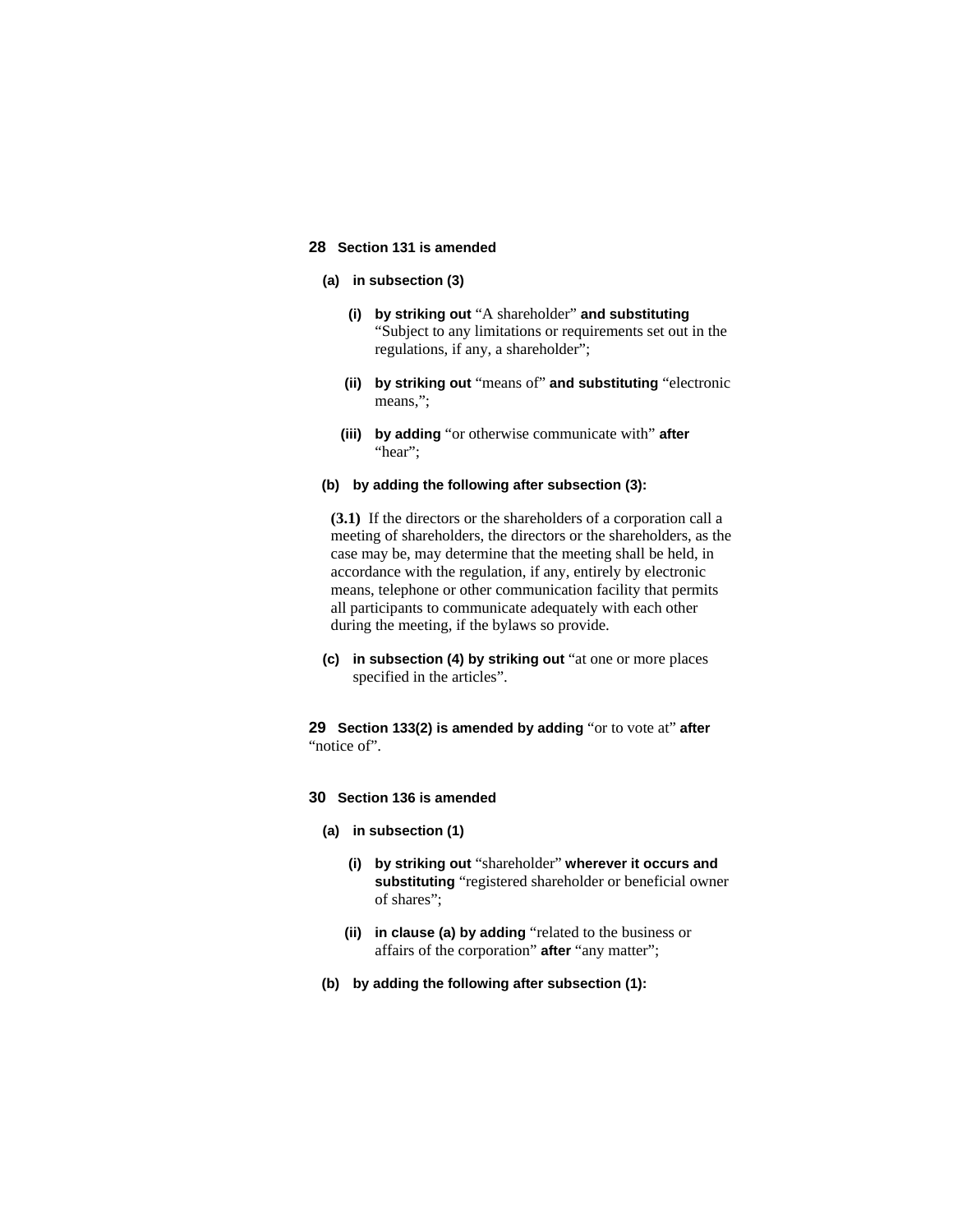- **(1.1)** To be eligible to make a proposal a person must
	- (a) be a registered holder or beneficial owner of the prescribed number of shares for the prescribed period,
	- (b) have the prescribed level of support of other registered holders or beneficial owners of shares,
	- (c) provide to the corporation his or her name and address and the names and addresses of those registered holders or beneficial owners of shares who support the proposal, and
	- (d) continue to hold or own the prescribed number of shares up to and including the day of the meeting at which the proposal is to be made.

**(1.2)** The information provided under subsection (1.1)(c) does not form part of the proposal or the supporting statement referred to in subsection (3) and is not included for the purposes of the maximum word limit set out in subsection (3).

- **(c) in subsections (3) and (5)(b) by striking out** "shareholder" **wherever it occurs and substituting** "registered holder or beneficial owner of shares";
- **(d) in subsection (5)(c)**
	- **(i) by striking out** "shareholder's request" **and substituting** "request of the registered holder or beneficial owner of shares";
	- **(ii) by striking out** "the shareholder" **and substituting** "the registered holder or beneficial owner of shares";
- **(e) in subsection (5)(d)**
	- **(i) by striking out** "to shareholders" **and substituting** "to registered holders or beneficial owners of shares";
	- **(ii) by striking out** "shareholder's request" **and substituting** "request of the registered holder or beneficial owner of shares";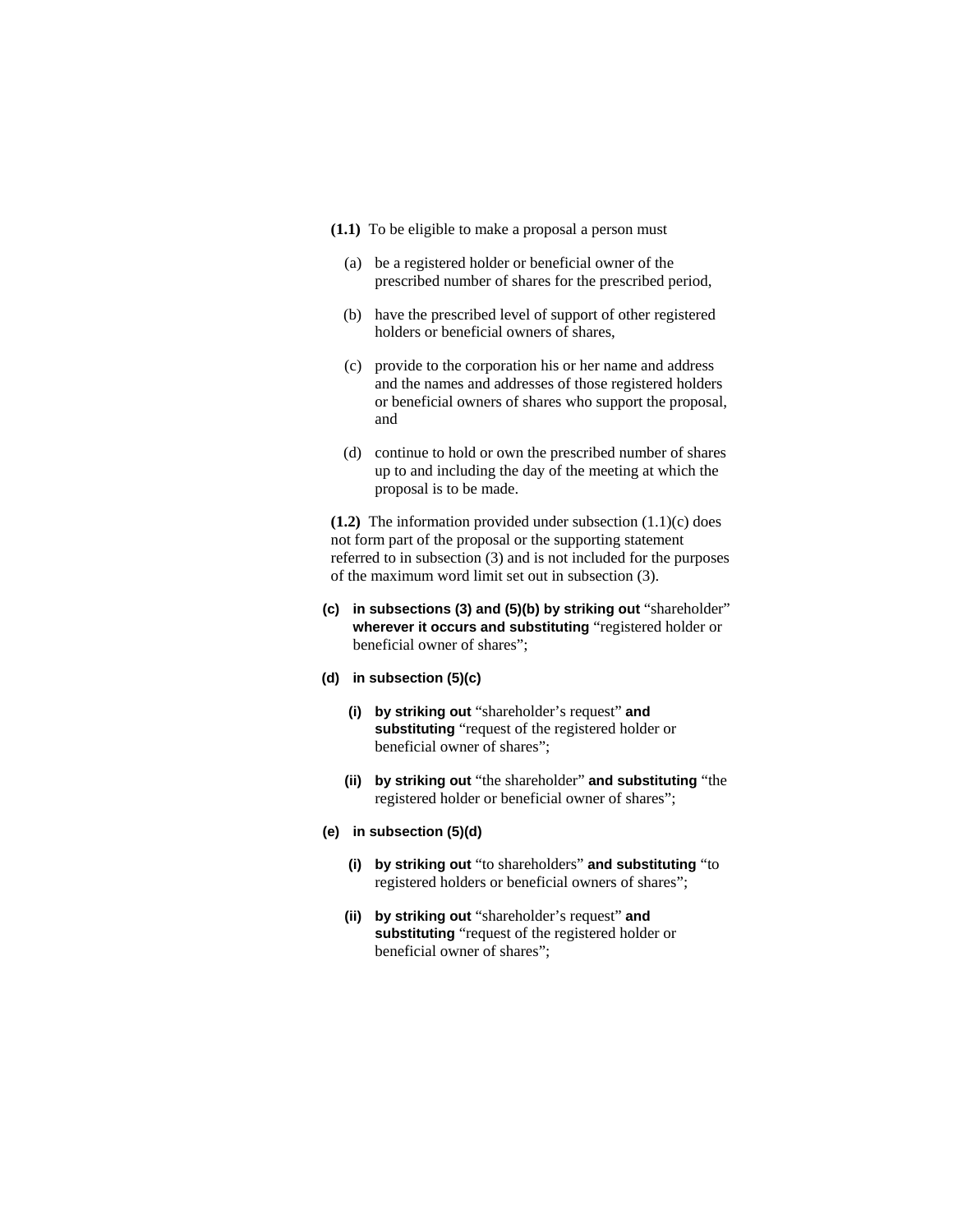- **(f) in subsection (7) by striking out** "the shareholder" **wherever it occurs and substituting** "the registered holder or beneficial owner of shares";
- **(g) in subsection (8) by striking out** "shareholder" **and substituting** "registered holder or beneficial owner of shares".

## **31 Section 137 is amended**

- **(a) in subsection (1) by striking out** "having more than 15 shareholders entitled to vote at a meeting of shareholders";
- **(b) in subsection (2) by striking out** "a person named in the list prepared under subsection (1)(a) is entitled to vote the shares shown opposite the person's name" **and substituting**  "the corporation shall, no later than 10 days after the record date, prepare a list of shareholders arranged in alphabetical order and showing the number of shares held by each shareholder, and each shareholder is entitled to vote the shares shown opposite the shareholder's name".

# **32 Section 140 is amended by adding the following after subsection (2):**

**(3)** An entry in the minutes of the proceedings that a resolution was carried or defeated is sufficient proof of the results of the vote, and no record need be kept of the number or proportion of votes for or against the resolution.

**(4)** Notwithstanding subsection (1), unless the bylaws provide otherwise, any vote referred to in subsection (1) may be held, in accordance with the regulations, if any, entirely by electronic means, telephone or other communication facility, if the telephone corporation makes such a communication facility available.

**(5)** Unless the bylaws provide otherwise, any person participating in a meeting of shareholders under section 131(3) and entitled to vote at the meeting may vote, in accordance with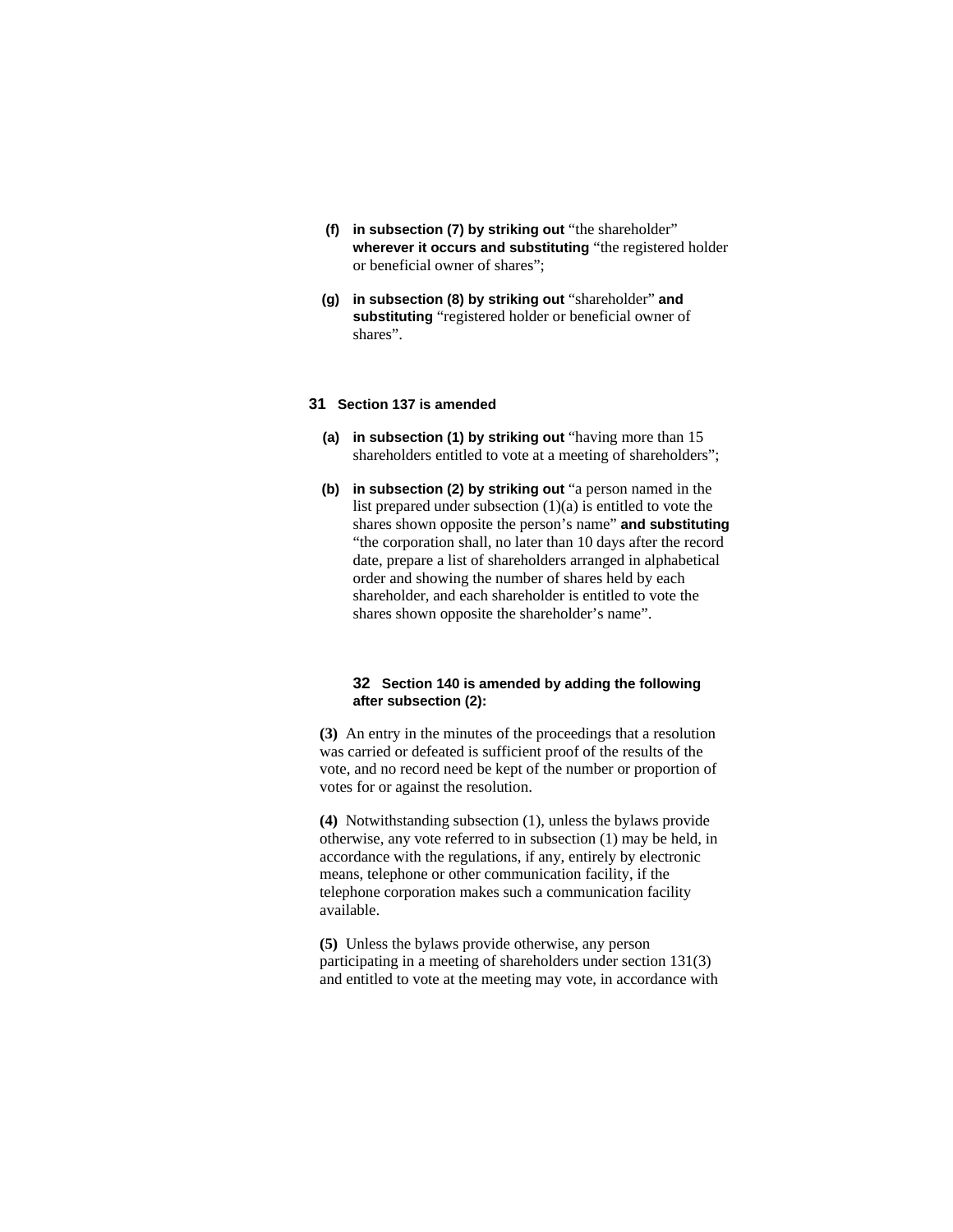the regulations, if any, by electronic means, telephone or other communication facility that the corporation has made available for that purpose.

# **33 Section 142 is repealed and the following is substituted:**

## **Meeting on requisition of registered holders or beneficial owners of shares**

**142(1)** The registered holders or beneficial owners of not less than 5% of the issued shares of a corporation that carry the right to vote at a meeting sought to be held may requisition the directors to call a meeting of shareholders for the purposes stated in the requisition.

**(2)** The requisition referred to in subsection (1), which may consist of several documents in the same form, each signed by one or more registered holders or beneficial owners of shares, shall state the business to be transacted at the meeting and shall be sent to each director and to the registered office of the corporation.

**(3)** On receiving the requisition referred to in subsection (1), the directors shall call a meeting of shareholders to transact the business stated in the requisition unless

- (a) a record date has been fixed under section 133(2) and notice of the record date has been given or waived under section 133(4),
- (b) the directors have called a meeting of shareholders and have given notice of the meeting under section 134, or
- (c) the business of the meeting as stated in the requisition includes matters described in section  $136(5)(b)$  to (e).

**(4)** If the directors do not, within 21 days after receiving the requisition referred to in subsection (1), call a meeting, any registered holder or beneficial owner of shares who signed the requisition may call the meeting.

**(5)** A meeting called under this section shall be called as nearly as possible in the manner in which meetings are to be called pursuant to the bylaws, this Part and Part 12.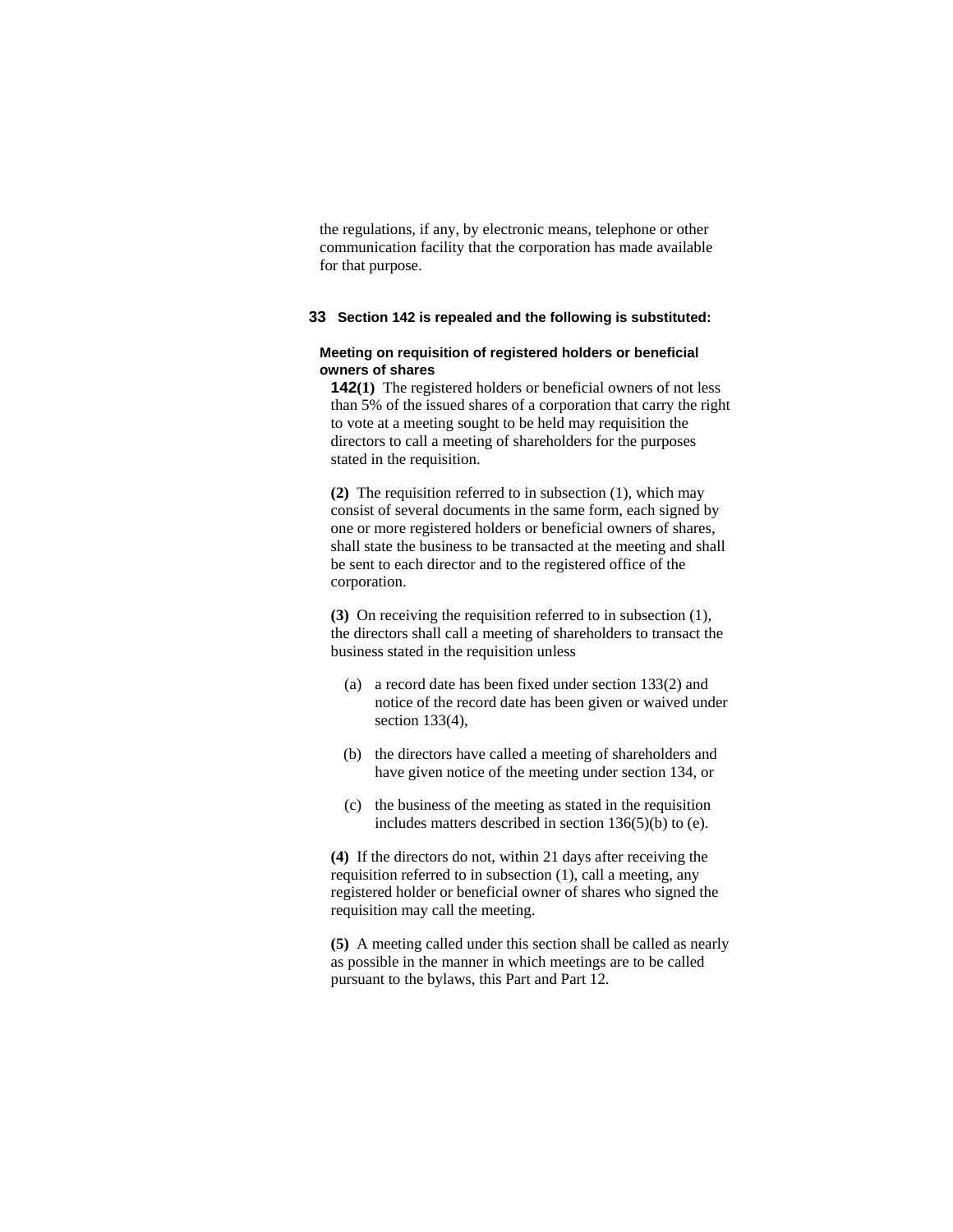**(6)** Unless the registered holders or beneficial owners of shares resolve otherwise at a meeting called under subsection (4), the corporation shall reimburse the registered holders or beneficial owners of shares for the expenses reasonably incurred by them in requisitioning, calling and holding the meeting.

# **34 Section 146(7) is amended by adding** "or any other enactment" **after** "section 119".

#### **35 Section 149 is amended**

- **(a) in subsection (1) by adding** "that is not a private issuer within the meaning of the *Securities Act*" **after** "the management of a corporation";
- **(b) in subsection (2)**
	- **(i) by adding** "that is not a private issuer within the meaning of the *Securities Act*" **after** "management of a corporation";
	- **(ii) by repealing clause (a).**

# **36 Section 156 is amended by adding the following after subsection (2):**

**(3)** The shareholders of the corporation may at any time, by unanimous resolution, waive their right to receive financial statements under section 155(1)(a)(i).

**37 Section 158(1) is amended by adding** "or a facsimile version of the signature reproduced on the statements" **after** "more directors".

# **38 Section 159 is amended by adding the following after subsection (2):**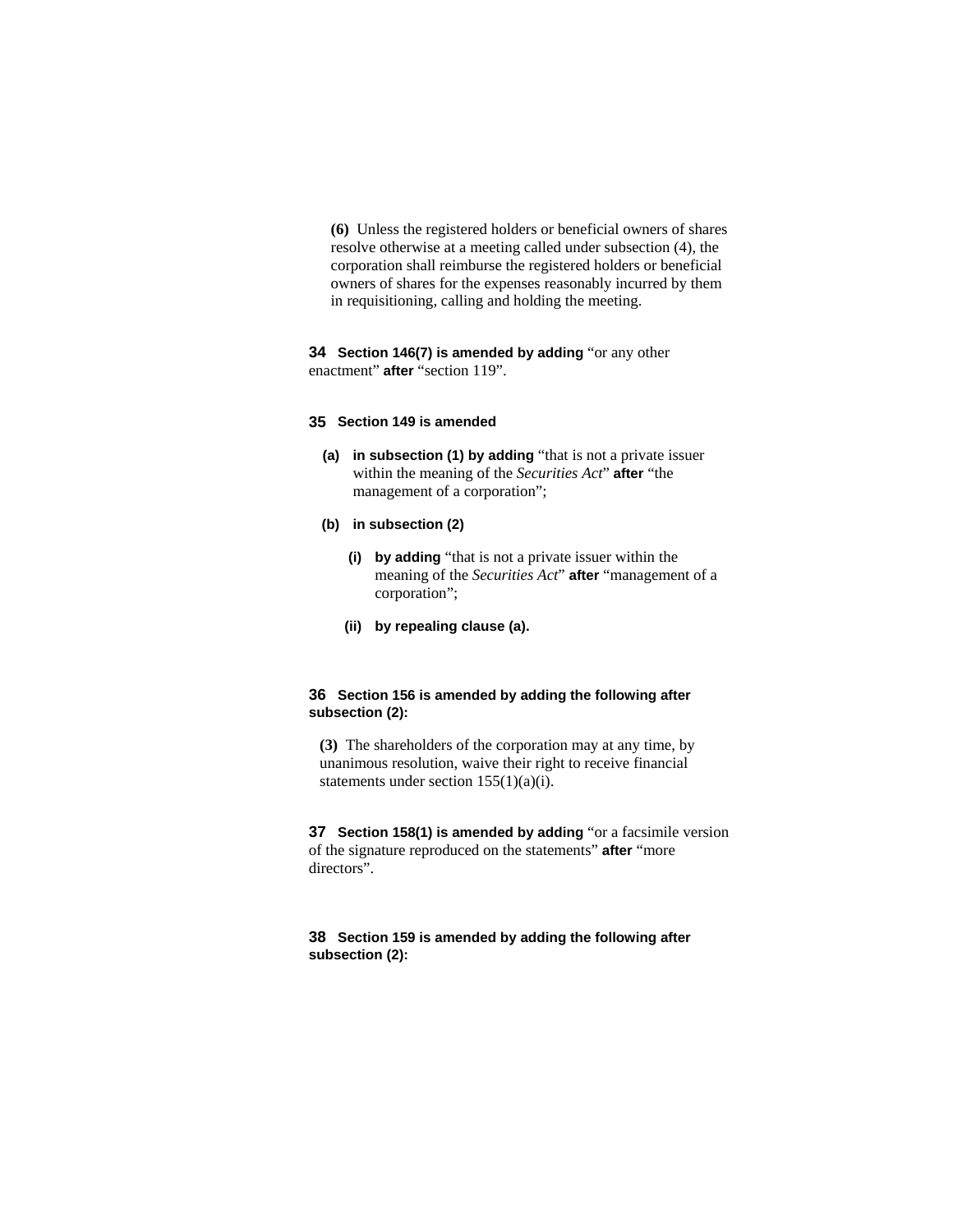**(3)** Notwithstanding subsection (1), the shareholders may, by unanimous resolution, waive their right to receive copies of documents referred to in section 155 in advance of the annual meeting.

# **39 Section 161 is amended by adding the following after subsection (2):**

**(2.1)** For the purposes of subsection (2), a person's business partner includes a shareholder of that person.

#### **40 Section 168 is amended**

# **(a) by adding the following after subsection (5):**

**(5.1)** In the case of a proposed replacement of an auditor, whether through removal or at the end of the auditor's term, the following rules apply with respect to statements:

- (a) the corporation shall make a statement on the reasons for the proposed replacement;
- (b) the proposed replacement auditor may make a statement in which he or she comments on the reasons referred to in clause (a).
- **(b) in subsection (6) by striking out** "statement referred to in subsection (5), unless the statement is" **and substituting**  "statements referred to in subsections  $(5)$  and  $(5.1)$ , unless the statements are".

# **41 Section 170 is amended by adding the following after subsection (2):**

**(3)** A person who in good faith makes an oral or written communication under subsection (1) or (2) is not liable in any civil proceeding arising from the making of the communication.

# **42 Section 173(1) is amended by striking out** "or" **at the end of clause (m) and by adding the following after clause (m):**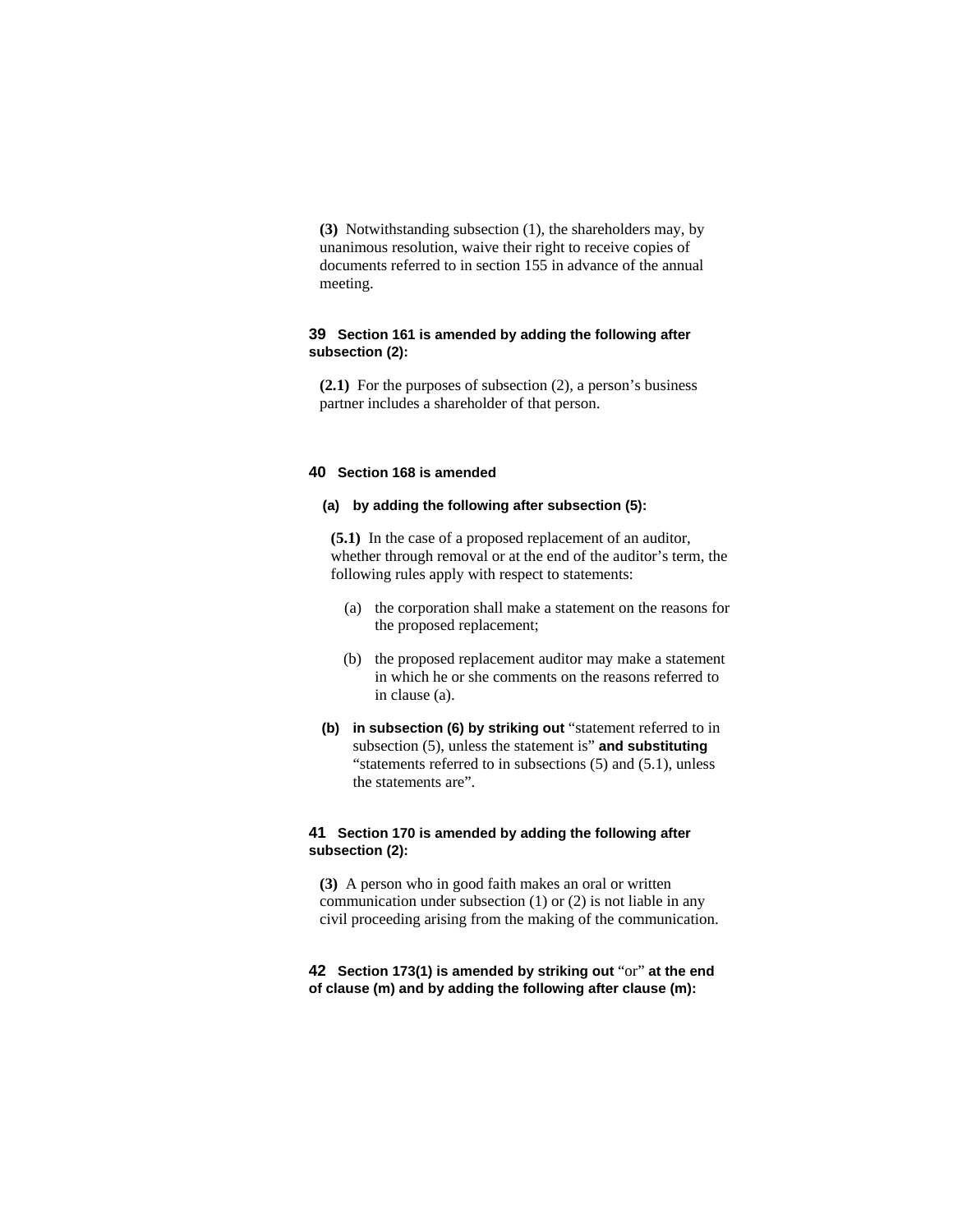(m.1) add or remove an express statement establishing the unlimited liability of shareholders as set out in section 15.2, or

# **43 Section 184(1)(b) is amended by striking out** "and" **at the end of subclause (ii), by adding** "and" **at the end of subclause (iii) and by adding the following after subclause (iii):**

 (iv) the stated capital of the amalgamated corporation shall be the same as the stated capital of the amalgamating holding corporation.

**44 Section 186 is amended by striking out** "On the date" **and substituting** "Subject to section 15.6, on the date".

#### **45 Section 196(1) is amended**

- **(a) in clause (a) by striking out** "more than" **and substituting**  "not less than";
- **(b) in clause (c)** 
	- **(i) by repealing subclause (ii)(B)**;
	- **(ii) by striking out** "60 days after the date of the sending of the offeror's notice" **and substituting** "20 days after the offeree receives the offeror's notice";
- **(c) in clause (d) by striking out** "and apply to the Court in accordance with clause (c)(ii)".

# **46 Section 199 is amended by renumbering it as section 199(1) and by adding the following after subsection (1):**

**(2)** If an offeror fails to apply to the Court under subsection (1), a dissenting offeree may apply to the Court for the same purpose within a further period of 20 days after the 20-day period referred to in subsection (1) has elapsed.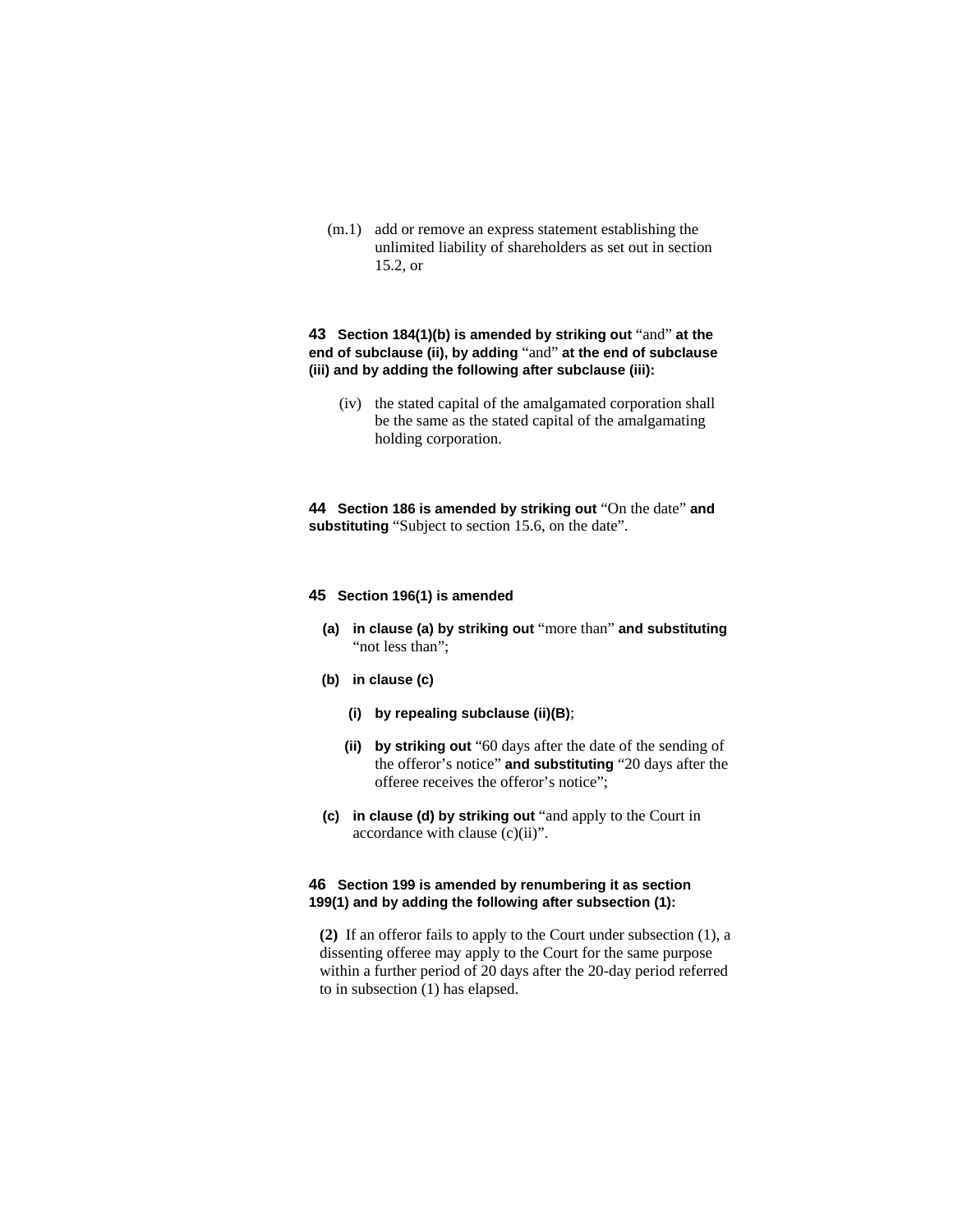**(3)** Where no application is made to the Court under subsection (2) within the 20-day period provided for in that subsection, the dissenting offeree is deemed to have elected to transfer the offeree's shares to the offeror on the same terms that the offeror acquired the shares from the offerees who accepted the take-over bid.

# **47 Section 205(d) is amended by striking out** "Provincial Treasurer" **and substituting** "Crown".

#### **48 The following is added before section 207:**

#### **Definition**

**206.1** In this Part, "interested person" means

- (a) a shareholder, a director, an officer, an employee and a creditor of a dissolved corporation,
- (b) a person who has a contractual relationship with a dissolved corporation,
- (c) a trustee in bankruptcy for a dissolved corporation, or
- (d) a person designated as an interested person by an order of the Court.

## **49 Section 210(1) is amended by adding the following after clause (a):**

(a.1) a body corporate dissolved under this Part,

## **50 Section 211 is amended by adding the following after subsection (2):**

**(2.1)** A corporation whose liabilities have been fully assumed by its parent corporation may be dissolved by special resolution of the shareholders or, if it has issued more than one class of shares, by special resolutions of each class whether or not they are otherwise entitled to vote, if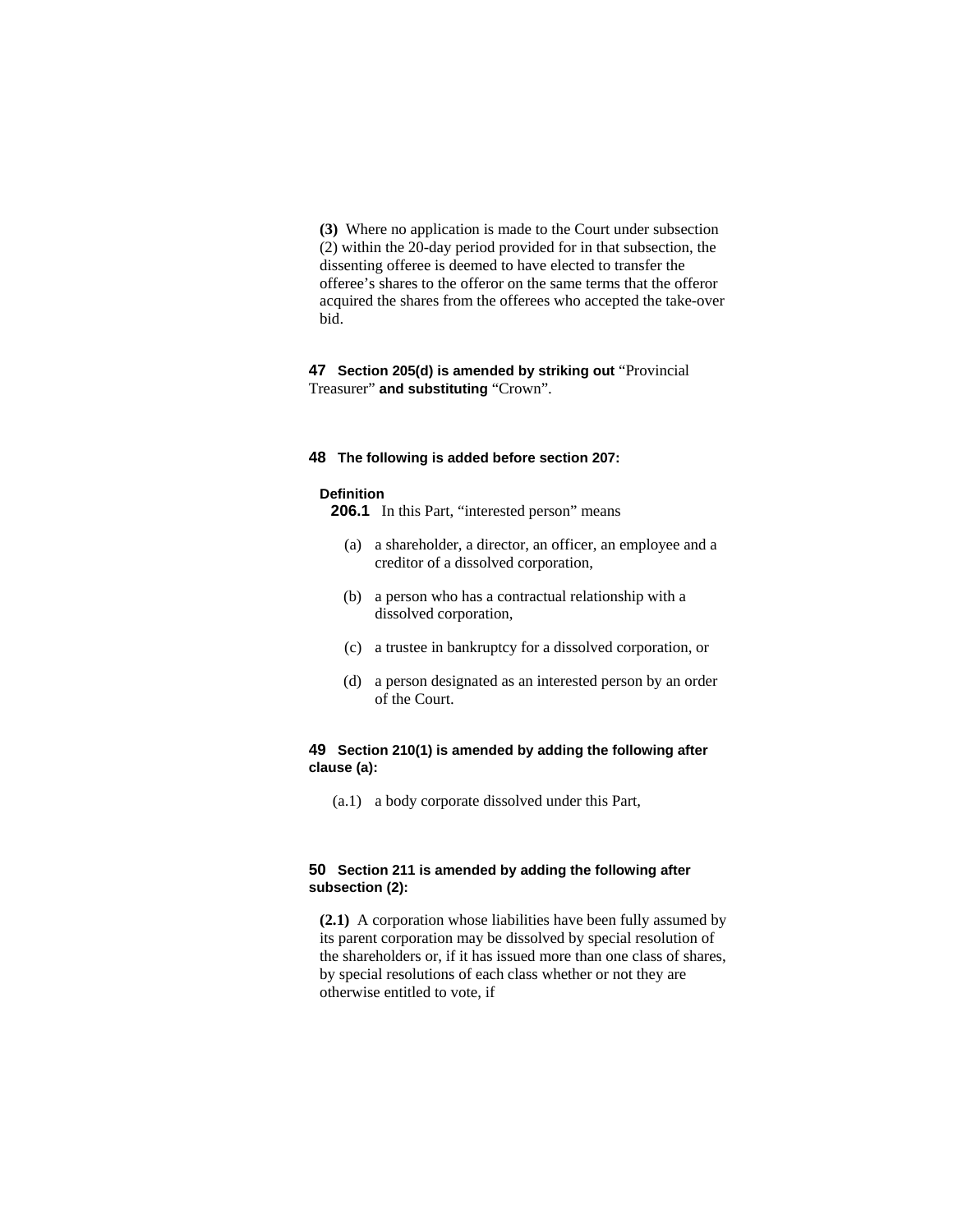- (a) the parent corporation is a Canadian corporation,
- (b) the parent corporation owns not less than 90% of the shares of the corporation, and
- (c) an officer of the parent corporation provides a statutory declaration that the liabilities of the corporation have been fully assumed by the parent corporation.

# **51 Section 222 is amended by renumbering it as section 222(1) and by adding the following after subsection (1):**

**(2)** A liquidator is not liable if the liquidator exercises the care, diligence and skill that a reasonably prudent person would exercise in comparable circumstances, including reliance in good faith on

 (a) financial statements of the corporation represented to the liquidator by an officer of the corporation or in a written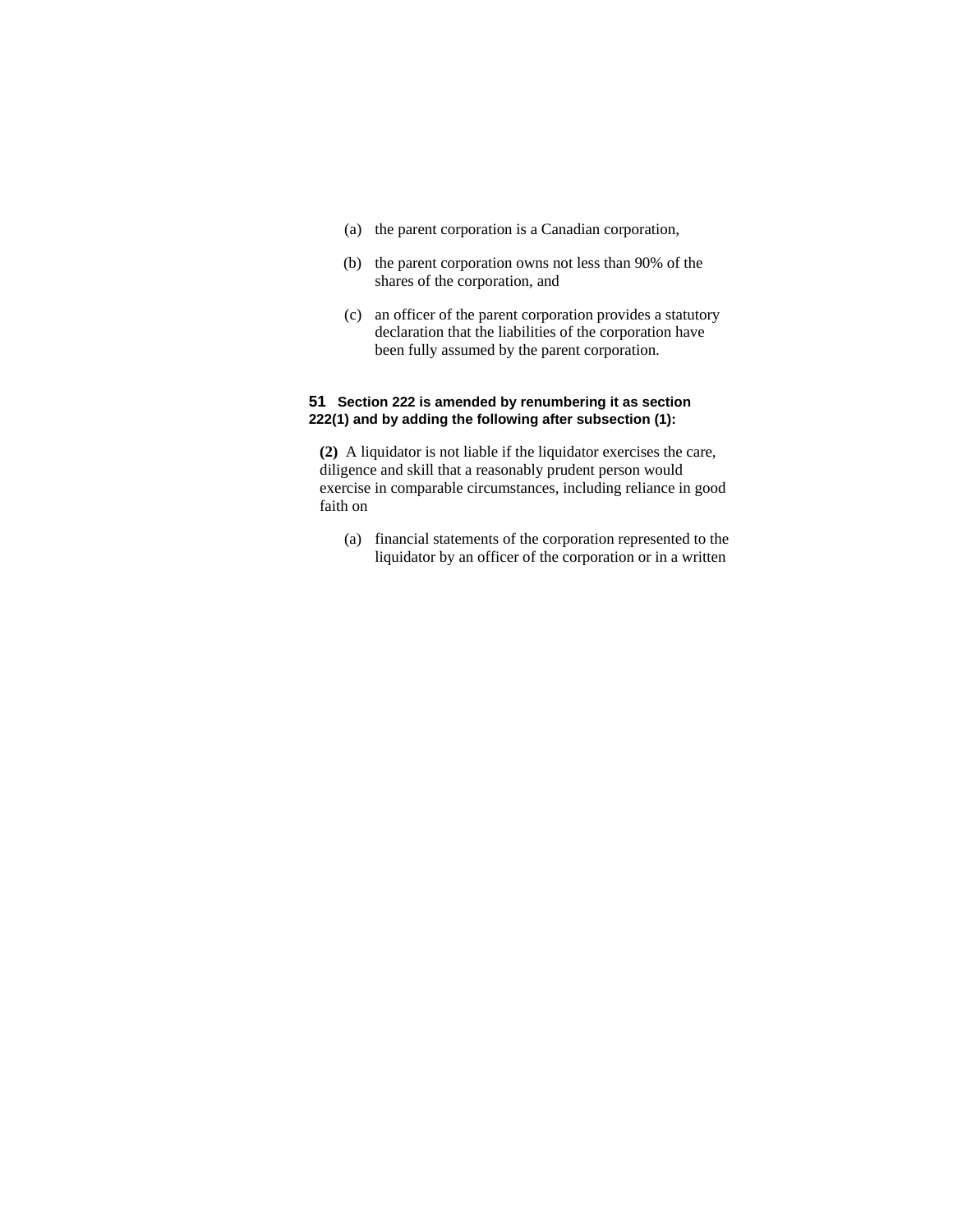report of the auditor of the corporation to reflect fairly the financial condition of the corporation, or

 (b) a report of a person whose profession lends credibility to a statement made by the professional person.

#### **52 Section 227(2) is amended by striking out**

"Notwithstanding" **and substituting** "Subject to section 15.7, notwithstanding".

# **53 Section 228 is amended**

- **(a) in subsection (1) by striking out** "Provincial Treasurer" **and substituting** "Crown";
- **(b) in subsection (3)** 
	- **(i) by striking out** "money paid to the Provincial Treasurer" **and substituting** "money paid to the Crown";
	- **(ii) by striking out** "the Provincial Treasurer shall pay" **and substituting** "the Minister of Finance shall pay".

# **54 Section 240 is amended by adding the following after subsection (2):**

**(3)** Notwithstanding subsection (2), when all the directors of the corporation or its subsidiary have been named as defendants, notice to the directors under subsection (2)(a) of the complainant's intention to apply to the Court is not required.

# **55 Section 247(1) is amended by adding the following after clause (a):**

 (a.1) to issue, or to refuse to issue, a certificate of revival under section 208, or to impose terms on a revival,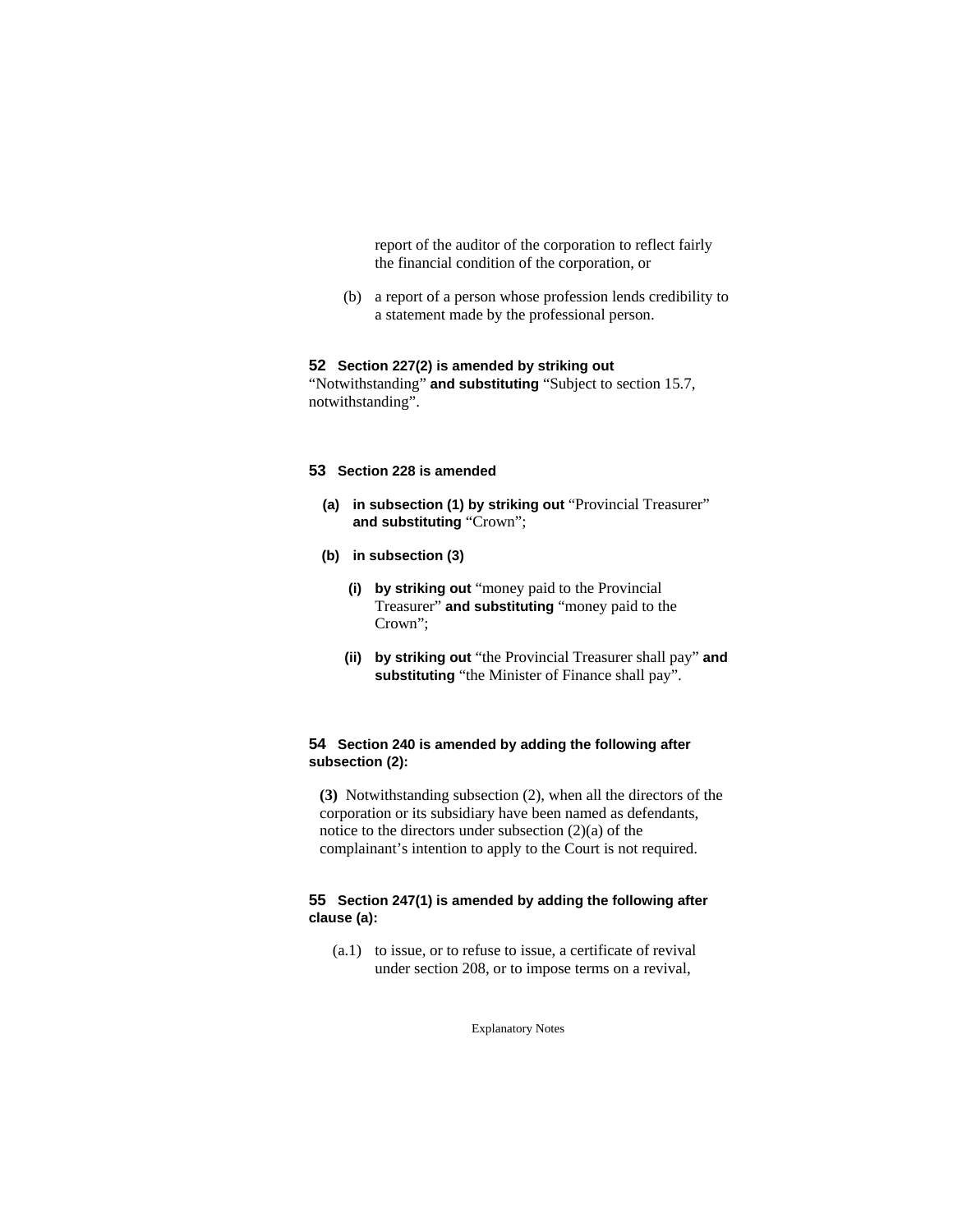(a.2) to correct, or to refuse to correct, a certificate, a notice, articles or another document under section 270,

## **56 Section 255 is amended**

**(a) in subsection (4) by striking out** "three" **and substituting**  "2";

#### **(b) by adding the following after subsection (4):**

**(5)** A notice or document required to be sent or delivered under this section or section 256 or 257 may be sent by electronic

means in accordance with the provisions of the *Electronic Transactions Act*.

## **57 Section 256 is amended**

**(a) in subsection (3) by striking out** "or a notice sent by ordinary mail to the corporation in accordance with subsection  $(2)$ ";

# **(b) by adding the following after subsection (3):**

**(4)** A notice of intent to dissolve a corporation sent by ordinary mail to the corporation in accordance with subsection (2) is deemed to have been received or served at the time it would be delivered in the ordinary course of mail despite the fact that it is returned as undeliverable.

# **58 Section 258 is amended by renumbering it as section 258(1) and by adding the following after subsection (1):**

**(2)** The consent of a person entitled to waive the requirement for the sending of a notice or document or to waive or abridge the time for the notice or the document under subsection (1) may be sent by electronic means in accordance with the provisions of the *Electronic Transactions Act*.

## **59 Section 266 is amended**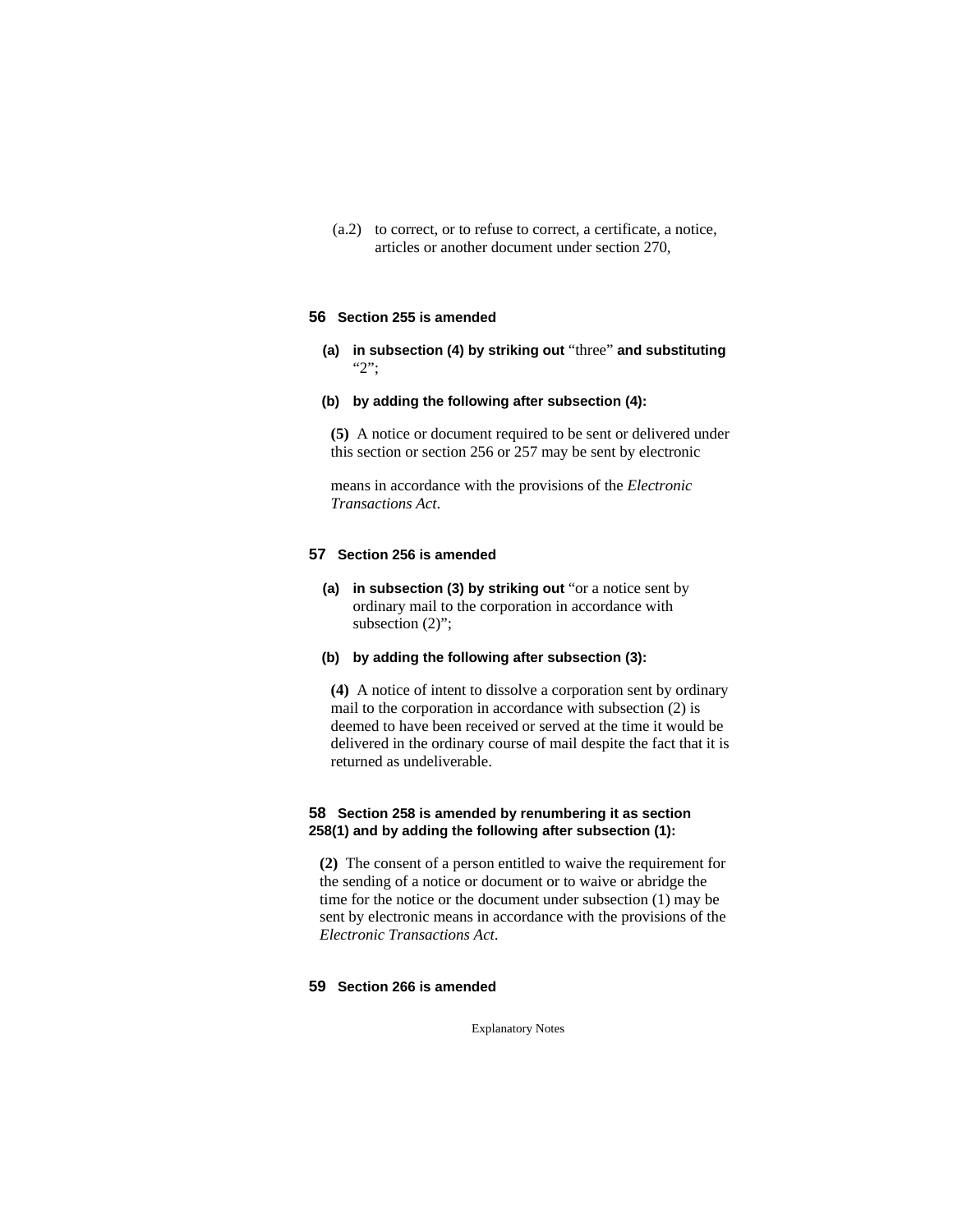#### **(a) by adding the following after clause (c):**

 (c.1) prescribing requirements for the purposes of section 131(3) and (3.1);

# **(b) by adding the following after clause (p):**

- (q) respecting unlimited liability corporations including, without limitation, regulations
	- (i) requiring or authorizing the filing with the Registrar of articles, amendments to articles and other documents by an unlimited liability corporation, and
	- (ii) prescribing the fees that may be charged by the Registrar in respect of the filing, examination or copying of any document of an unlimited liability corporation, or in respect of any action that the Registrar is required or authorized to take under this Act with regard to an unlimited liability corporation.

## **60 Section 270 is amended**

## **(a) in subsection (1)**

- **(i) by striking out** "If a certificate containing an error is issued to a corporation by the Registrar" **and substituting** "If there is an error in a certificate, notice, articles or another document";
- **(ii) by striking out** ", and the Registrar may demand the surrender of the certificate and issue a corrected certificate" **and substituting** "so that the Registrar may correct the document";
- **(b) in subsections (2) and (3) by striking out** "certificate" **wherever it occurs and substituting** "certificate, notice, articles or another document";
- **(c) by adding the following after subsection (3):**

**(4)** If the Registrar, the corporation or any interested person is of the opinion that shareholders or creditors would be prejudiced by a correction to a certificate, notice, articles or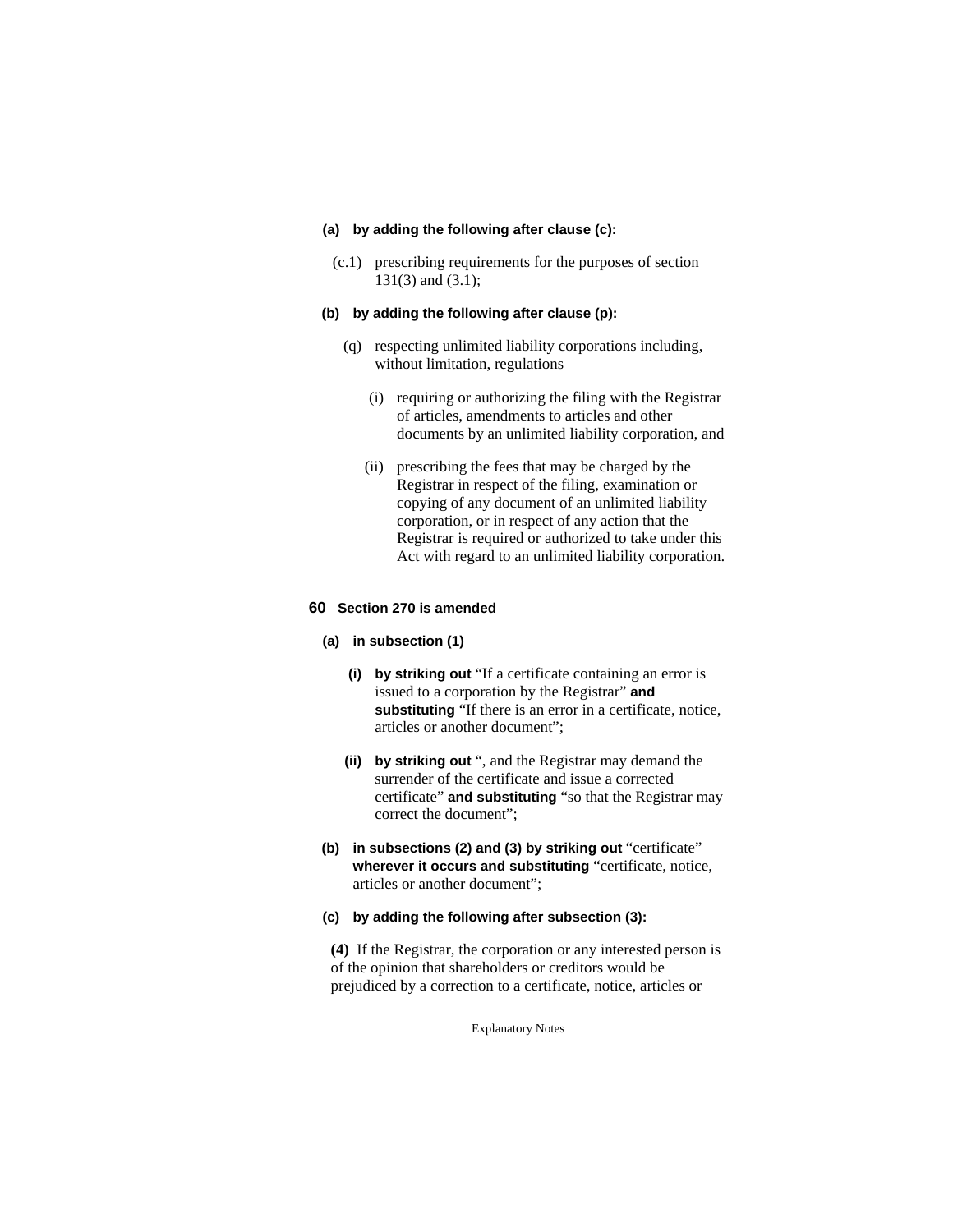other document, the Registrar, the corporation or an interested person may apply to the Court for an order determining the rights of the shareholders or creditors, and the Court may by order authorize the correction if it thinks fit, and may include in the order any conditions or directions pertaining to the correction that it considers appropriate.

**61 The** *Interpretation Act* **is amended in section 16(d) by striking out** "individual members of the corporation" **and substituting** "individual members of a corporation that is not an unlimited liability corporation as defined in the *Business Corporations Act*".**62 The** *Business Corporations Amendment Act***, RSA 2000 c8(Supp), is repealed.**

**63 This Act comes into force on Proclamation.** 

## **Explanatory Notes**

**1** Amends chapter B-9 of the Revised Statutes of Alberta 2000.

- **2** Definitions.
- **3** Application.
- **4** Section 6(1) presently reads in part:

*6(1) Articles of incorporation shall be in the prescribed form and shall set out, in respect of the proposed corporation,* 

**5** Section 10 presently reads in part: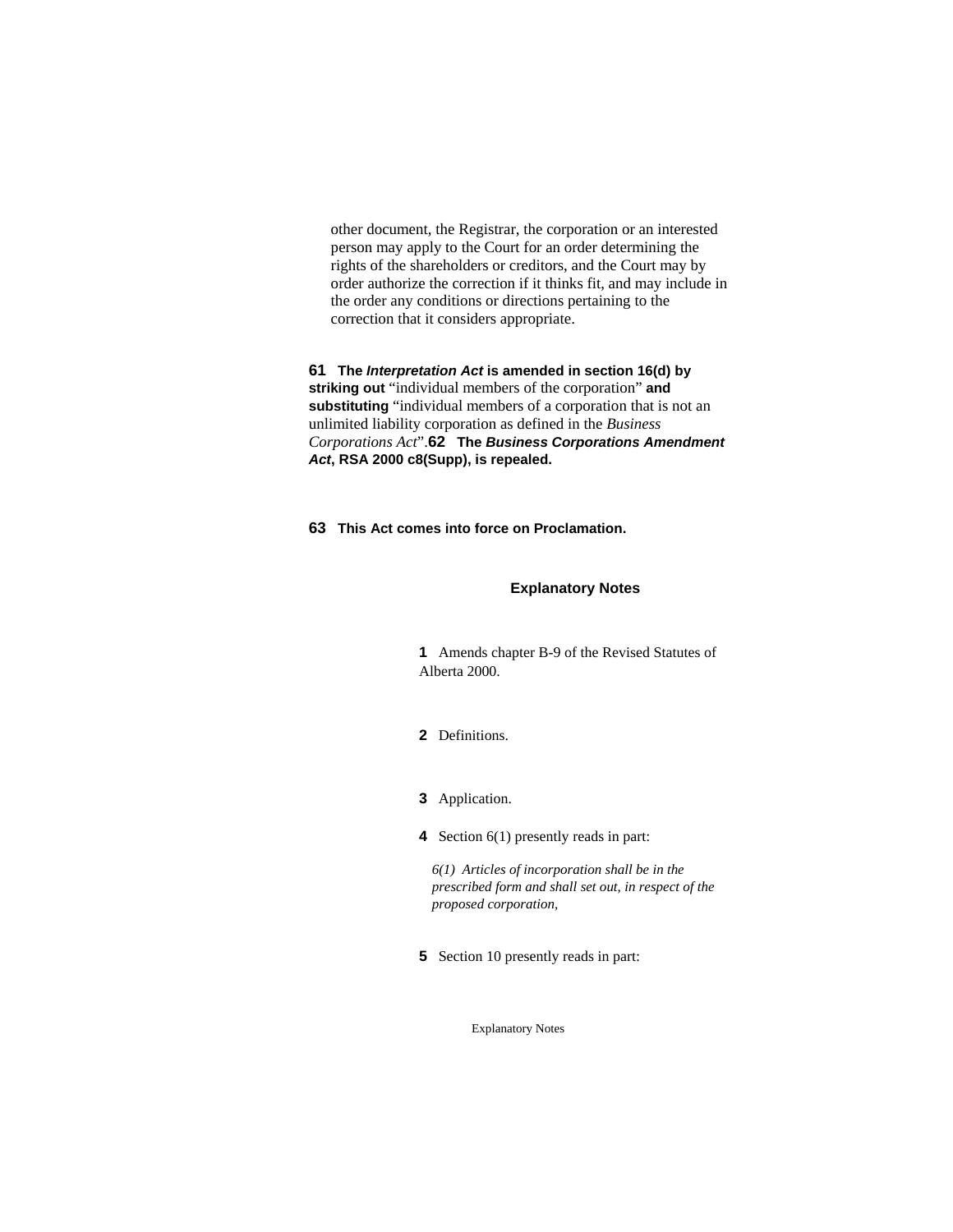*10(1) The word "Limited", "Limitée", "Incorporated", "Incorporée" or "Corporation" or the abbreviation "Ltd.", "Ltée", "Inc." or "Corp." shall be the last word of the name of every corporation but a corporation may use and may be legally designated by either the full or the abbreviated form.* 

*(2) Notwithstanding subsection (1), the words "Professional Corporation" shall be the last words of the name of every corporation whose incorporation is approved in accordance with section 7(2).* 

*(3) No person other than a body corporate shall carry on business within Alberta under any name or title that contains the word "Limited", "Limitée", "Incorporated", "Incorporée" or "Corporation" or the abbreviation "Ltd.", "Ltée", "Inc." or "Corp." or the words "Professional Corporation".* 

*(4) A person carrying on business in contravention of subsection (3) is guilty of an offence and liable to a fine of not more than \$5000.* 

*(10) Where a corporation carries on business or identifies itself by a name other than its corporate name, the name shall not contain a word referred to in subsection (3).* 

#### **6** Section 12(1) presently reads in part:

*12(1) A corporation shall not have a name* 

*(b)subject to the circumstances and conditions prescribed by the regulations, that is identical*

- *(i) a body corporate incorporated under the laws of Alberta, whether in existence or not,*
- *(ii) an extra-provincial corporation registered in Alberta, or*
- *(iii) a Canada corporation,*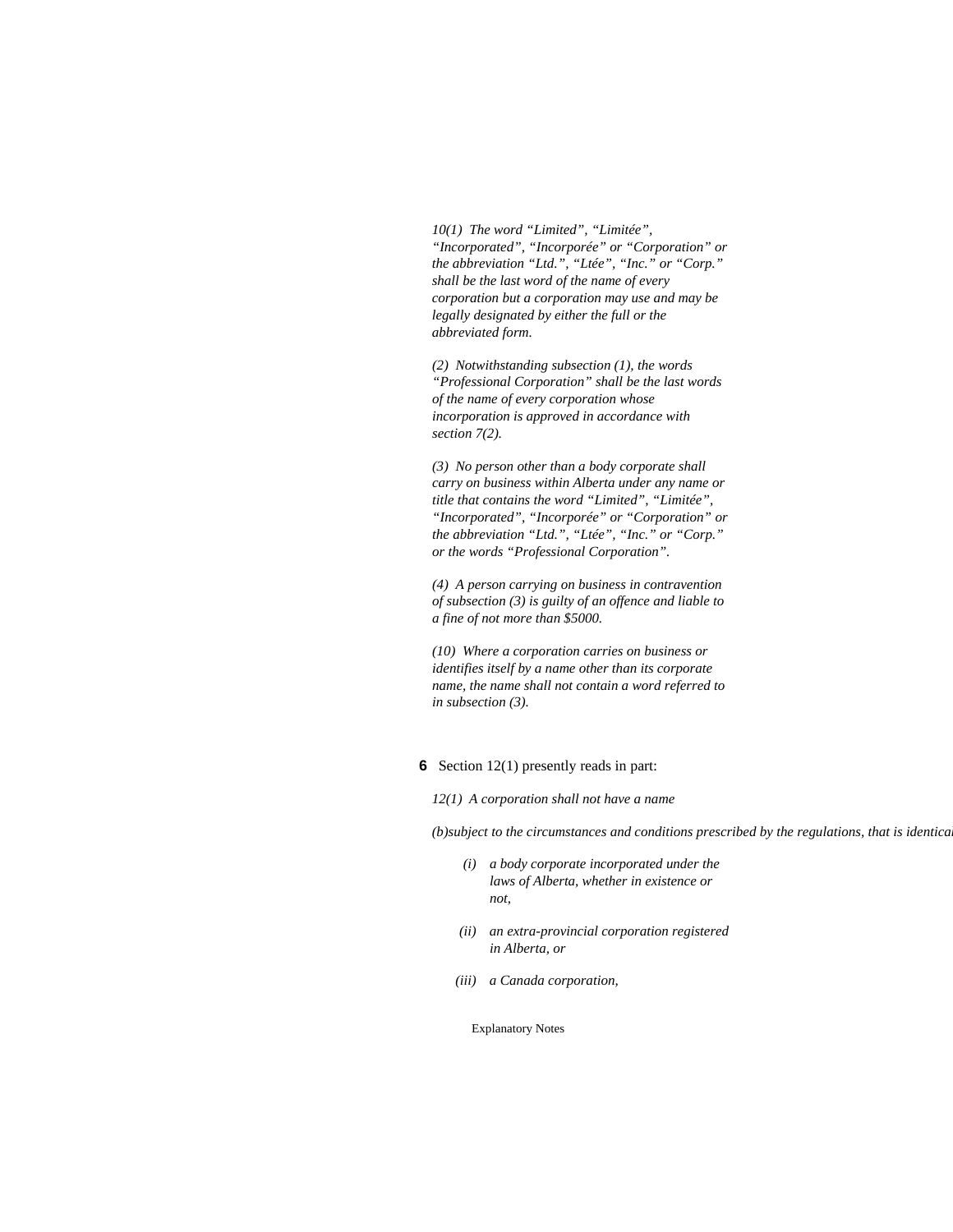## **7** Section 13(4) presently reads:

*(4) If the Registrar is satisfied that a professional corporation has ceased to be the holder of a subsisting permit as a professional corporation issued under an Act governing a profession or occupation, the Registrar may, on giving notice to the professional corporation of the Registrar's intention to do so, change the name of the corporation to exclude the words "Professional Corporation" and replace them with any other word referred to in section 10(3).* 

# **8** Section 15 presently reads in part:

*(2) Except as provided in this section, if a person enters into a written contract in the name of or on behalf of a body corporate before it comes into existence,* 

- *(a) that person is deemed to warrant to the other party to the contract* 
	- *(i) that the body corporate will come into existence within a reasonable time, and*
	- *(ii) that the contract will be adopted within a reasonable time after the body corporate comes into existence,*
- *(b) that person is liable to the other party to the contract for damages for a breach of that warranty, and*
- *(c) the measure of damages for that breach of warranty shall be the same as if the body corporate existed when the contract was made, the person who made the contract on behalf of the body corporate had no authority to do so and the body corporate refused to ratify the contract.*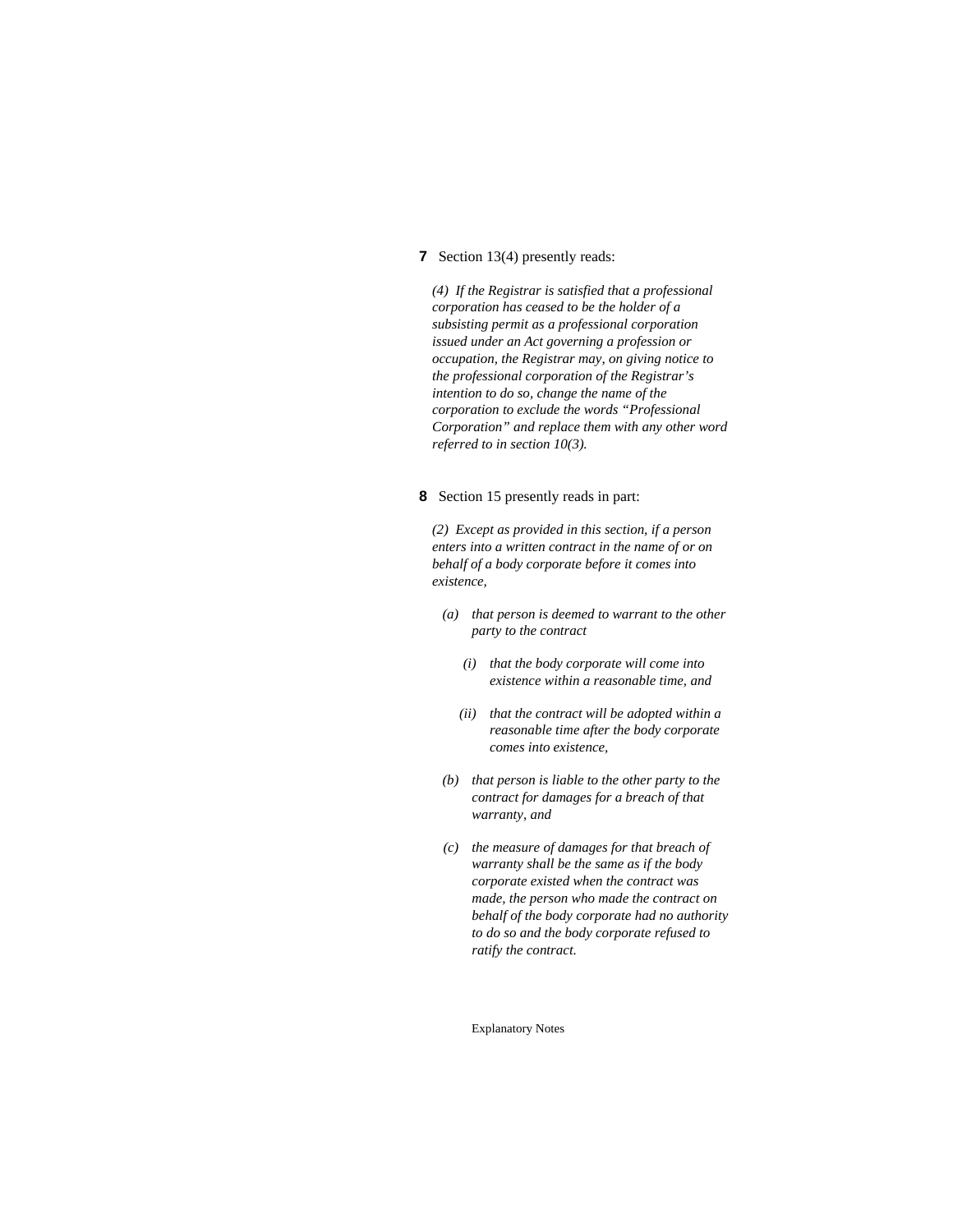*(4) If a person enters into a contract in the name of or on behalf of a corporation before it comes into existence and the contract is not adopted by the corporation within a reasonable time after it comes into existence, that person or the other party to the contract may apply to the Court for an order directing the corporation to restore to the applicant, in specie or otherwise, any benefit received by the corporation under the contract.* 

*(6) A person who enters into a written contract in the name of or on behalf of a body corporate before it comes into existence is not in any event liable for damages under subsection (2) if the contract expressly provides that the person is not to be so liable.* 

**9** Special rules respecting unlimited liability corporations.

**10** Electronic inspection of records.

**11** Section 27(5) presently reads:

*(5) For the purposes of this section, "property" does not include a promissory note or promise to pay given by the allottee.* 

**12** Splitting of shares.

# **13** Section 29 presently reads in part:

*29(1) The articles may authorize the issue of any class of shares in one or more series and may authorize the directors to fix the number of shares in each series and to determine the designation, rights, privileges, restrictions and conditions attaching to*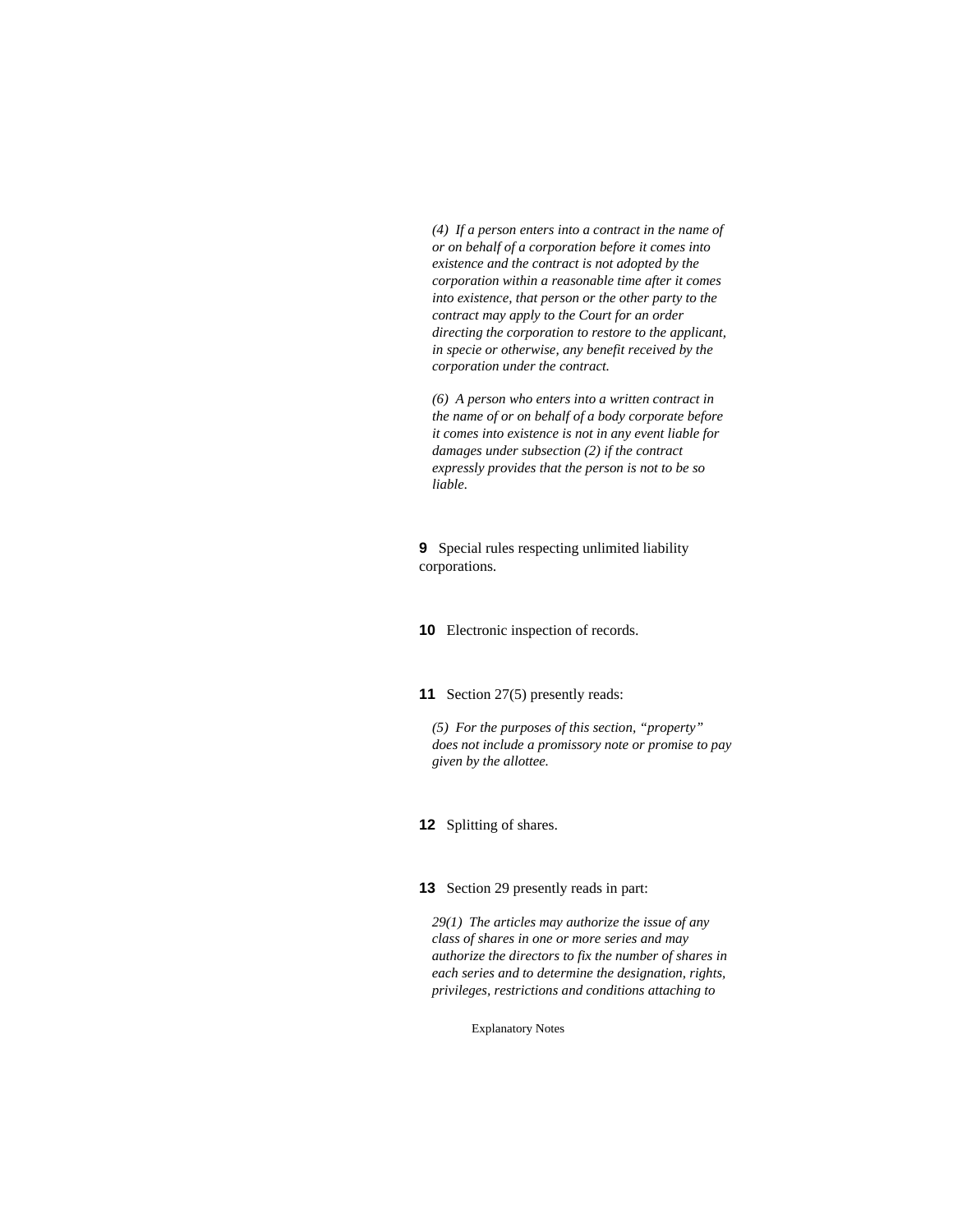*the shares of each series, subject to the limitations set out in the articles.* 

*(5) Before the issue of shares of a series authorized under this section, the directors shall send to the Registrar articles of amendment in the prescribed form to designate a series of shares.* 

**14** Corporation holding shares in itself.

**15** When subsidiary bodies corporate may vote shares in the corporation.

**16** Section 35 presently reads in part:

*(3) A corporation shall not make any payment to purchase or acquire under subsection (1) shares issued by it if there are reasonable grounds for believing that* 

- *(a) the corporation is, or would after the payment be, unable to pay its liabilities as they become due, or*
- *(b) the realizable value of the corporation's assets would after the payment be less than the aggregate of its liabilities and the amounts required for payment on a redemption or in a liquidation of all shares the holders of which have the right to*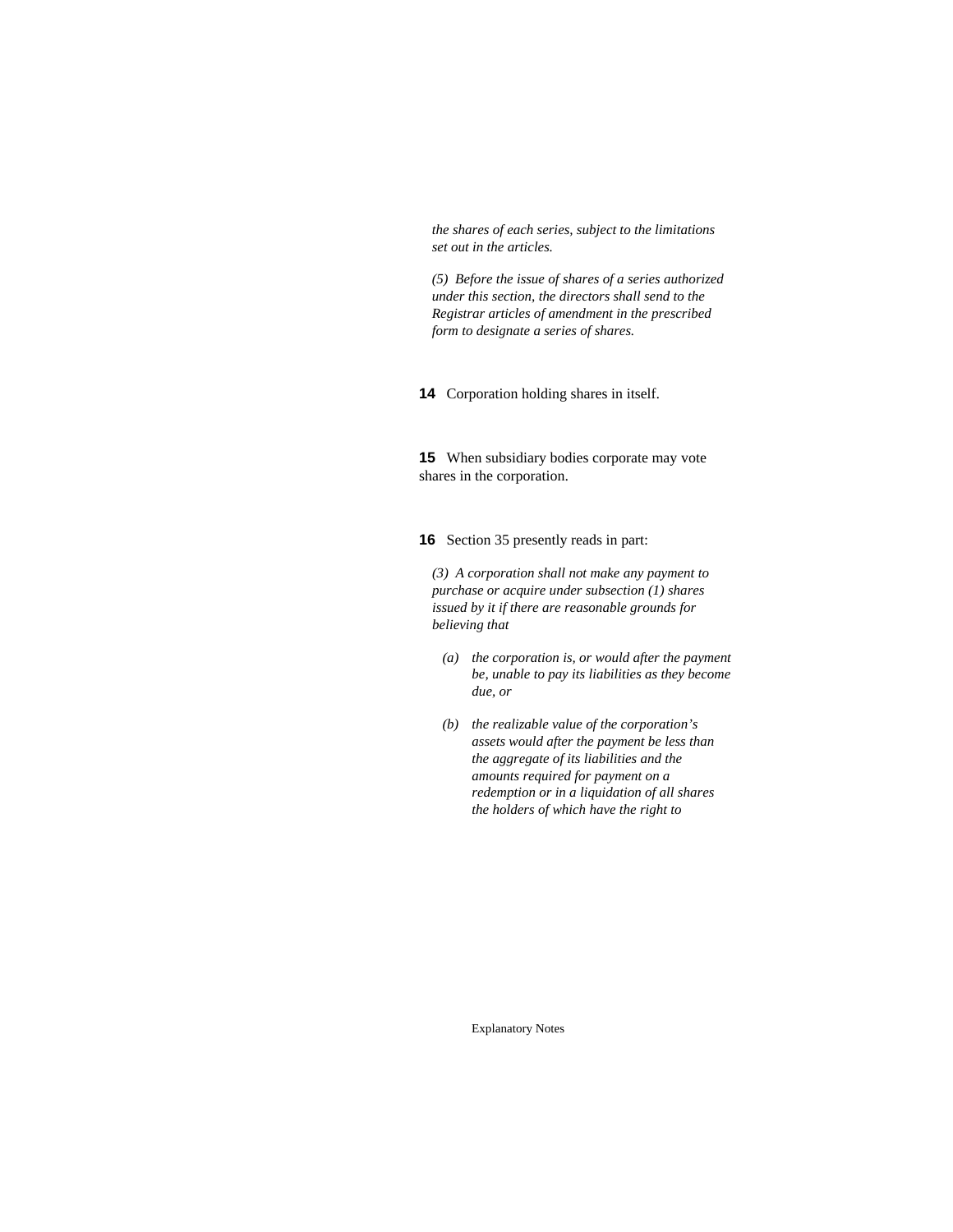*be paid prior to the holders of the shares to be purchased or acquired.* 

**17** Addition of all or part of the value of shares issued to stated capital account.

#### **18** Section 46 presently reads in part:

*46(1) The shareholders of a corporation are not, as shareholders,*  liable for any liability, act or default of the corporation except under *section 38(4), 146(7) or 227(4).* 

#### **19** Section 48 presently reads in part:

*(8) If a security certificate issued by a corporation or by a body corporate before the body corporate was continued under this Act is or becomes subject to a lien in favour of the corporation or a restriction on its transfer other than a constraint under section 174, the lien or restriction is ineffective against a transferee of the security who has no actual knowledge of it unless* 

- *(a) it or a reference to it is noted conspicuously on the security certificate,*
- *(b) the security certificate contains a conspicuous statement that it is non-negotiable, or*
- *(c) the transferee is not* 
	- *(i) a bona fide purchaser, or*
	- *(ii) a purchaser against whom the owner of the security may not assert the ineffectiveness of an endorsement under section 67.*

*(9) A distributing corporation shall not restrict the transfer of its shares except by way of a constraint permitted under section 174.* 

#### **20** Section 101 presently reads:

*101(1) Subject to any unanimous shareholder agreement, the directors shall manage the business and affairs of a corporation.* 

*(2) A corporation shall have one or more directors but a distributing corporation shall have not fewer than 3 directors, at least 2 of whom are not officers or employees of the corporation or its affiliates.*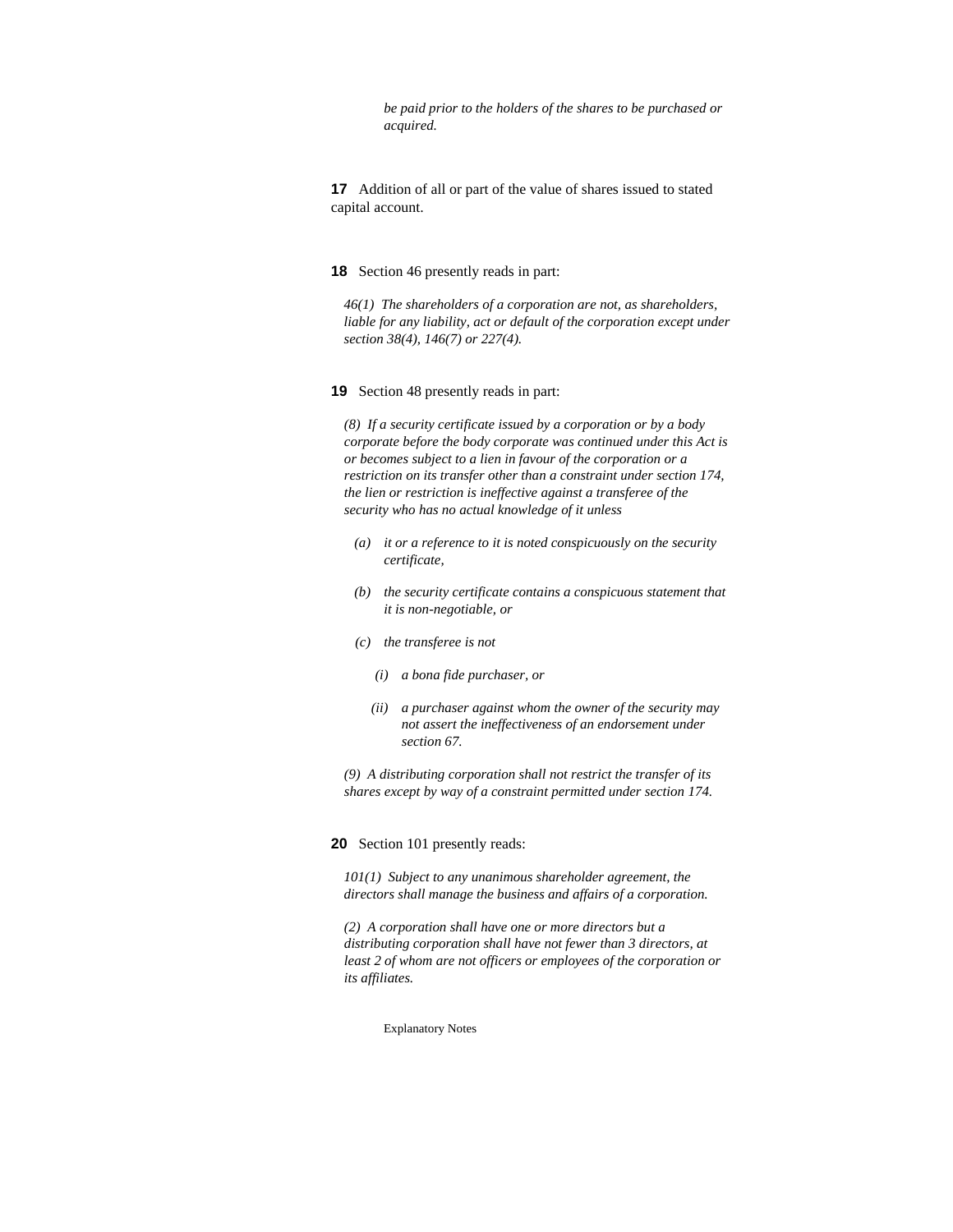**21** Section 105 presently reads in part:

*(3) At least half of the directors of a corporation must be resident Canadians.* 

*(4) Notwithstanding subsection (3), not more than 1/3 of the directors of a holding corporation need be resident Canadians if the holding corporation earns in Canada, directly or through its subsidiaries, less than 5% of the gross revenues of the holding corporation and all of its subsidiary bodies corporate together as shown in* 

- *(a) the most recent consolidated financial statements of the holding corporation referred to in section 157, or*
- *(b) the most recent financial statements of the holding corporation and its subsidiary bodies corporate as at the end of the last completed financial period of the holding corporation.*

## **22** Section 113 presently reads:

*113(1) Within 15 days after a change is made among the directors, a corporation shall send to the Registrar a notice in the prescribed form setting out the change and the Registrar shall file the notice.* 

*(2) Any interested person, or the Registrar, may apply to the Court for an order to require a corporation to comply with subsection (1), and the Court may so order and make any further order it thinks fit.* 

#### **23** Section 114 presently reads in part:

*(3) Directors, other than directors of a corporation referred to in section 105(4), shall not transact business at a meeting of directors unless at least 1/2 of the directors present are resident Canadians.* 

*(4) Notwithstanding subsection (3), directors may transact business at a meeting of directors when fewer than 1/2 of the directors present are resident Canadians if* 

- *(a) a resident Canadian director who is unable to be present approves in writing or by telephone or other communication device the business transacted at the meeting, and*
- *(b) the number of resident Canadian directors present at the meeting, together with any resident Canadian director who gives that director's approval under clause (a), totals at least 1/2 of the directors present at the meeting.*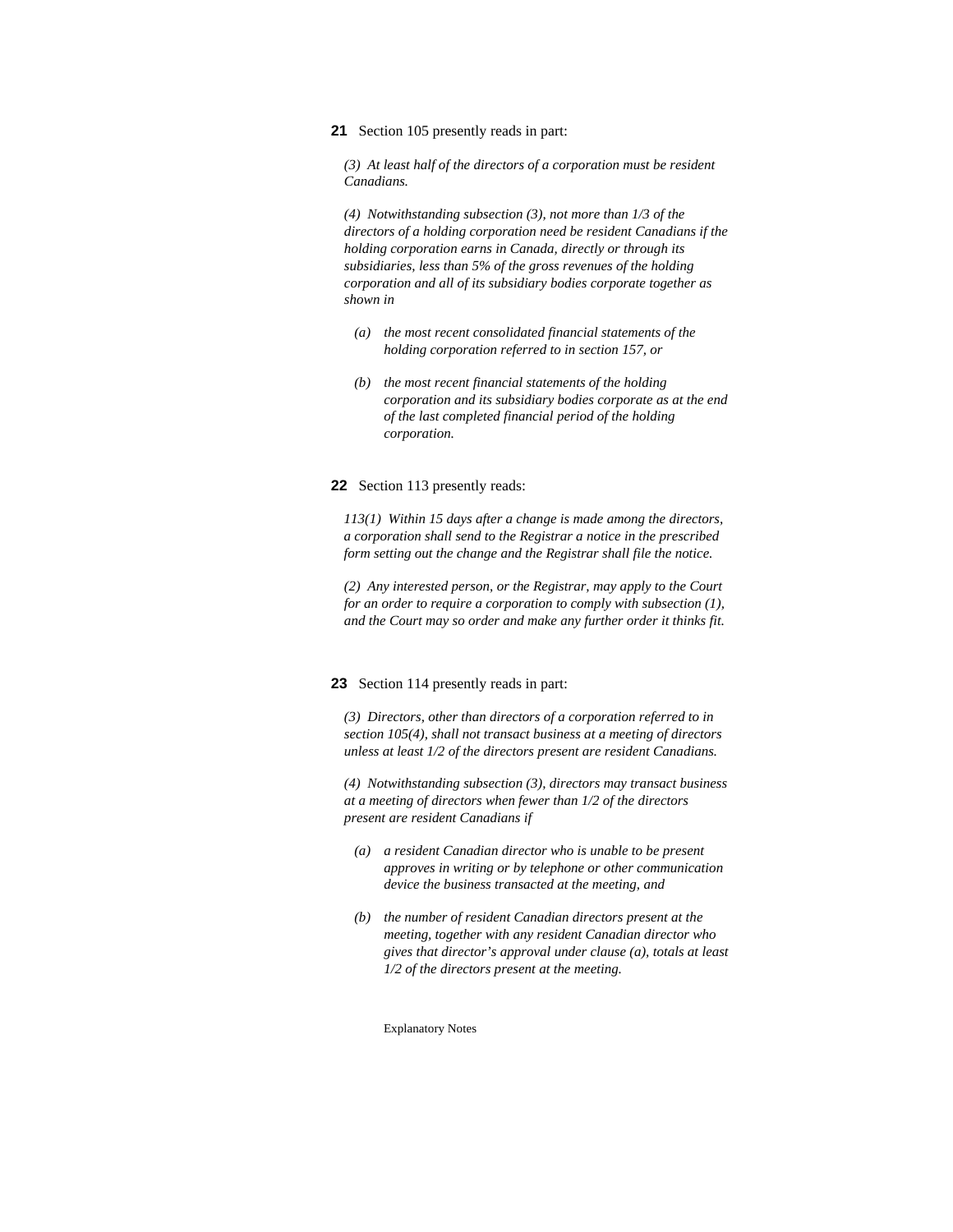*(9) A director may participate in a meeting of directors or of a committee of directors by means of telephone or other communication facilities that permit all persons participating in the meeting to hear each other if* 

- *(a) the bylaws so provide, or*
- *(b) subject to the bylaws, all the directors of the corporation consent,*

*and a director participating in a meeting by those means is deemed for the purposes of this Act to be present at that meeting.* 

#### **24** Section 115 presently reads in part:

*(2) If the directors of a corporation, other than a corporation referred to in section 105(4), appoint a committee of directors, at least 1/2 of the members of the committee must be resident Canadians.* 

*(3) Notwithstanding subsection (1), no managing director and no committee of directors has authority to* 

- *(a) submit to the shareholders any question or matter requiring the approval of the shareholders,*
- *(b) fill a vacancy among the directors or in the office of auditor,*
- *(c) issue securities except in the manner and on the terms authorized by the directors,*
- *(d) declare dividends,*
- *(e) purchase, redeem or otherwise acquire shares issued by the corporation, except in the manner and on the terms authorized by the directors,*
- *(f) pay a commission referred to in section 42,*
- *(g) approve a management proxy circular referred to in Part 12,*
- *(h) approve any financial statements referred to in section 155, or*
- *(i) adopt, amend or repeal bylaws.*

#### **25** Section 120 presently reads:

- *120(1) A director or officer of a corporation who*
- *(a) is a party to a material contract or proposed material contract with the corporation, or*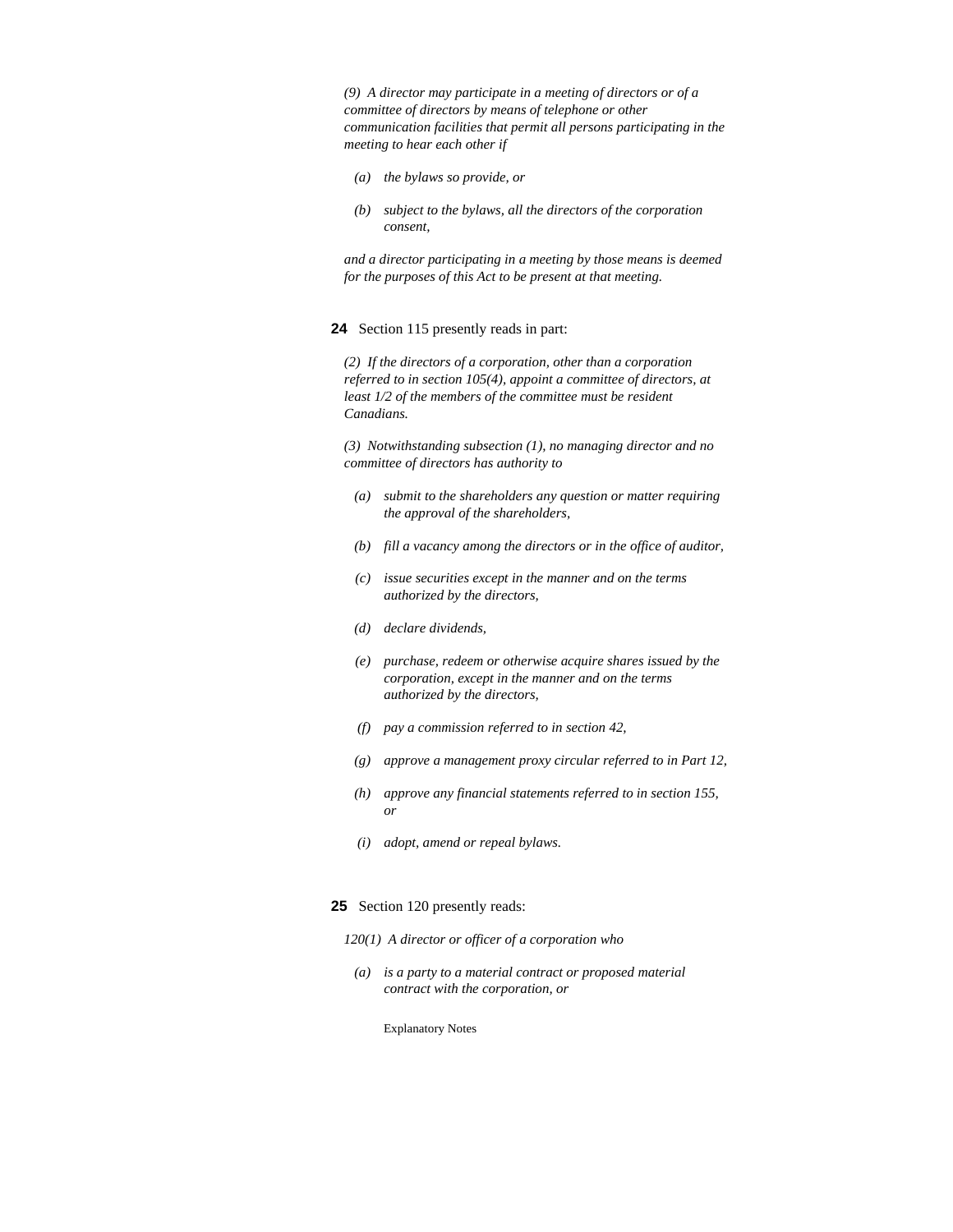*(b) is a director or an officer of or has a material interest in any person who is a party to a material contract or proposed material contract with the corporation,* 

*shall disclose in writing to the corporation or request to have entered in the minutes of meetings of directors the nature and extent of the director's or officer's interest.* 

*(2) Subject to subsection (3), the disclosure required by subsection (1) shall be made, in the case of a director,* 

- *(a) at the meeting at which a proposed contract is first considered,*
- *(b) if the director was not interested in a proposed contract at the time of the meeting referred to in clause (a), at the first meeting after the director becomes so interested,*
- *(c) if the director becomes interested after a contract is made, at the first meeting after the director becomes so interested, or*
- *(d) if a person who is interested in a contract later becomes a director, at the first meeting after the director becomes a director.*

*(3) Where a proposed contract is dealt with by resolution under section 117 instead of at a meeting, the disclosure that would otherwise be required to be made in accordance with subsection (2)(a) or (b) shall be made* 

- *(a) forthwith on receipt of the resolution, or*
- *(b) if the director was not interested in the proposed contract at the time of receipt of the resolution, at the first meeting after the director becomes so interested.*

*(4) The disclosure required by subsection (1) shall be made, in the case of an officer who is not a director,* 

- *(a) forthwith after the officer becomes aware that the contract or proposed contract is to be considered or has been considered at a meeting of directors,*
- *(b) if the officer becomes interested after a contract is made, forthwith after the officer becomes so interested, or*
- *(c) if a person who is interested in a contract later becomes an officer, forthwith after the officer becomes an officer.*

*(5) If a material contract or proposed material contract is one that, in the ordinary course of the corporation's business, would not require approval by the directors or shareholders, a director or officer shall disclose in writing to the corporation, or request to have entered in the minutes of meetings of directors, the nature and*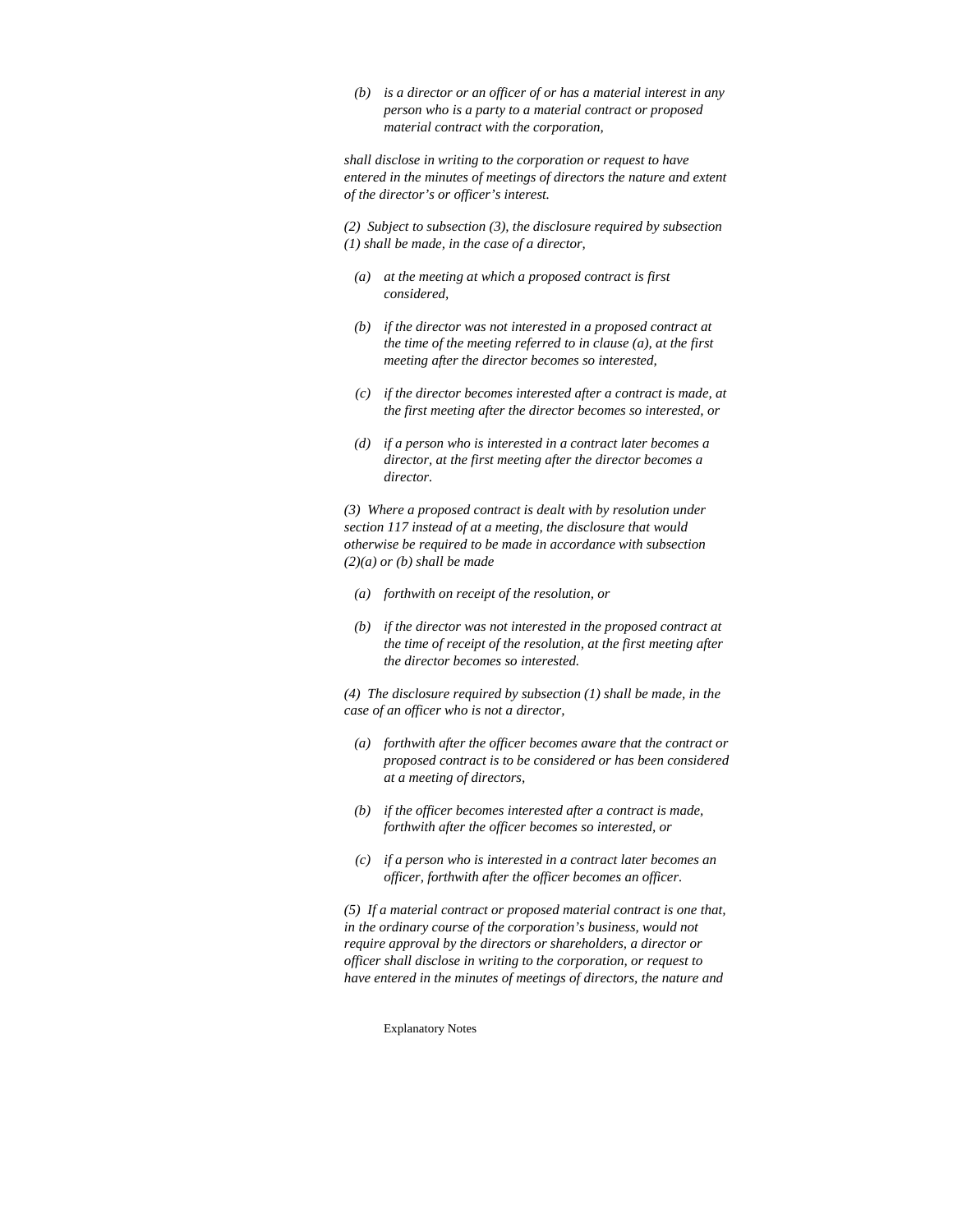*extent of the director's or officer's interest forthwith after the director or officer becomes aware of the contract or proposed contract.* 

*(6) A director referred to in subsection (1) shall not vote on any resolution to approve the contract unless the contract is* 

- *(a) an arrangement by way of security for money lent to or obligations undertaken by the director, or by a body corporate in which the director has an interest, for the benefit of the corporation or an affiliate,*
- *(b) a contract relating primarily to the director's remuneration as a director, officer, employee or agent of the corporation or an affiliate,*
- *(c) a contract for indemnity or insurance under section 124, or*
- *(d) a contract with an affiliate.*

*(7) For the purpose of this section, a general notice to the directors by a director or officer is a sufficient disclosure of interest in relation to any contract made between the corporation and a person in which the director has a material interest or of which the director is a director or officer if* 

- *(a) the notice declares the director is a director or officer of or has a material interest in the person and is to be regarded as interested in any contract made or to be made by the corporation with that person, and states the nature and extent of the director's interest,*
- *(b) at the time disclosure would otherwise be required under subsection (2), (3), (4) or (5), as the case may be, the extent of the director's interest in that person is not greater than that stated in the notice, and*
- *(c) the notice is given within the 12-month period immediately preceding the time at which disclosure would otherwise be required under subsection (2), (3), (4) or (5), as the case may be.*

*(8) If a material contract is made between a corporation and one or more of its directors or officers, or between a corporation and another person of which a director or officer of the corporation is a director or officer or in which the director or officer has a material interest,* 

 *(a) the contract is neither void nor voidable by reason only of that relationship, or by reason only that a director with an interest in the contract is present at or is counted to determine the presence of a quorum at a meeting of directors or committee of directors that authorized the contract, and*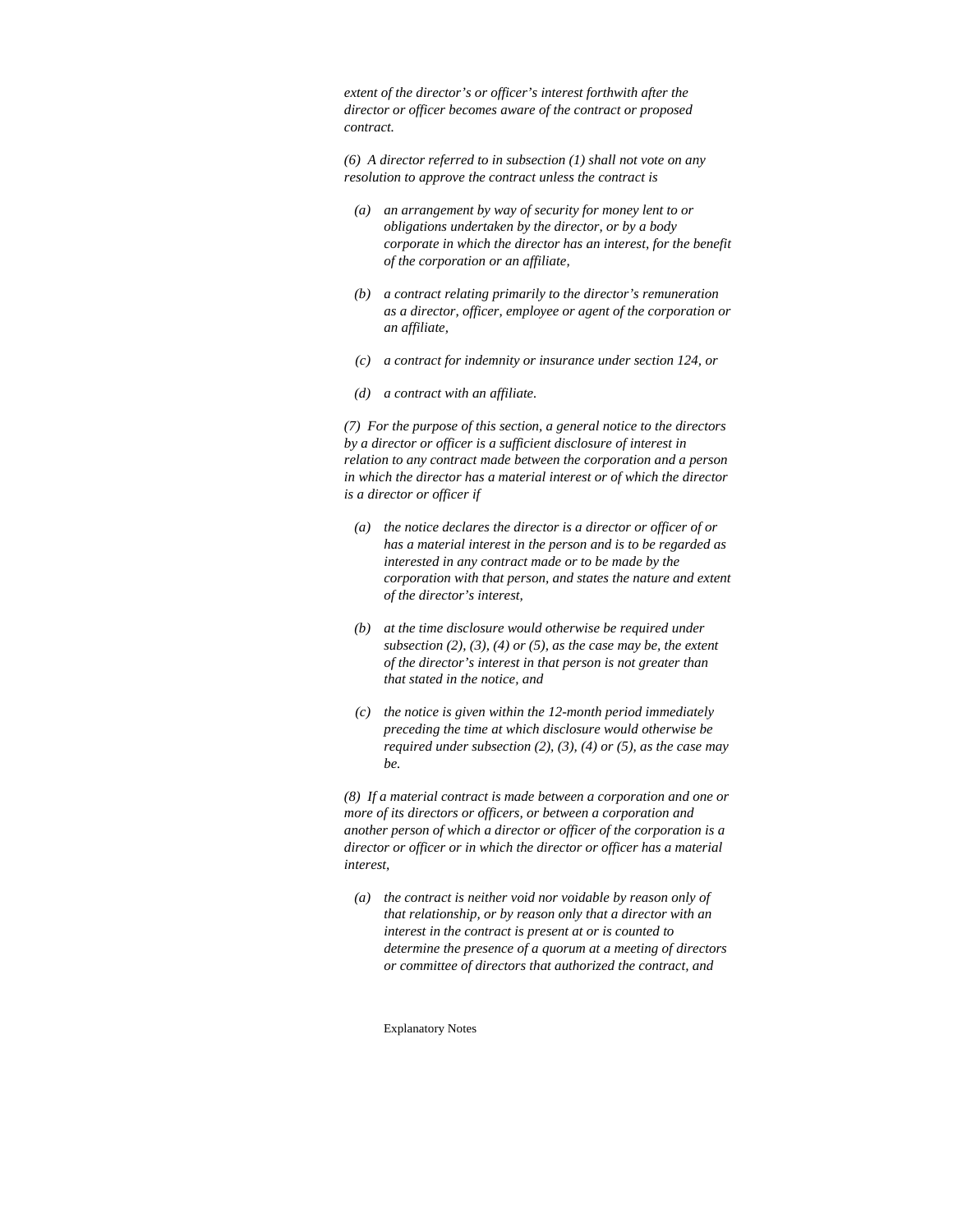*(b) a director or officer or former director or officer of the corporation to whom a profit accrues as a result of the making of the contract is not liable to account to the corporation for that profit by reason only of holding office as a director or officer,* 

*if the director or officer disclosed the director's or officer's interest in accordance with subsection (2), (3), (4), (5) or (7), as the case may be, and the contract was approved by the directors or the shareholders and it was reasonable and fair to the corporation at the time it was approved.* 

*(9) If a director or officer of a corporation fails to disclose the director's or officer's interest in a material contract in accordance with this section, the Court may, on the application of the corporation or a shareholder of the corporation, set aside the contract on any terms it thinks fit.* 

*(10) This section is subject to any unanimous shareholder agreement.* 

# **26** Section 123(3) presently reads:

*(3) A director is not liable under section 118 or 122 if the director relies in good faith on* 

- *(a) financial statements of the corporation represented to the director by an officer of the corporation or in a written report of the auditor of the corporation to reflect fairly the financial condition of the corporation, or*
- *(b) an opinion or report of a lawyer, accountant, engineer, appraiser or other person whose profession lends credibility to a statement made by that person.*

## **27** Conditions for corporation advancing funds.

## **28** Section 131 presently reads in part:

*(3) A shareholder or any other person entitled to attend a meeting of shareholders may participate in the meeting by means of telephone or other communication facilities that permit all persons participating in the meeting to hear each other if* 

- *(a) the bylaws so provide, or*
- *(b) subject to the bylaws, all the shareholders entitled to vote at the meeting consent,*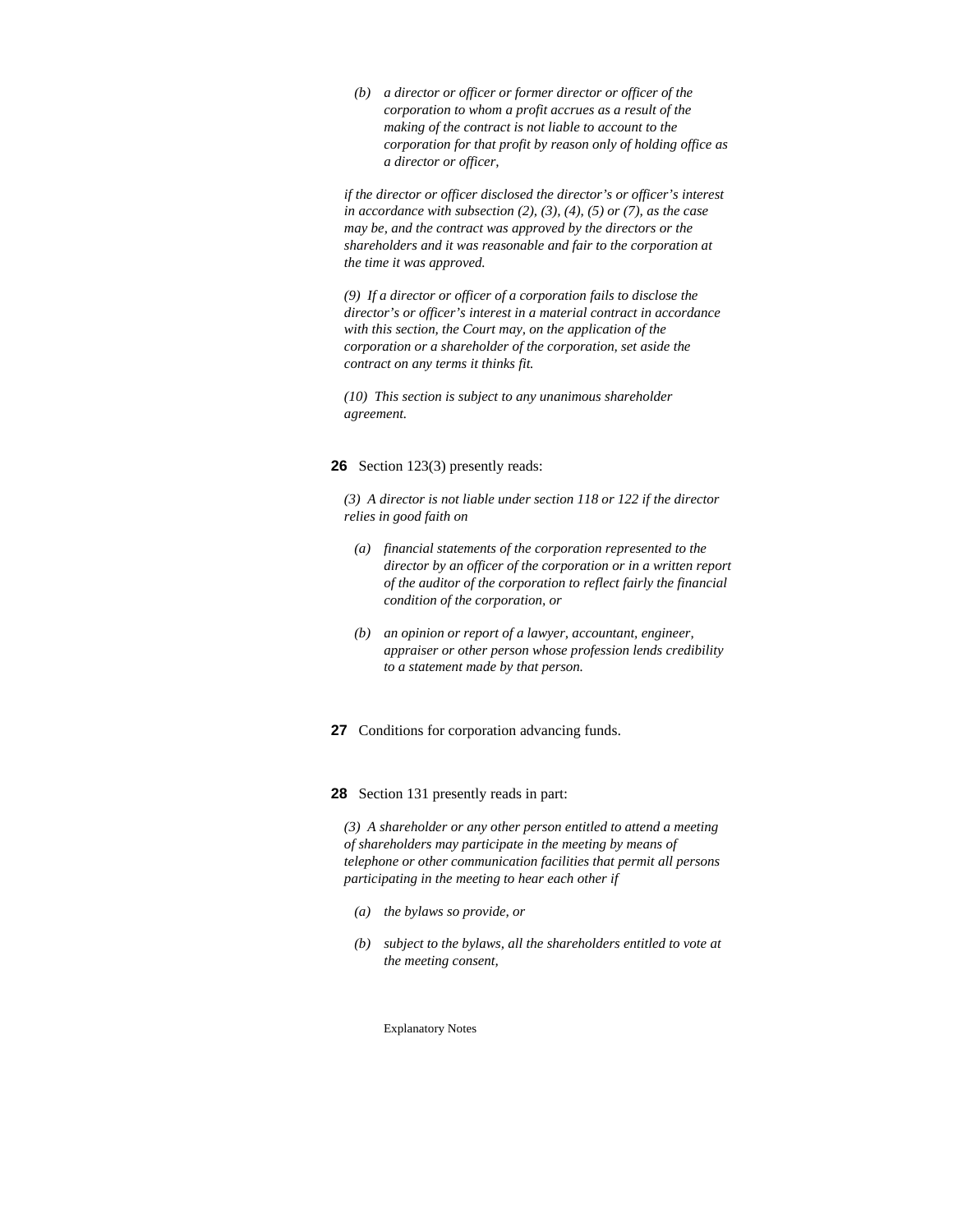*and a person participating in a meeting by those means is deemed for the purposes of this Act to be present at that meeting.* 

*(4) Notwithstanding subsections (1) and (2), if the articles so provide, meetings of shareholders may be held outside Alberta at one or more places specified in the articles.* 

#### **29** Section 133 presently reads in part:

*(2) For the purpose of determining shareholders entitled to receive notice of a meeting of shareholders, the directors may fix in advance a date as the record date for that determination of shareholders, but that record date shall not precede by more than 50 days or by less than 21 days the date on which the meeting is to be held.* 

#### **30** Section 136 presently reads:

*136(1) A shareholder entitled to vote at an annual meeting of shareholders may* 

- *(a) submit to the corporation notice of any matter that the shareholder proposes to raise at the meeting, referred to in this section as a "proposal", and*
- *(b) discuss at the meeting any matter in respect of which the shareholder would have been entitled to submit a proposal.*

*(2) A corporation that solicits proxies shall set out the proposal in the management proxy circular required by section 150 or attach the proposal to it.* 

*(3) If so requested by the shareholder, the corporation shall include in the management proxy circular or attach to it a statement by the shareholder of not more than 200 words in support of the proposal, and the name and address of the shareholder.* 

*(4) A proposal may include nominations for the election of directors if the proposal is signed by one or more holders of shares representing in the aggregate not less than 5% of the shares or 5% of the shares of a class of shares of the corporation entitled to vote at the meeting to which the proposal is to be presented, but this subsection does not preclude nominations made at a meeting of shareholders.* 

*(5) A corporation is not required to comply with subsections (2) and (3) if* 

 *(a) the proposal is not submitted to the corporation at least 90 days before the anniversary date of the previous annual meeting of shareholders,*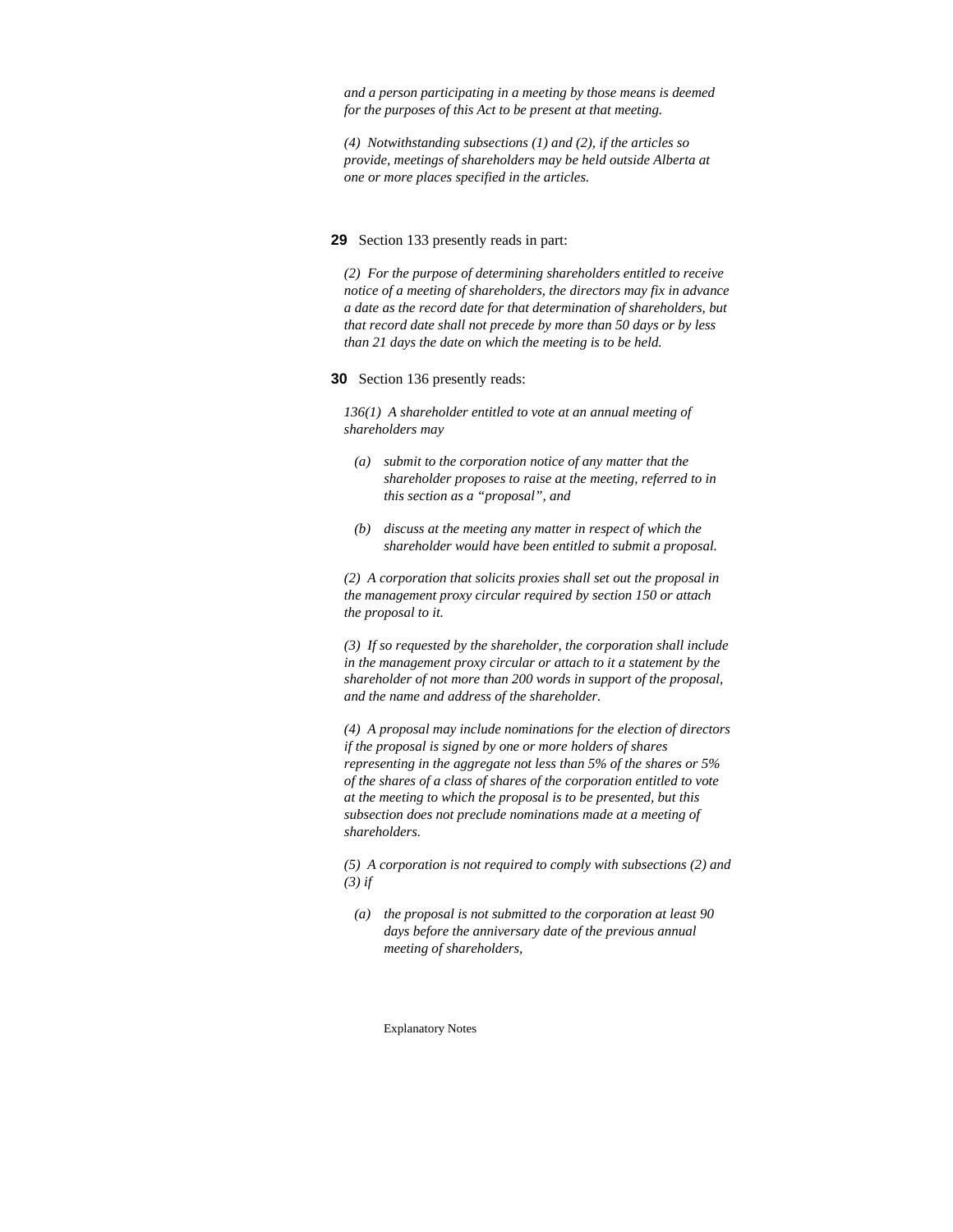- *(b) it clearly appears that the proposal has been submitted by the shareholder primarily for the purpose of enforcing a personal claim or redressing a personal grievance against the corporation, its directors, officers or security holders or any of them, or primarily for the purpose of promoting general economic, political, racial, religious, social or similar causes,*
- *(c) the corporation, at the shareholder's request, included a proposal in a management proxy circular relating to a*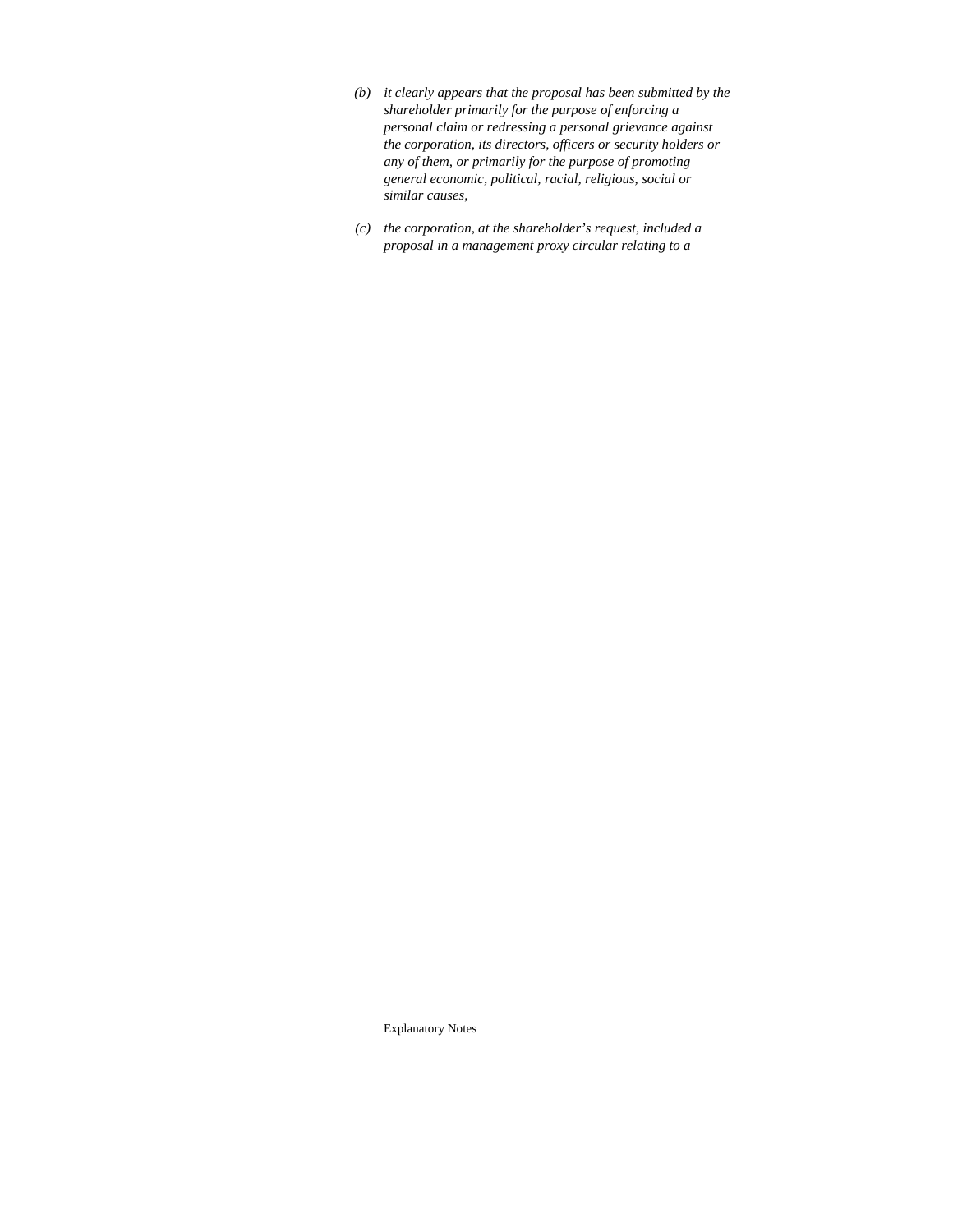*meeting of shareholders held within 2 years preceding the receipt of the request, and the shareholder failed to present the proposal, in person or by proxy, at the meeting,* 

- *(d) substantially the same proposal was submitted to shareholders in a management proxy circular or a dissident's proxy circular relating to a meeting of shareholders held within 2 years preceding the receipt of the shareholder's request and the proposal was defeated, or*
- *(e) the rights being conferred by this section are being abused to secure publicity.*

*(6) No corporation or person acting on its behalf incurs any liability by reason only of circulating a proposal or statement in compliance with this section.* 

*(7) If a corporation refuses to include a proposal in a management proxy circular, the corporation shall, within 10 days after receiving the proposal, notify the shareholder submitting the proposal of its intention to omit the proposal from the management proxy circular and send to the shareholder a statement of the reasons for the refusal.* 

*(8) On the application of a shareholder claiming to be aggrieved by a corporation's refusal under subsection (7), the Court may restrain the holding of the meeting to which the proposal is sought to be presented and make any further order it thinks fit.* 

*(9) The corporation or any person claiming to be aggrieved by a proposal may apply to the Court for an order permitting the corporation to omit the proposal from the management proxy circular, and the Court may, if it is satisfied that subsection (5) applies, make any order it thinks fit.* 

## **31** Section 137 presently reads in part:

*137(1) A corporation having more than 15 shareholders entitled to vote at a meeting of shareholders shall prepare a list of shareholders entitled to receive notice of a meeting, arranged in alphabetical order and showing the number of shares held by each shareholder,* 

- *(a) if a record date is fixed under section 133(2), not later than 10 days after that date, or*
- *(b) if no record date is fixed,* 
	- *(i) at the close of business on the last business day preceding the day on which the notice is given, or*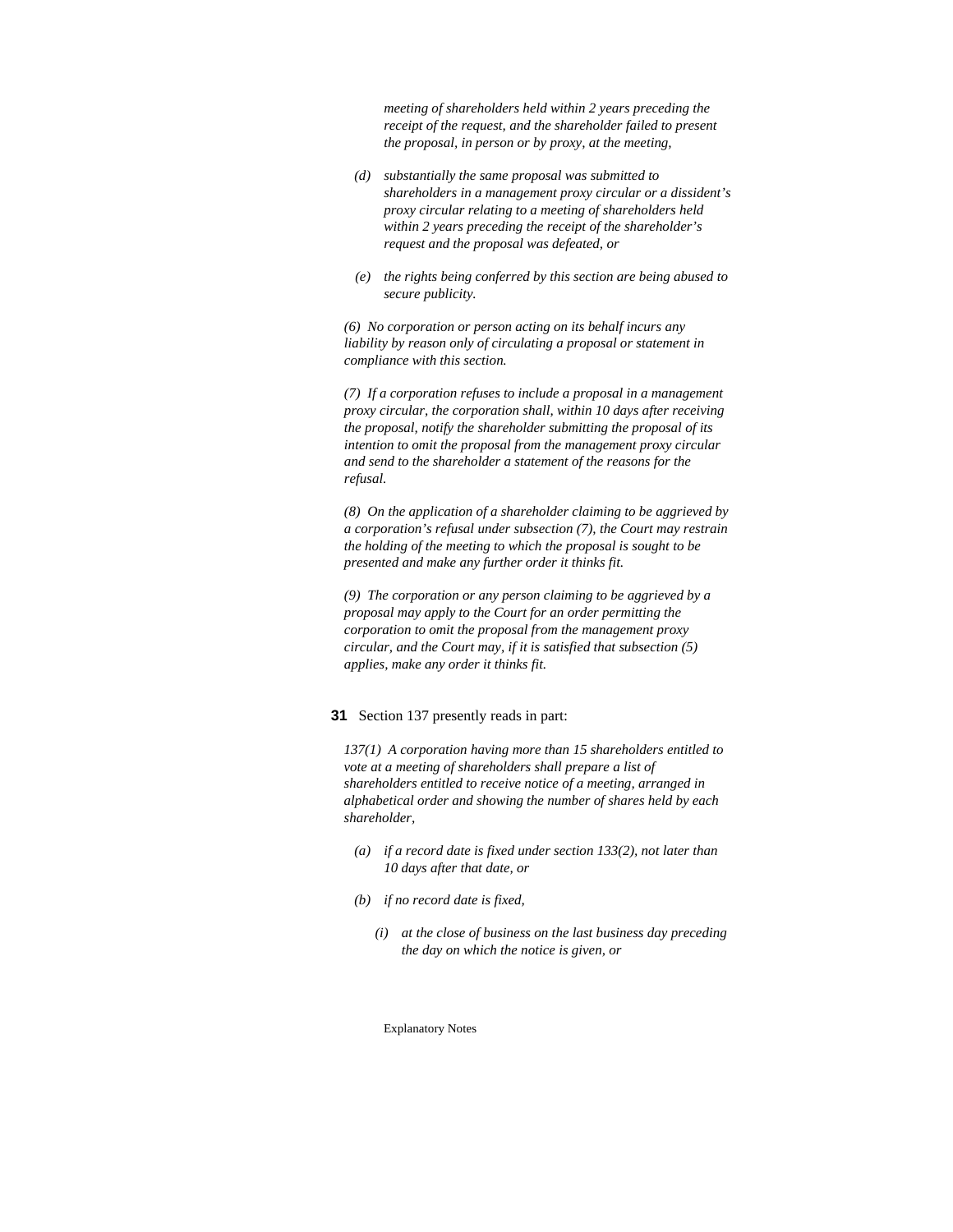*(ii) if no notice is given, on the day on which the meeting is held.* 

*(2) If a corporation fixes a record date under section 133(2), a person named in the list prepared under subsection (1)(a) is entitled to vote the shares shown opposite the person's name at the meeting to which the list relates, except to the extent that* 

- *(a) the person has transferred the ownership of any of the person's shares after the record date, and*
- *(b) the transferee of those shares* 
	- *(i) produces properly endorsed share certificates, or*
	- *(ii) otherwise establishes that the transferee owns the shares,*

 *and demands, not later than 10 days before the meeting, or any shorter period before the meeting that the bylaws of the corporation may provide, that the transferee's name be included in the list before the meeting,* 

*in which case the transferee is entitled to vote the transferee's shares at the meeting.* 

**32** No record need be kept of votes for or against a resolution.

#### **33** Section 142 presently reads:

*142(1) The holders of not less than 5% of the issued shares of a corporation that carry the right to vote at a meeting sought to be held may requisition the directors to call a meeting of shareholders for the purposes stated in the requisition.* 

*(2) The requisition referred to in subsection (1), which may consist of several documents of like form each signed by one or more shareholders, shall state the business to be transacted at the meeting and shall be sent to each director and to the registered office of the corporation.* 

*(3) On receiving the requisition referred to in subsection (1), the directors shall call a meeting of shareholders to transact the business stated in the requisition unless* 

- *(a) a record date has been fixed under section 133(2) and notice of the record date has been given under section 133(4),*
- *(b) the directors have called a meeting of shareholders and have given notice of the meeting under section 134, or*
- *(c) the business of the meeting as stated in the requisition includes matters described in section 136(5)(b) to (e).*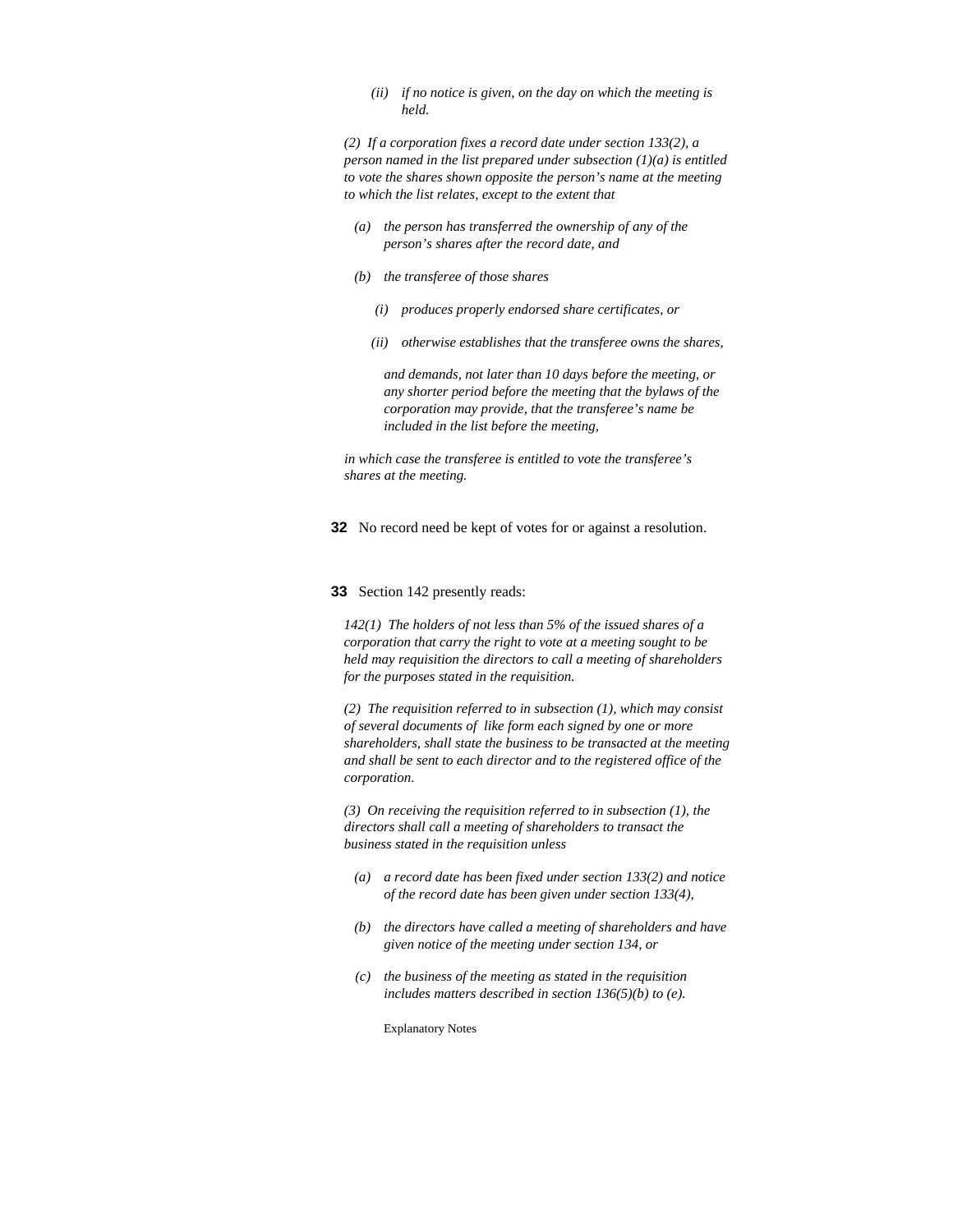*(4) If the directors do not within 21 days after receiving the requisition referred to in subsection (1) call a meeting, any shareholder who signed the requisition may call the meeting.* 

*(5) A meeting called under this section shall be called as nearly as possible in the manner in which meetings are to be called pursuant to the bylaws, this Part and Part 12.* 

*(6) Unless the shareholders otherwise resolve at a meeting called under subsection (4), the corporation shall reimburse the shareholders the expenses reasonably incurred by them in requisitioning, calling and holding the meeting.* 

# **34** Section 146(7) presently reads:

*(7) A shareholder who is a party or is deemed to be a party to a unanimous shareholder agreement has all the rights, powers and duties and incurs all the liabilities of a director of the corporation to*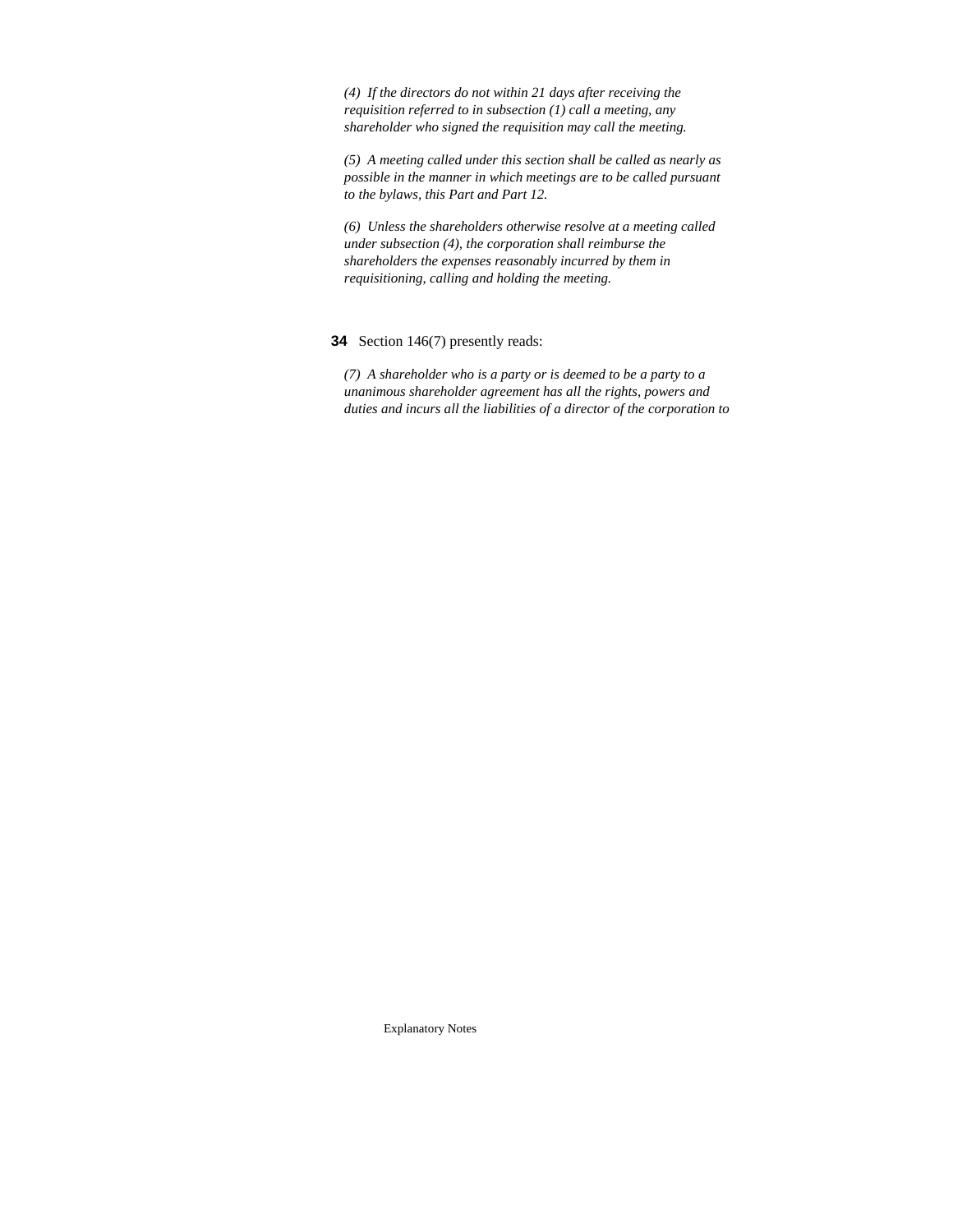*which the agreement relates to the extent that the agreement restricts the powers of the directors to manage the business and affairs of the corporation, and the directors are thereby relieved of their duties and liabilities, including any liabilities under section 119, to the same extent.* 

#### **35** Section 149 presently reads in part:

*149(1) Subject to subsection (2), the management of a corporation shall, concurrently with giving notice of a meeting of shareholders, send a form of proxy in the prescribed form to each shareholder who is entitled to receive notice of the meeting.* 

*(2) The management of a corporation is not required to send a form of proxy under subsection (1)* 

- *(a) if the corporation has not more than 15 shareholders entitled to vote at a meeting of shareholders, 2 or more joint shareholders being counted as one shareholder, or*
- *(b) if all of the shareholders entitled to vote at a meeting of shareholders have agreed in writing to waive the application of subsection (1).*

**36** Shareholders may waive their right to receive financial statements.

#### **37** Section 158(1) presently reads:

*158(1) The directors of a corporation shall approve the financial statements referred to in section 155 and the approval shall be evidenced by the signature of one or more directors.*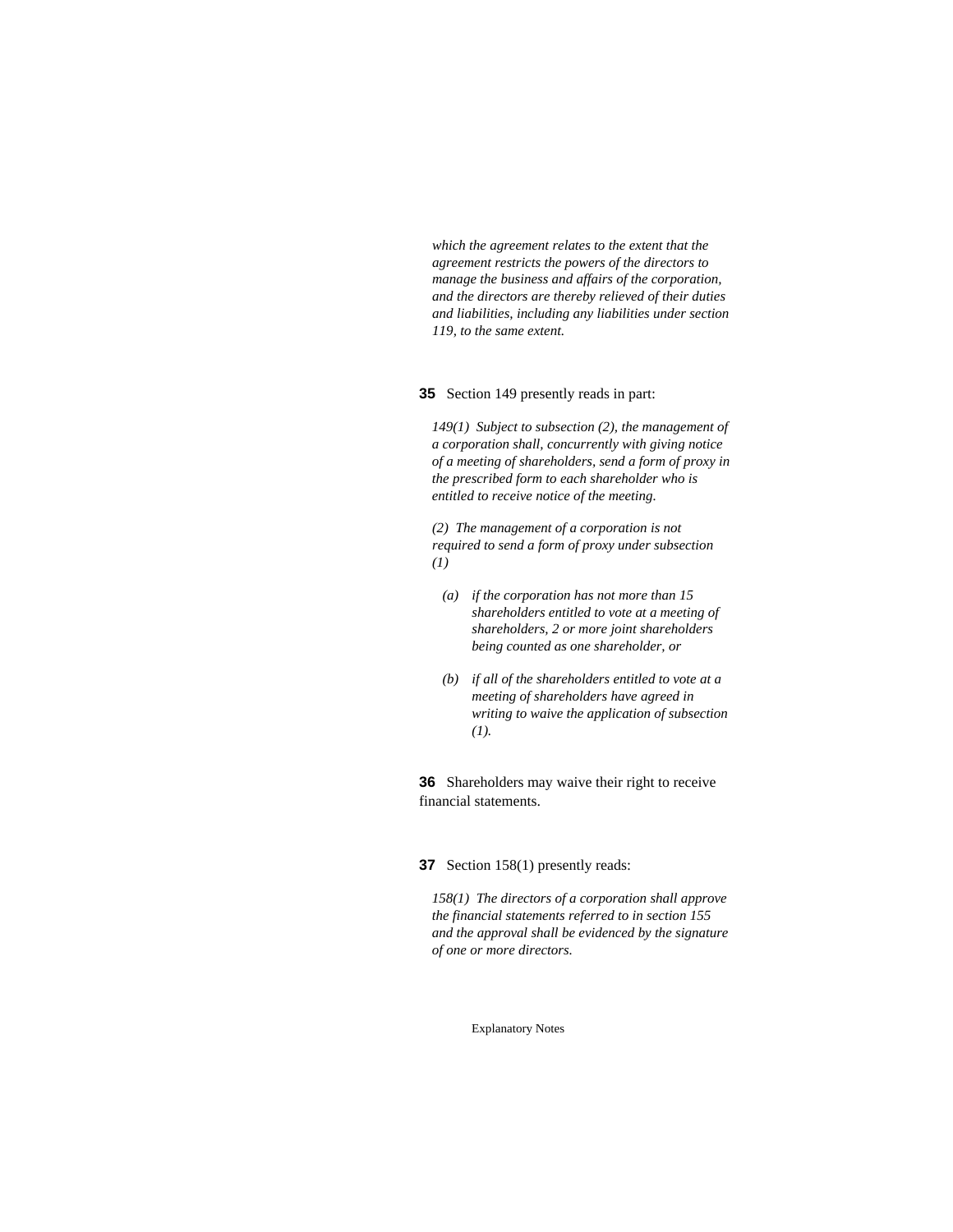**38** Shareholders may waive their right to receive copies of documents.

**39** Section 161 presently reads in part:

*161(1) Subject to subsection (5), a person is disqualified from being an auditor of a corporation if the person is not independent of the* 

*corporation and its affiliates and the directors and officers of the corporation and its affiliates.* 

- *(2) For the purposes of this section,* 
	- *(a) independence is a question of fact, and*
	- *(b) a person is deemed not to be independent if the person or the person's business partner* 
		- *(i) is a business partner, a director, an officer or an employee of the corporation or any of its affiliates, or a business partner of any director, officer or employee of the corporation or any of its affiliates,*
		- *(ii) beneficially owns or controls, directly or indirectly, an interest in the securities of the corporation or any of its affiliates, or*
		- *(iii) has been a receiver, receiver-manager, liquidator or trustee in bankruptcy of the corporation or any of its affiliates within 2 years of the person's proposed appointment as auditor of the corporation.*

# **40** Section 168 presently reads in part:

## *(5) An auditor who*

- *(a) resigns,*
- *(b) receives a notice or otherwise learns of a meeting of directors or shareholders called*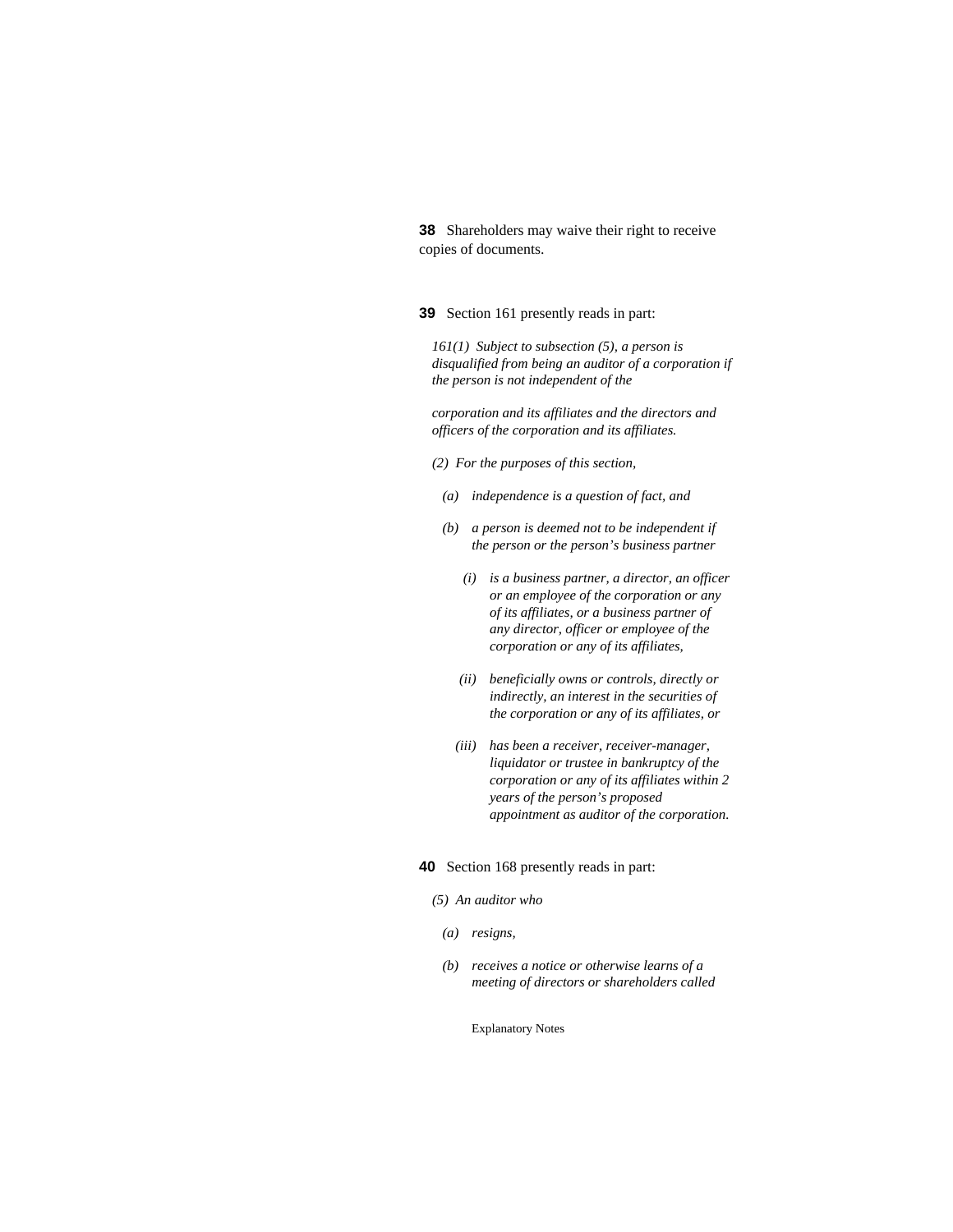*for the purpose of removing the auditor from office,* 

- *(c) receives a notice or otherwise learns of a meeting of directors or shareholders at which another person is to be appointed to fill the office of auditor, whether because of resignation or removal of the incumbent auditor or because the incumbent auditor's term of office has expired or is about to e.*
- *(d) receives a notice or otherwise learns of a meeting of shareholders at which a resolution referred to in section 163 is to be proposed,*

*is entitled to submit to the corporation a written statement giving the reasons for the auditor's resignation or the reasons why the auditor opposes any proposed action or resolution.* 

- *(6) The corporation shall forthwith*
- *(a) send to every shareholder entitled to receive notice of any meeting referred to in subsection (1), and*
- *(b) file with the Executive Director, if the corporation is a distributing corporation,*

*a copy of the statement referred to in subsection (5), unless the statement is included in or attached to a management proxy circular required by section 150.* 

**41** Protection from liability for persons who report to auditor.

## **42** Section 173(1) presently reads in part:

*173(1) Subject to sections 176 and 177, the articles of a corporation may by special resolution be amended to*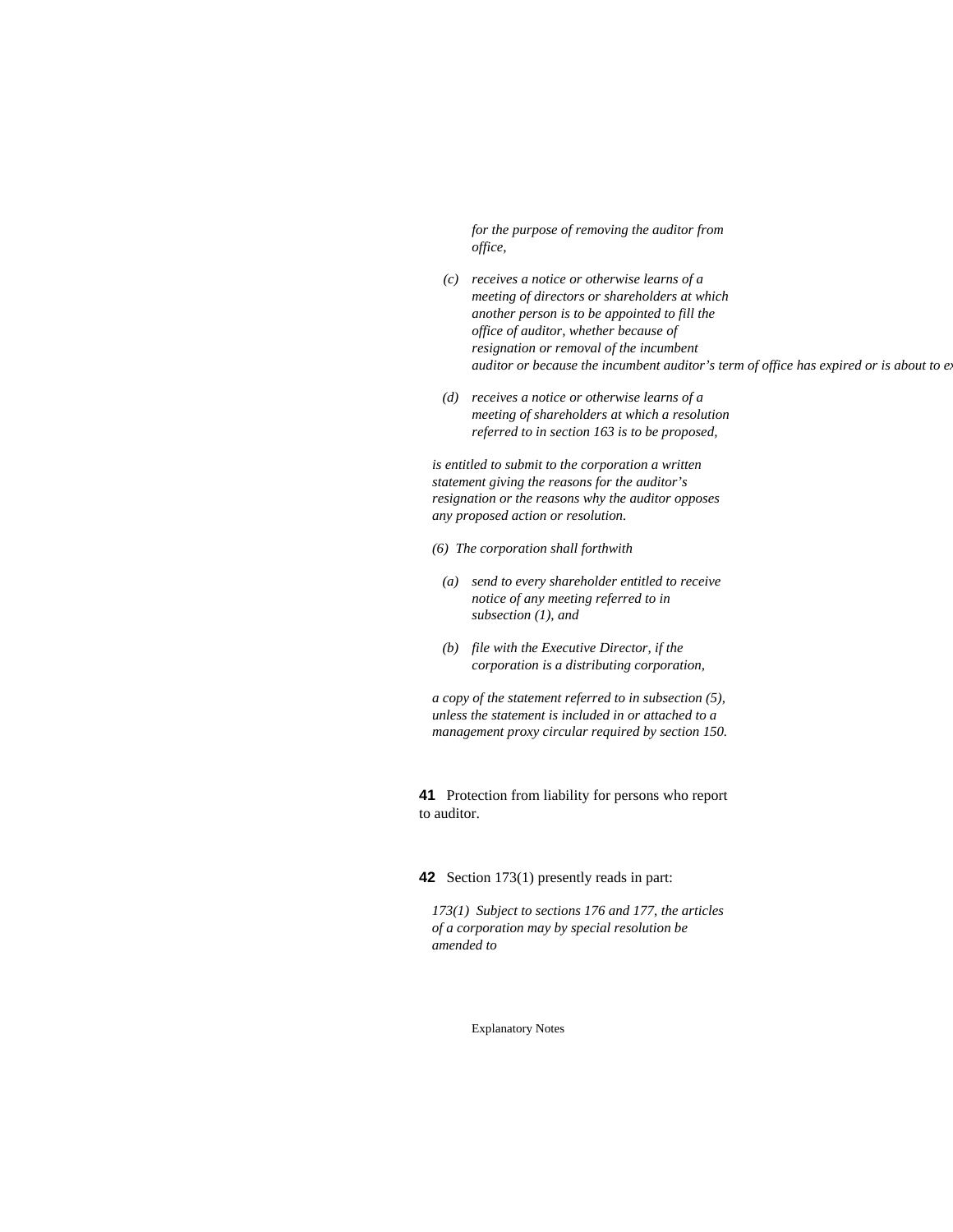*(m) subject to section 48(8), add, change or remove restrictions on the transfer of shares, or* 

## **43** Section 184(1) presently reads in part:

*184(1) A holding corporation and one or more of its wholly-owned subsidiary corporations may amalgamate and continue as one corporation without complying with sections 182 and 183 if* 

- *(b) the resolutions provide that* 
	- *(i) the shares of each amalgamating subsidiary corporation shall be cancelled without any repayment of capital in respect of those shares,*
	- *(ii) except as may be prescribed, the articles of amalgamation will be the same as the articles of incorporation of the amalgamating holding corporation, and*
	- *(iii) no securities shall be issued by the amalgamated corporation in connection with the amalgamation.*

## **44** Section 186 presently reads:

*186 On the date shown in a certificate of amalgamation* 

- *(a) the amalgamation of the amalgamating corporations and their continuance as one corporation become effective,*
- *(b) the property of each amalgamating corporation continues to be the property of the amalgamated corporation,*
- *(c) the amalgamated corporation continues to be liable for the obligations of each amalgamating corporation,*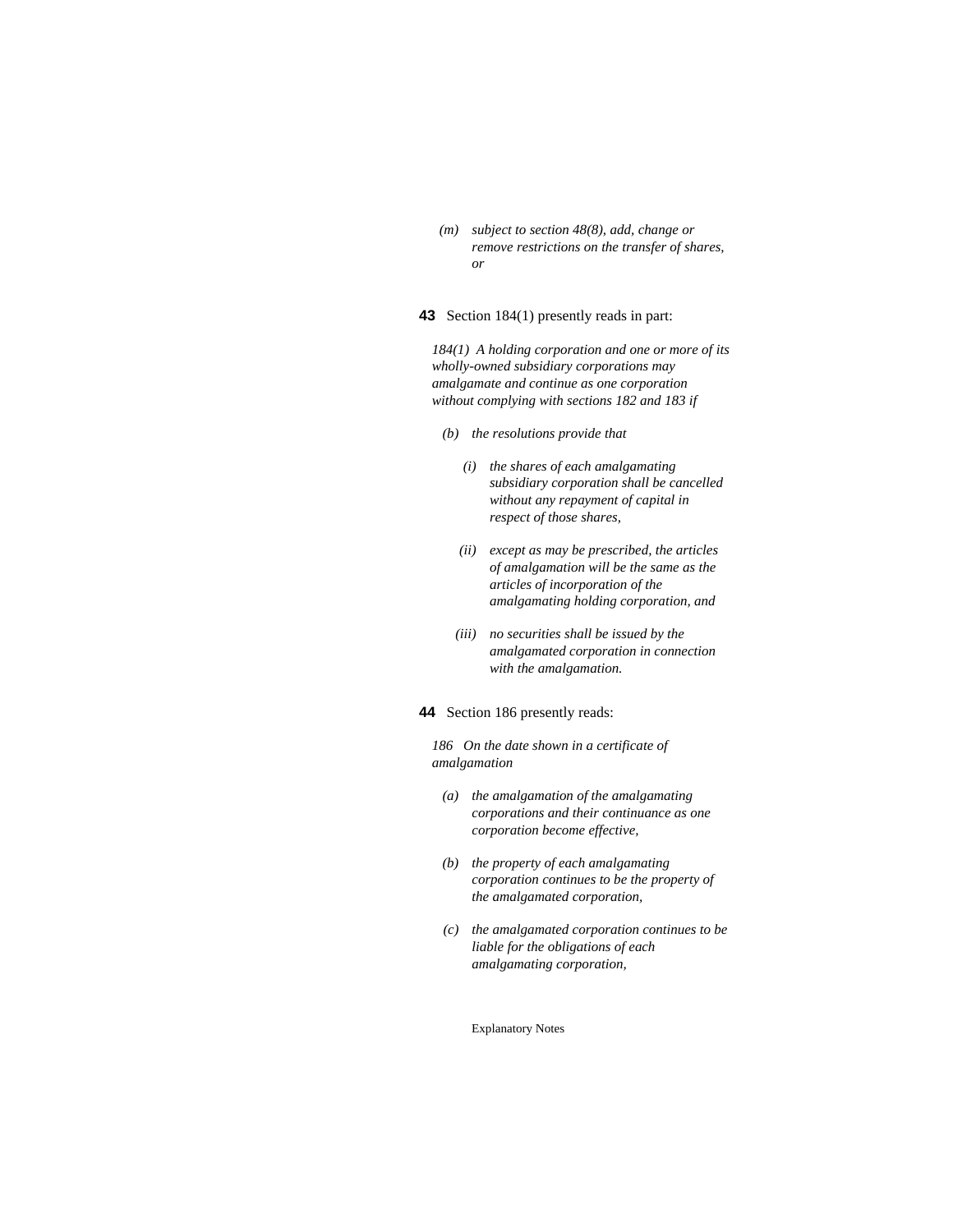- *(d) an existing cause of action, claim or liability to prosecution is unaffected,*
- *(e) a civil, criminal or administrative action or proceeding pending by or against an amalgamating corporation may be continued to be prosecuted by or against the amalgamated corporation,*
- *(f) a conviction against, or ruling, order or judgment in favour of or against, an amalgamating corporation may be enforced by or against the amalgamated corporation, and*
- *(g) the articles of amalgamation are deemed to be the articles of incorporation of the amalgamated corporation and the certificate of amalgamation is deemed to be the certificate of incorporation of the amalgamated corporation.*

### **45** Section 196(1) presently reads in part:

*196(1) An offeror may acquire shares held by a dissenting offeree by sending by registered mail within 60 days after the date of termination of the take-over bid and in any event within 180 days after the date of the take-over bid, an offeror's notice to each dissenting offeree stating that* 

- *(a) the offerees holding more than 90% of the shares to which the bid relates have accepted the take-over bid,*
- *(c) a dissenting offeree is required to elect* 
	- *(i) to transfer the offeree's shares to the offeror on the terms on which the offeror acquired the shares of the offerees who accepted the take-over bid, or*
	- *(ii) to demand payment of the fair value of the offeree's shares*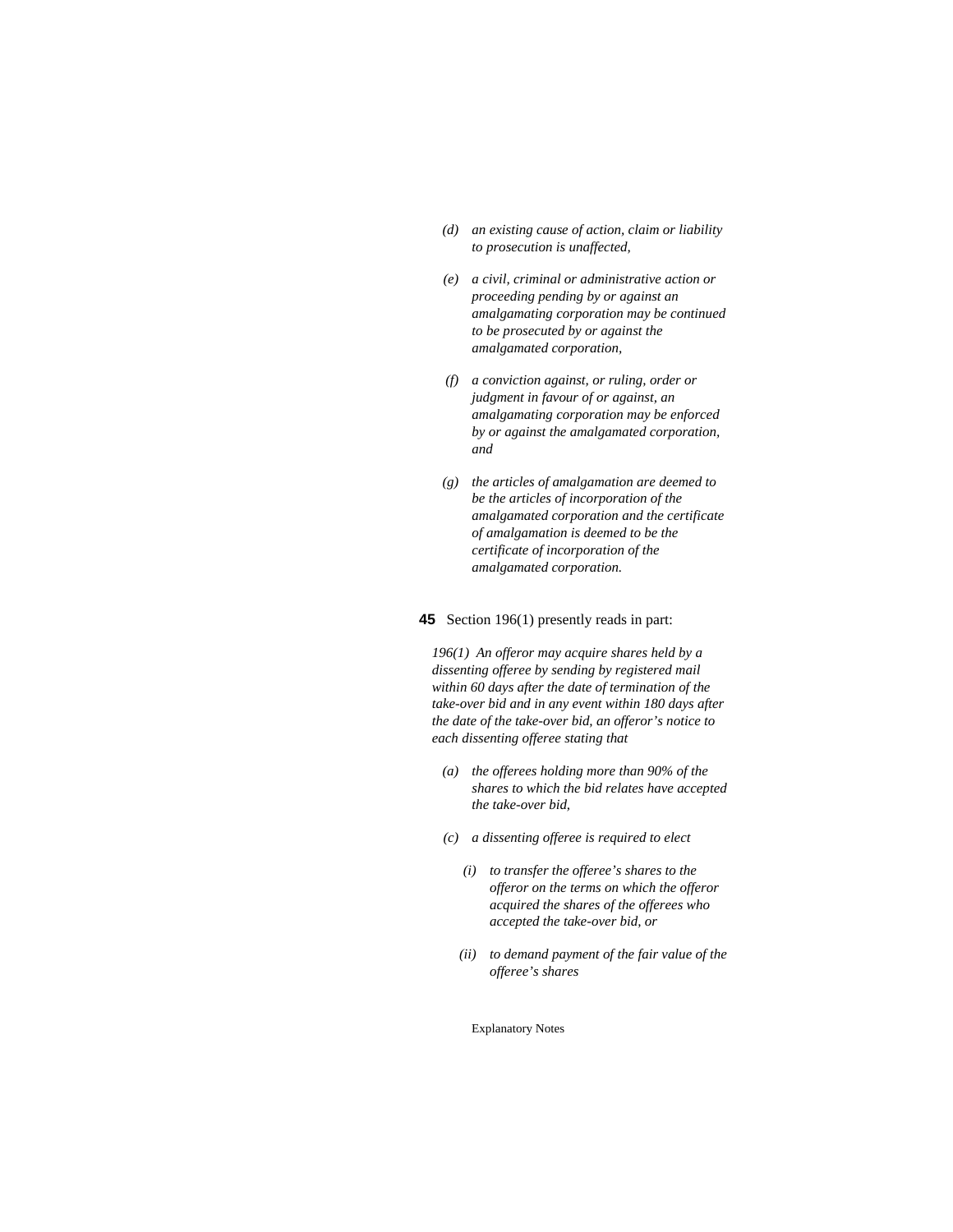- *(A) by notifying the offeror, and*
- *(B) by applying to the Court to fix the fair value of the shares of the dissenting offeree,*

 *within 60 days after the date of the sending of the offeror's notice,* 

 *(d) a dissenting offeree who does not notify the offeror and apply to the Court in accordance with clause (c)(ii) is deemed to have elected to transfer the offeree's shares to the offeror on the same terms that the offeror acquired the shares from the offerees who accepted the take-over bid, and* 

## **46** Section 199 presently reads:

*199 If a dissenting offeree has elected to demand payment of the fair value of the offeree's shares under section 196(1)(c), the offeror may, within 20 days after the offeror has paid the money or transferred the other consideration under section 197(2), apply to the Court to fix the fair value of the shares of that dissenting offeree.* 

# **47** Section 205(d) presently reads:

*205 In connection with proceedings under this Part, the Court may make any order it thinks fit and, without limiting the generality of the foregoing, it may do any or all of the following:* 

 *(d) order that any money payable to a shareholder who cannot be found be paid to the Provincial Treasurer and section 228(3) applies in respect of money so paid.* 

**48** Definition of "interested person".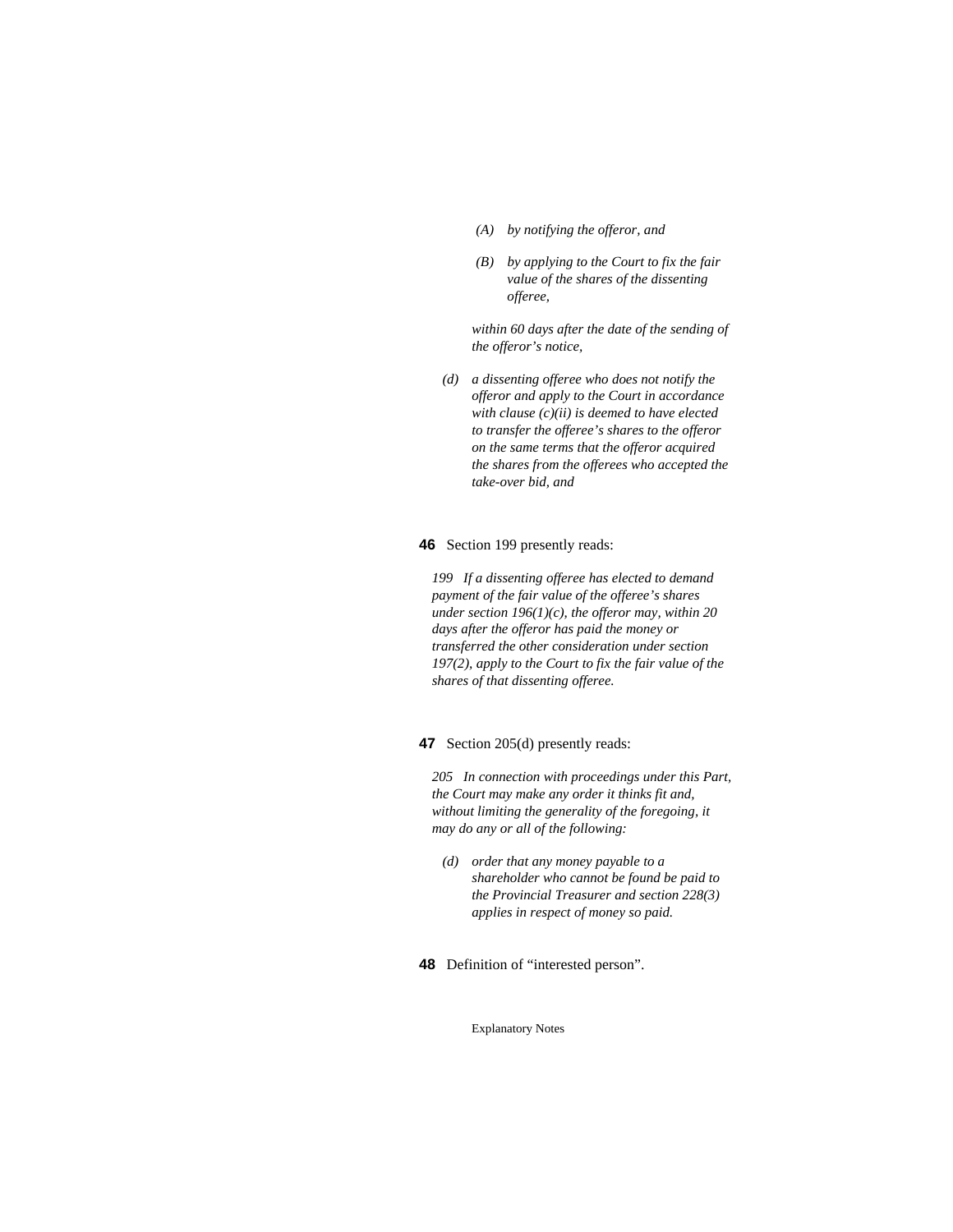# **49** Section 210(1) presently reads in part:

*210(1) Any interested person may apply to the Court for an order reviving* 

- *(a) a body corporate dissolved under section 273,*
- *(b) a body corporate that was dissolved under the Companies Act or its predecessors before or after the coming into force of this Act and that was not at the time of its dissolution a not-for-profit company as defined in section 273(1), or*
- *(c) a body corporate that was dissolved by reason of the operation of subsection (7).*

**50** Shareholders may dissolve a corporation whose liabilities have been assumed by its parent corporation if the parent is a Canadian corporation.

**51** Responsibilities of liquidator.

**52** Section 227(2) presently reads:

*(2) Notwithstanding the dissolution of a body corporate under this Act,* 

- *(a) a civil, criminal or administrative action or proceeding commenced by or against the body corporate before its dissolution may be continued as if the body corporate had not been dissolved,*
- *(b) a civil, criminal or administrative action or proceeding may be brought against the body corporate within 2 years after its dissolution as if the body corporate had not been dissolved, and*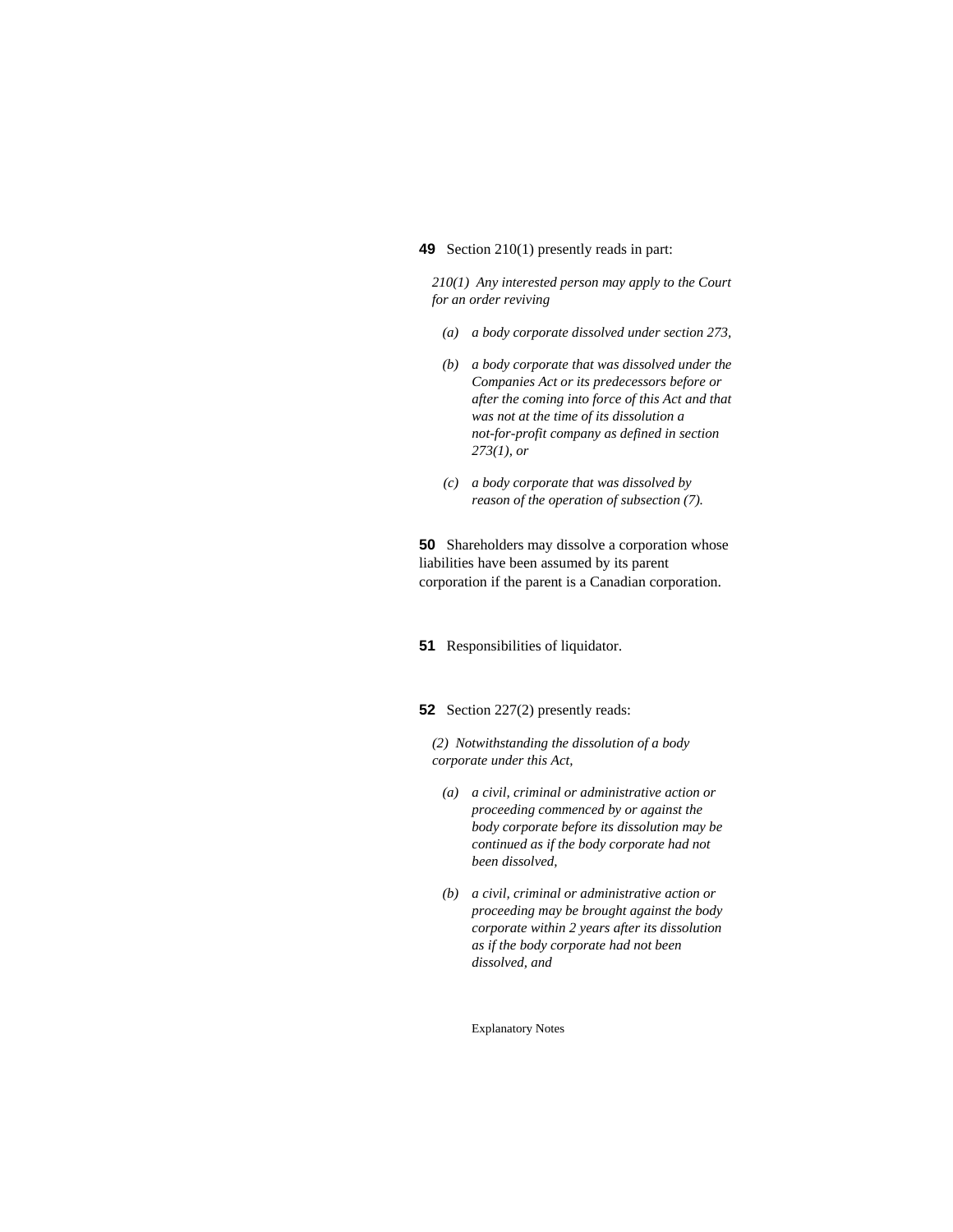*(c) any property that would have been available to satisfy any judgment or order if the body corporate had not been dissolved remains available for that purpose.* 

**53** Section 228 presently reads:

*228(1) On the dissolution of a body corporate under this Act, the portion of the property distributable to a creditor or shareholder who cannot be found must be converted into money and paid to the Provincial Treasurer.* 

*(2) A payment under subsection (1) is deemed to be in satisfaction of a debt or claim of the creditor or shareholder.* 

*(3) If at any time a person establishes that the person is entitled to any money paid to the Provincial Treasurer under this Act, the Provincial Treasurer shall pay an equivalent amount to the person out of the General Revenue Fund.* 

**54** Notice may be dispensed with.

# **55** Section 247(1) presently reads:

*247(1) A person who feels aggrieved by a decision of the Registrar* 

- *(a) to refuse to file in the form submitted to the Registrar any articles or other document required by this Act to be filed by the Registrar,*
- *(b) to approve, change or revoke a name or to refuse to approve, change or revoke a name under this Act,*
- *(c) to refuse under section 188(11) to permit a continued reference to shares having a nominal or par value,*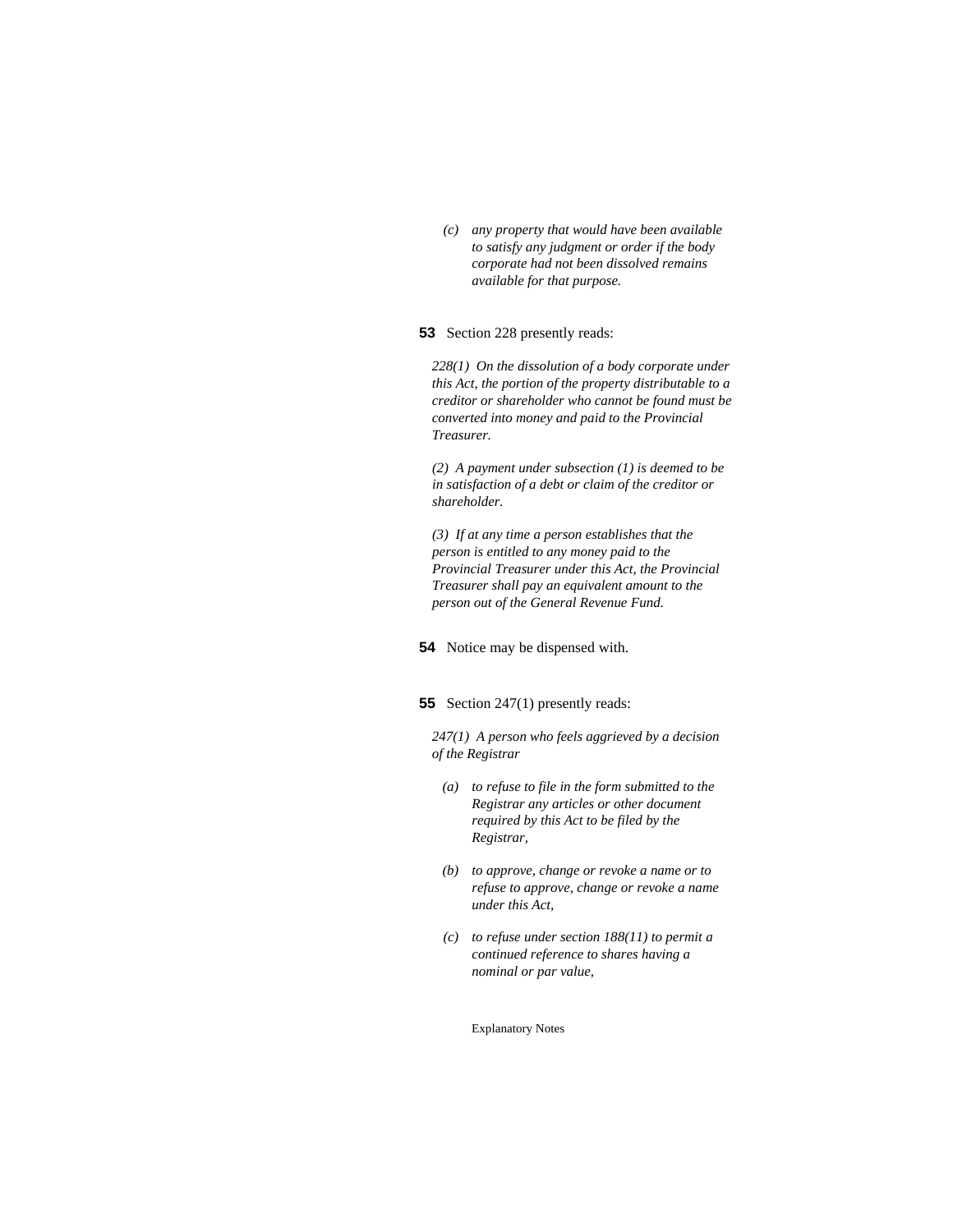- *(d) to refuse to issue a certificate of discontinuance under section 189,*
- *(e) to refuse to revive a corporation under section 208,*
- *(f) to dissolve a corporation under section 213,*
- *(g) to refuse an exemption under section 277(2), or*
- *(h) to cancel the registration of an extra-provincial corporation under section 285,*

*may apply to the Court for an order requiring the Registrar to change that decision, and on the application the Court may so order and make any further order it thinks fit.* 

**56** Section 255(4) presently reads:

*(4) If a corporation sends a notice or document to a shareholder in accordance with subsection (1) and the notice or document is returned on three consecutive occasions because the shareholder cannot be found, the corporation is not required to send any further notices or documents to the shareholder until the shareholder informs the corporation in writing of the shareholder's new address.* 

**57** Section 256 presently reads in part:

*(3) A notice or document sent by registered mail to the corporation in accordance with subsection (1)(b) or a notice sent by ordinary mail to the corporation in accordance with subsection (2) is deemed to be received or served at the time it would be delivered in the ordinary course of mail unless there are reasonable grounds for believing that the corporation did not receive the notice or document at that time or at all.*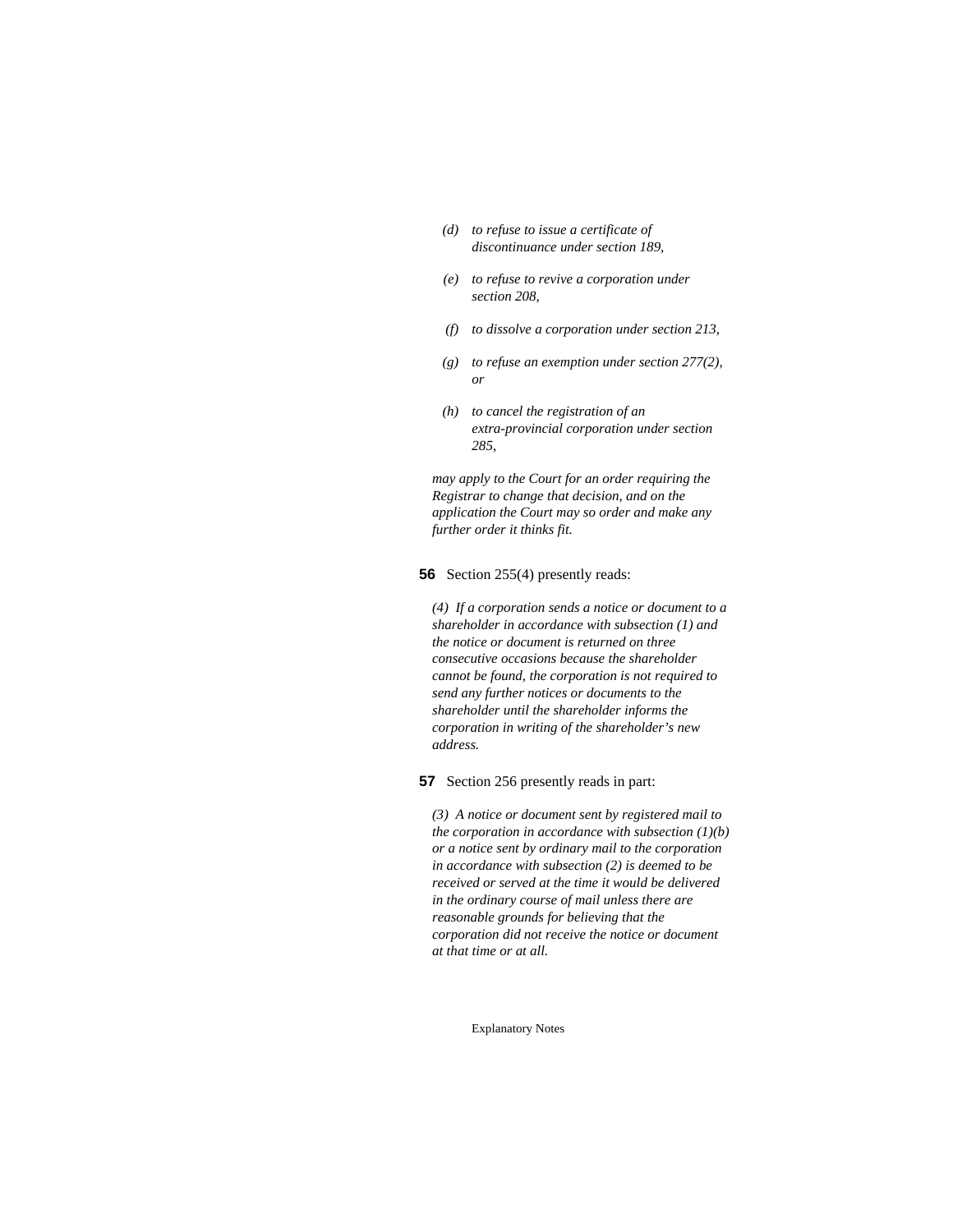#### **58** Section 258 presently reads:

*258 If a notice or document is required by this Act or the regulations to be sent, the sending of the notice or document may be waived or the time for the notice or document may be waived or abridged at any time with the consent in writing of the person entitled to receive it.* 

#### **59** Regulations.

## **60** Section 270 presently reads:

*270(1) If a certificate containing an error is issued to a corporation by the Registrar, the directors or shareholders of the corporation shall, on the request of the Registrar, pass the resolutions and send to the Registrar the documents required to comply with this Act, and take any other steps the Registrar may reasonably require, and the Registrar may demand the surrender of the certificate and issue a corrected certificate.* 

*(2) A certificate corrected under subsection (1) shall bear the date of the certificate it replaces.* 

*(3) The issue of a corrected certificate under this section does not affect the rights of a person who acts in good faith and for value in reliance on the certificate containing the error.* 

# **61** Consequential amendment.

**62** Repeals chapter 8(Supp) of the Revised Statutes of Alberta 2000.